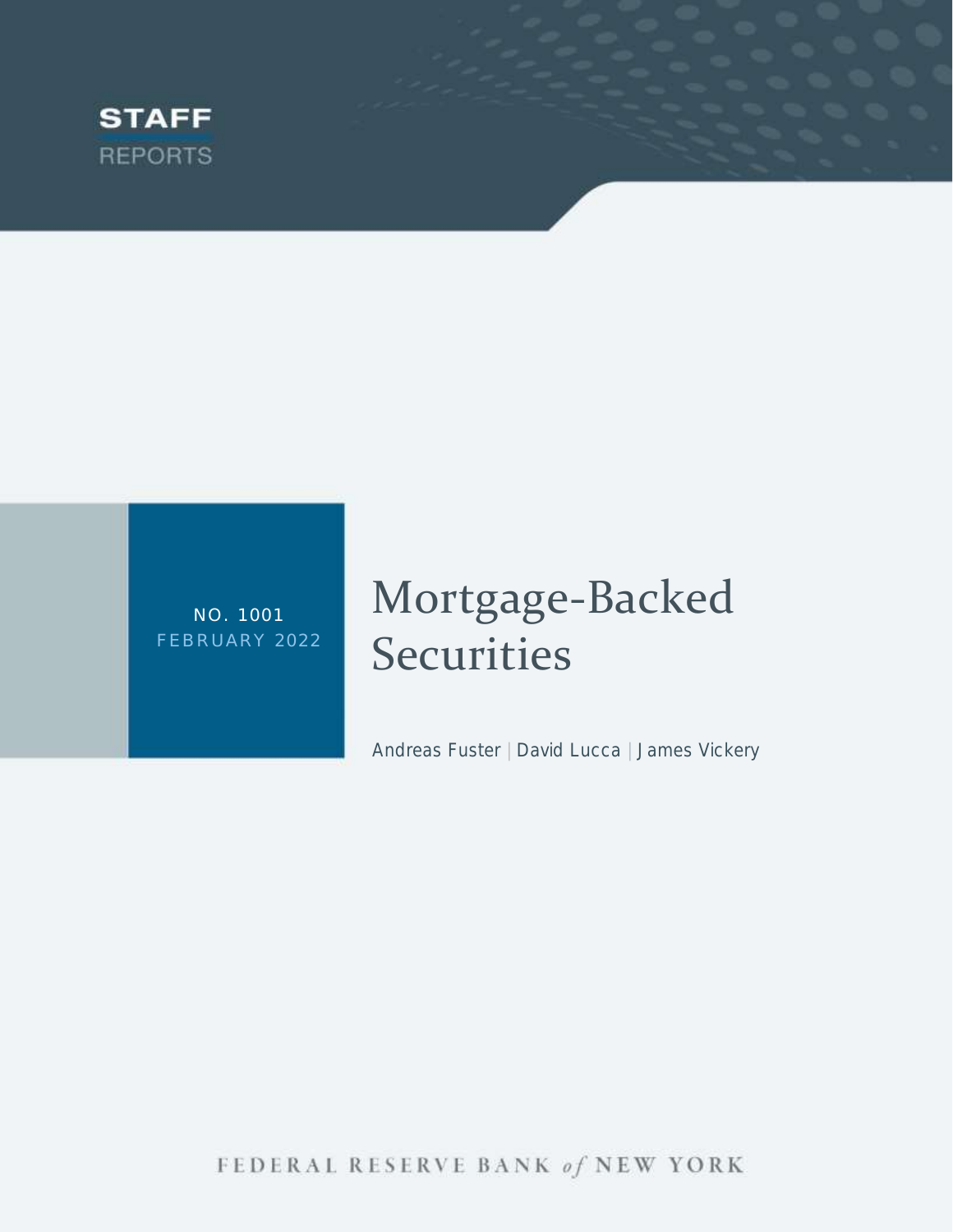#### **Mortgage-Backed Securities**

\_\_\_\_\_\_\_\_\_\_\_\_\_\_\_\_\_

Andreas Fuster, David Lucca, and James Vickery *Federal Reserve Bank of New York Staff Reports*, no. 1001 February 2022 JEL classification: G10, G12, G21

#### **Abstract**

This paper reviews the mortgage-backed securities (MBS) market, with a particular emphasis on agency residential MBS in the United States. We discuss the institutional environment, security design, MBS risks and asset pricing, and the economic effects of mortgage securitization. We also assemble descriptive statistics about market size, growth, security characteristics, prepayment, and trading activity. Throughout, we highlight insights from the expanding body of academic research on the MBS market and mortgage securitization.

Key words: mortgage finance, securitization, agency mortgage-backed securities, TBA, option-adjusted spreads, covered bonds

Lucca: Federal Reserve Bank of New York (email: david.lucca@ny.frb.org). Fuster: Ecole Polytechnique Fédérale de Lausanne, Swiss Finance Institute, and CEPR (email: andreas.fuster@epfl.ch). Vickery: Federal Reserve Bank of Philadelphia (email: james.vickery@phil.frb.org). This is a preliminary draft of a chapter to be published in the *Research Handbook on Financial Markets*, edited by Refet Gürkaynak and Jonathan Wright. The authors thank the editors, discussant Benson Durham, and Eric Horton, You Suk Kim, Haoyang Liu, Dean Parker, Shane Sherlund, and Andreas Strzodka for helpful comments and suggestions. Natalie Newton provided outstanding research assistance.

This paper presents preliminary findings and is being distributed to economists and other interested readers solely to stimulate discussion and elicit comments. The views expressed in this paper are those of the author(s) and do not necessarily reflect the position of the Federal Reserve Banks of New York and Philadelphia or the Federal Reserve System. Any errors or omissions are the responsibility of the author(s).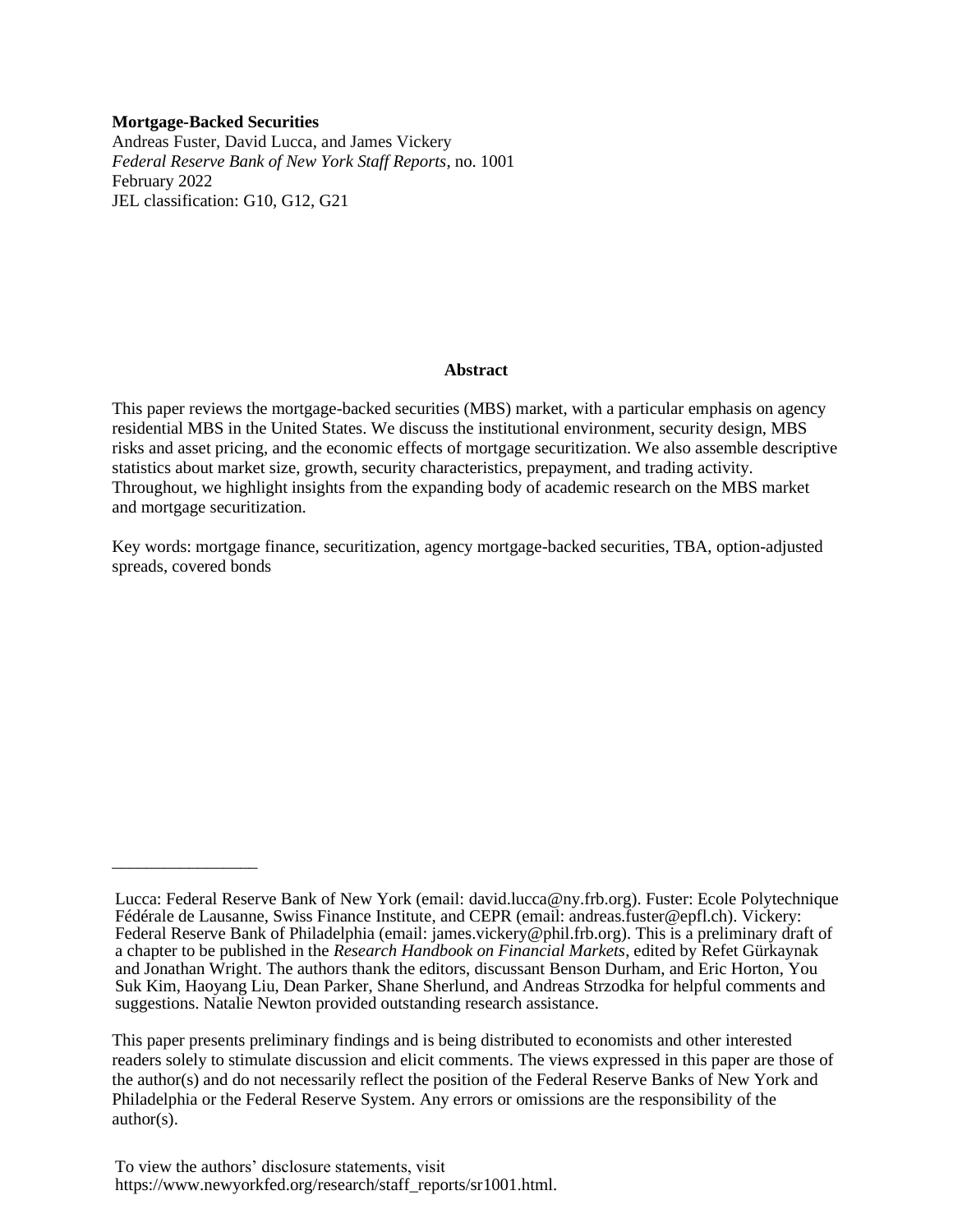# **1 Introduction**

The mortgage-backed securities (MBS) market emerged as a way to decouple mortgage lending from mortgage *investing*. Until the 1980s, nearly all US mortgages were held on balance sheet by financial intermediaries, predominately savings and loans. Securitization today allows these mortgages to be held and traded by investors all over the world, and the US MBS market is one of the largest and most liquid global fixed-income markets, with more than \$11 trillion of securities outstanding and nearly \$300 billion in average daily trading volume.<sup>[1](#page--1-0)</sup> MBS and a related instrument, covered bonds, are also used for funding mortgages in many European countries as well as some other parts of the world.

This paper presents an overview of the MBS market, including the institutional environment, security design, MBS risks and asset pricing, and the economic effects of mortgage securitization. It also assembles descriptive statistics about the MBS market, including market size, growth, security characteristics, prepayment, trading activity and yield spreads. We particularly focus on the large agency residential MBS market in the United States, but also discuss other types of MBS both in the US and around the world. We also consider the role of the Federal Reserve through its quantitative easing program.

Throughout, we highlight insights from the growing literature on MBS and mortgage securitization, a body of research catalyzed by the role of MBS markets in the 2008 financial crisis. We also highlight topics for future research. This paper can only scratch the surface of such a complex topic, however, and for other surveys and further information, we refer the reader to [Hayre](#page-34-0) [\(2001\)](#page-34-0), [McConnell and Buser](#page-35-0) [\(2011\)](#page-35-0), [Green](#page-33-0) [\(2013\)](#page-33-0), [Davidson](#page-31-0) [and Levin](#page-31-0) [\(2014\)](#page-31-0), [Fabozzi](#page-32-0) [\(2016\)](#page-32-0) and [Kim et al.](#page-34-1) [\(2022\)](#page-34-1).

# **2 The MBS universe**

## <span id="page-2-0"></span>**2.1 MBS market segments and their evolution over time**

Mortgage-backed securities are bonds with cash flows tied to the principal and interest payments on a pool of underlying mortgages. Mortgage securitization has a long history (e.g., see [Goetzmann and Newman,](#page-33-1) [2010\)](#page-33-1), but the birth of the modern US MBS market is typically dated to the issuance of the first agency MBS pool by Ginnie Mae in 1970.

<sup>&</sup>lt;sup>1</sup>Source: SIFMA. Includes commercial and residential MBS pools and collateralized mortgage obligations.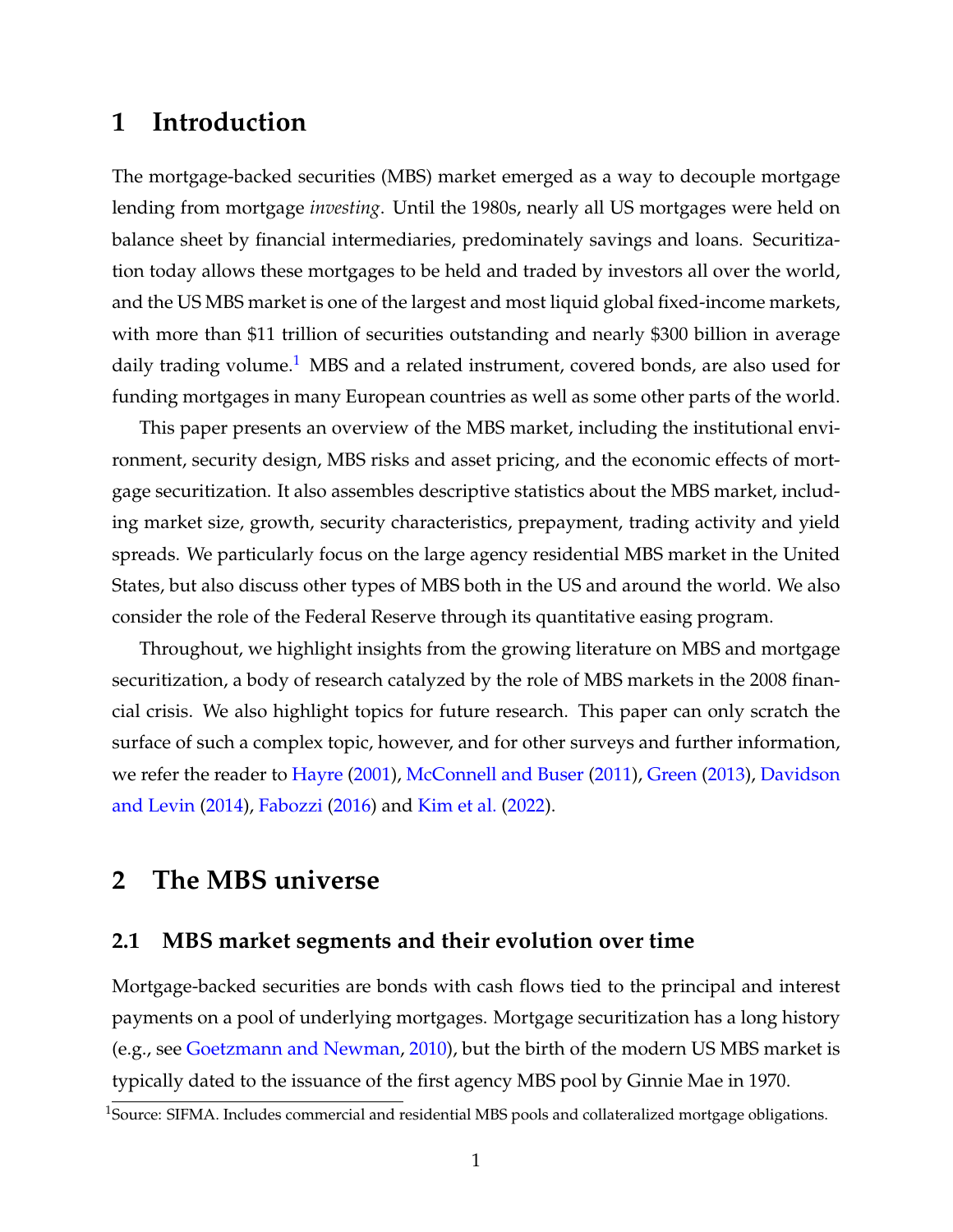Figure [1](#page-24-0) documents the enormous growth in the MBS market over the past halfcentury. The figure breaks down the market along two key dimensions:

- **Agency vs nonagency.** Agency MBS carry a government-backed credit guaran-tee from one of three housing agencies: Fannie Mae, Freddie Mac or Ginnie Mae.<sup>[2](#page--1-0)</sup> Nonagency MBS, on the other hand, are issued by private financial institutions and are not guaranteed. Instead, securities are tranched in terms of seniority to cater to investors with different credit risk appetites.
- **Residential vs commercial.** The bulk of MBS are backed by mortgages on individual residential properties (RMBS). But there is also an active commercial MBS (CMBS) market secured by a diverse range of commercial real estate (e.g., office, multifamily, industrial, hotel, and warehouse properties). Commercial mortgages are larger, more complex and more heterogenous than residential mortgages, and these features are reflected in the design of CMBS, as we discuss in section [3.](#page-8-0)

The top panel of Figure [1](#page-24-0) plots the evolution of the volume of residential MBS. The market began to expand significantly in the early 1980s, driven at the time by high and volatile interest rates and the need to alleviate the maturity and liquidity mismatch faced by savings and loans. Regulatory and tax incentives also played an important role.<sup>[3](#page--1-0)</sup> The RMBS market continued to expand rapidly over the following two decades, with the volume of securities outstanding reaching almost 50% of GDP by the time of the Great Recession. Particularly notable is the rapid growth in nonagency MBS during the 2000s due to the issuance of subprime and "alt-A" MBS backed by mortgages with high levels of credit risk.[4](#page--1-0)

 $2$ Fannie Mae and Freddie Mac purchase and securitize "conforming" mortgages, which are typically prime-quality loans. They are not permitted to purchase large jumbo mortgages above the conforming loan limits or mortgages with a loan-to-value (LTV) ratio exceeding 80 percent unless the loan carries mortgage insurance. Fannie Mae and Freddie Mac are "government-sponsored enterprises" or GSEs. Although not explicitly government-owned, their debt is perceived to carry an implicit public guarantee, and the two GSEs have been in public conservatorship since 2008 [\(Frame et al.,](#page-32-1) [2015\)](#page-32-1). Ginnie Mae guarantees MBS assembled from mortgages explicitly insured by Federal government agencies, primarily the Federal Housing Administration (FHA) and Veterans Affairs (VA). See [Burgess et al.](#page-30-0) [\(2022\)](#page-30-0) for more details on these agencies.

<sup>3</sup>See the finance classic *Liar's Poker* [\(Lewis,](#page-34-2) [2010\)](#page-34-2) for a lively account of the MBS market during this period. <sup>4</sup>This included loans to borrowers with low credit scores, interest-only and negative amortization mortgages, and loans with incomplete documentation of borrower income and assets. The growth and collapse of the nonagency mortgage market during the 2000s is of course the subject of a very large literature. See, e.g., [Gerardi et al.](#page-33-2) [\(2008\)](#page-33-2), [Ashcraft and Schuermann](#page-29-0) [\(2008\)](#page-29-0), [Mian and Sufi](#page-35-1) [\(2015\)](#page-35-1), [Adelino](#page-29-1) [et al.](#page-29-1) [\(2016\)](#page-29-1), [Foote et al.](#page-32-2) [\(2020\)](#page-32-2), [Adelino et al.](#page-29-2) [\(2020\)](#page-29-2) and references cited therein.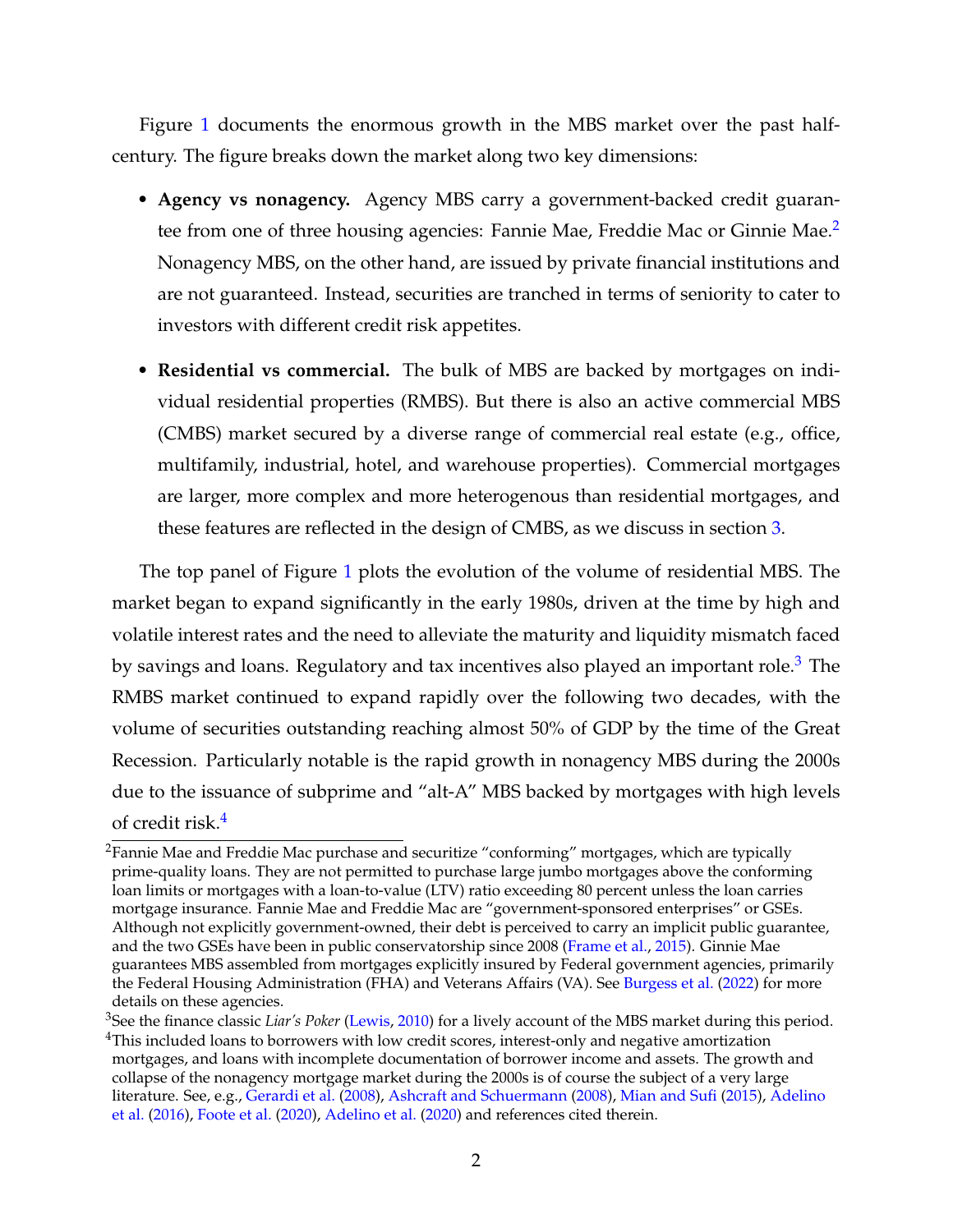The housing crash and wave of mortgage defaults that precipitated the Great Recession also caused a freeze in the issuance of nonagency MBS in mid-2007 [\(Calem et al.,](#page-30-1) [2013;](#page-30-1) [Vickery and Wright,](#page-36-0) [2013;](#page-36-0) [Fuster and Vickery,](#page-33-3) [2015;](#page-33-3) [Kruger,](#page-34-3) [2018\)](#page-34-3). The market has partially recovered but nonagency MBS issuance remains far below pre-crisis levels even to the present day. The MBS market as a whole remains very active, however — as of 2021, 65% of total home mortgage debt is securitized into MBS, up from 60% a decade ago, nearly all of it in the form of agency MBS. The stock of MBS as a percent of nominal GDP is smaller than prior to the Great Recession though, reflecting the post-crisis normalization of household leverage.

The bottom panel of Figure [1](#page-24-0) focuses on CMBS. The CMBS market is smaller than the residential market, and did not grow in earnest until the 1990s, fueled by the Resolution Trust Corporation which issued securities backed by distressed commercial real estate in the wake of the savings and loan crisis [\(An et al.,](#page-29-3) [2009;](#page-29-3) [Chandan,](#page-31-1) [2012\)](#page-31-1). Like its residential cousin, the nonagency CMBS market experienced an extraordinary boom during the 2000s — almost tripling in size as a percentage of GDP — before CMBS issuance ground to a halt at the start of the Great Recession. The market has returned to health in the postcrisis period, but normalized by GDP, the volume of nonagency CMBS today is only at the level of the early 2000s.

In contrast, the *agency* CMBS market has grown rapidly since the Great Recession. These securities have an explicit or implicit government credit guarantee, like agency RMBS, and are typically backed by mortgages on apartment buildings or other form of multifamily housing (e.g., senior housing, student housing).<sup>[5](#page--1-0)</sup>

Competition and substitution between government-backed and private securitization is a central feature of both the commercial and residential market. For instance, [Adelino](#page-29-2) [et al.](#page-29-2) [\(2020\)](#page-29-2) show that high-LTV lending migrated almost entirely from the FHA and VA to the private subprime market during the 2000s boom, before shifting back during and after the Great Recession. The market price of credit risk is a key driver of these substitution effects, because credit guarantee fees on agency MBS are set administratively and do not reflect market prices. For example, in recent years the rise in the guarantee fees charged by the GSEs has driven some lending from the agency to nonagency market and has also induced banks to retain low-risk mortgages on balance sheet rather than

<sup>&</sup>lt;sup>5</sup>See [Credit Suisse](#page-31-2) [\(2011\)](#page-31-2) for a primer on the agency CMBS market.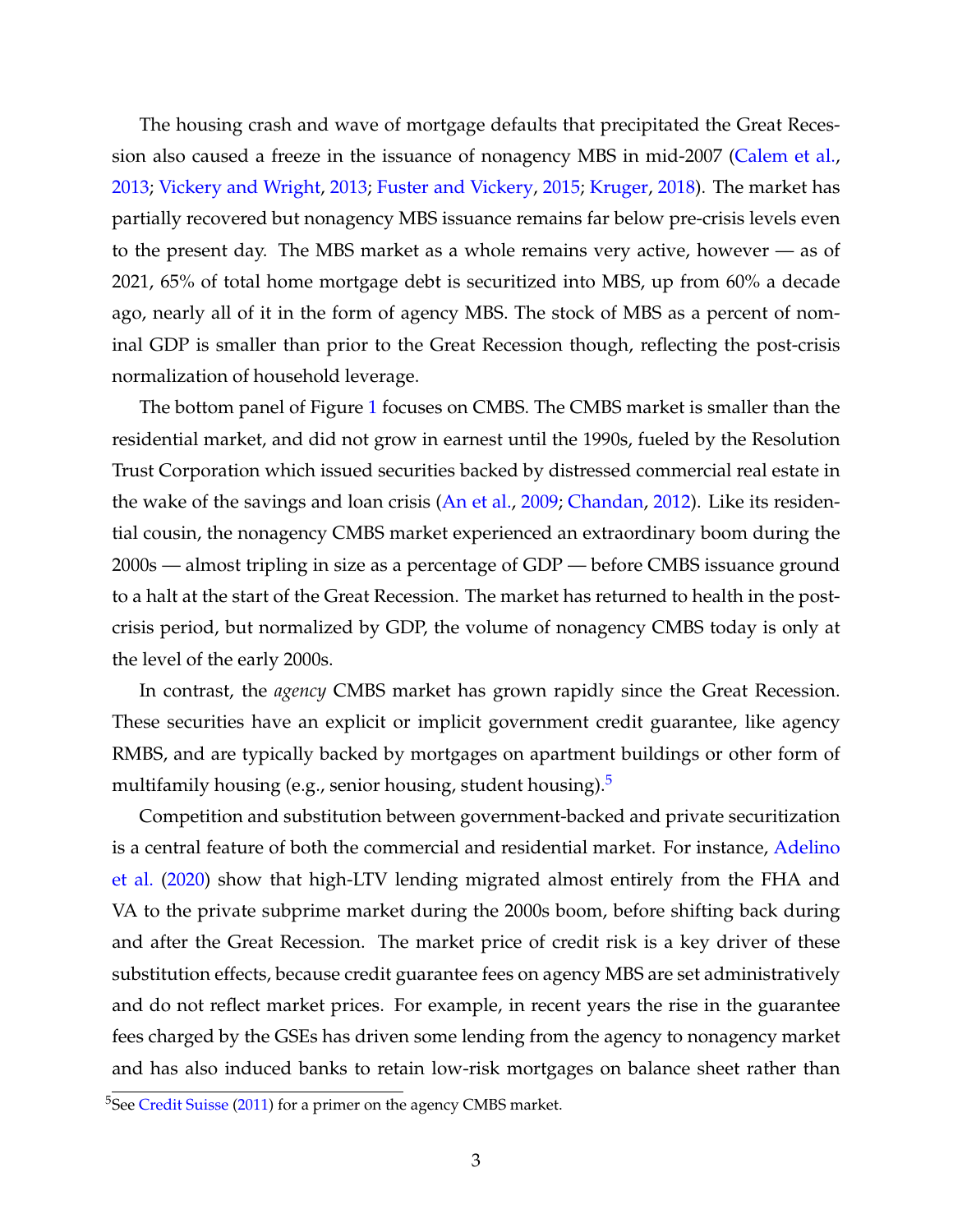securitizing them.

Regulatory policies also shape the relative size of the agency and nonagency market and likely contributed to the slow post-crisis recovery of nonagency RMBS, including: (i) the introduction of higher conforming loan limits in counties with high home prices, which expanded the footprint of the GSEs [\(Vickery and Wright,](#page-36-0) [2013\)](#page-36-0); (ii) Dodd-Frank Act risk retention requirements and constraints on household leverage through the "Ability-to-Repay" (ATR) rule [\(DeFusco et al.,](#page-31-3) [2019\)](#page-31-3)<sup>[6](#page--1-0)</sup>; and (iii) bank liquidity regulations that favor agency securities [\(Roberts et al.,](#page-36-1) [2018\)](#page-36-1).

## **2.2 Investors**

Who invests in MBS? The Financial Accounts of the United States provides a partial answer by tabulating investors in agency and GSE-issued securities, a category which mainly comprises agency MBS. As of mid-2021, depository institutions are the largest class of investors (32% of the total), followed by the Federal Reserve (23%), international investors (11%), mutual funds (7%) and money market funds (5%). A full tabulation is provided in the Appendix.

More details on bank MBS holdings are presented in [Federal Reserve Bank of New](#page-32-3) [York](#page-32-3) [\(2021\)](#page-32-3). Banks invest very heavily in agency MBS, which account for about half of banks' total investment security holdings. Banks are also significant investors in agency collateralized mortgage obligations (CMOs), and to a lesser extent, nonagency MBS.

The Federal Reserve is the single largest agency MBS investor through its large-scale asset purchase program, with total holdings of \$2.5 trillion as of October 2021. Research has found that Fed MBS purchases reduce MBS yields and have a range of other effects on financial markets and the macroeconomy (see section [4\)](#page-11-0).

 $6$ The Dodd-Frank ATR rule requires lenders to ensure the borrower can repay the loan before extending credit. Lenders can satisfy the ATR requirement by originating "qualified mortgagages" (QMs) that satisfy particular criteria (these criteria have recently changed, but previously a key restriction was that the the debt-to-income ratio could not exceed 43 percent). But a rule known as the "QM patch" designated all mortgages sold to the GSEs as qualified mortgages, regardless of their characteristics. The ATR rule combined with this GSE carve-out likely constrained the volume of risky mortgages securitized through the nonagency market. The QM patch expired in 2021.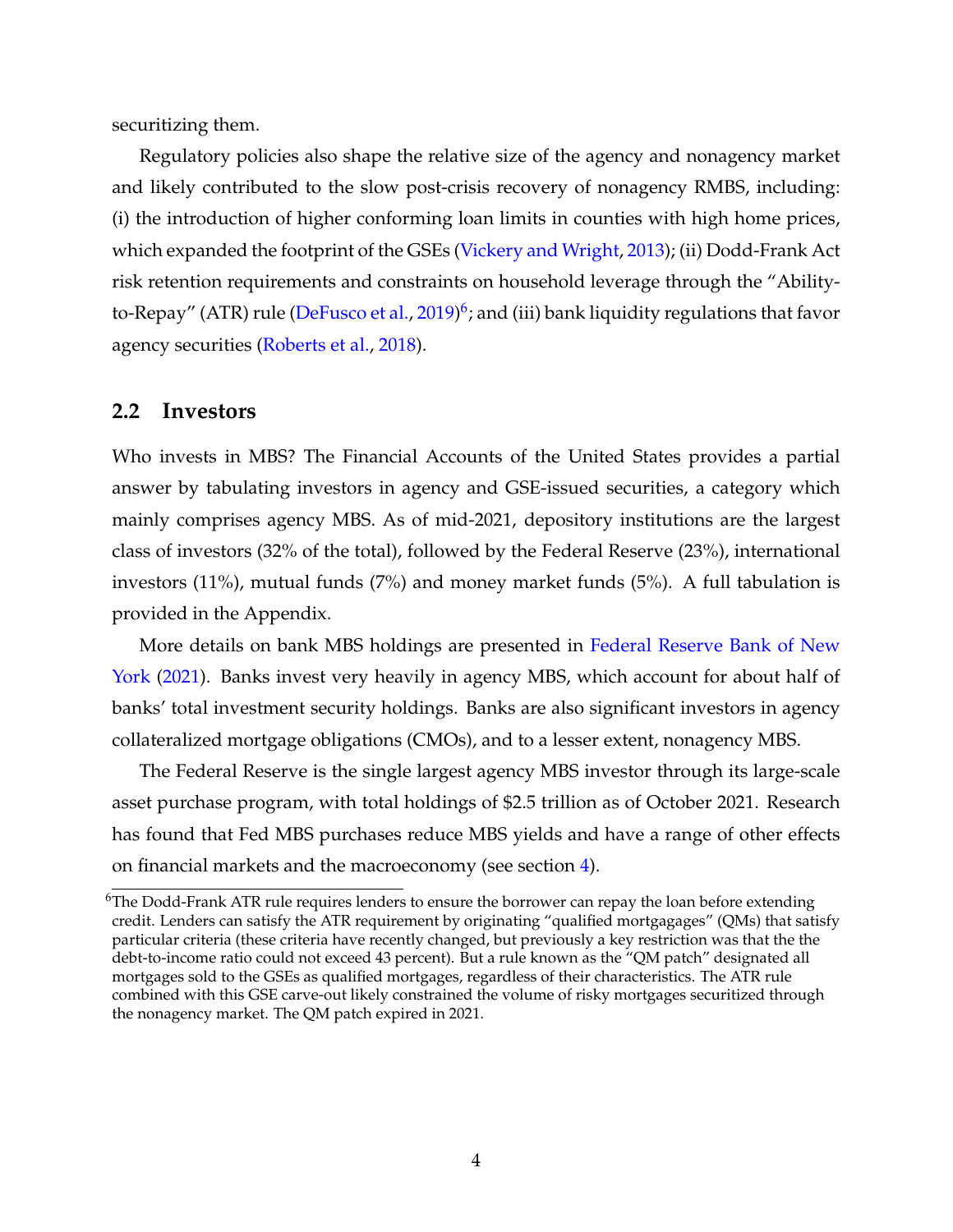## **2.3 Agency RMBS in the cross-section**

Table [1](#page-27-0) provides a cross-sectional snapshot of the population of agency residential MBS pools based on security-level data from eMBS as of March 2021. We divide the universe by agency—Fannie Mae, Freddie Mac or Ginnie Mae. Within the Ginnie Mae population, we separately break out multi-issuer pools, because they are much larger and more diversified than other Ginnie Mae pools and make up the bulk of new Ginnie issuance (see also section [3\)](#page-8-0). Averages and distributional statistics reported in the table are weighted by outstanding pool balance.

The population consists of just over a million individual MBS pools, which together comprise \$7.7 trillion of home mortgage debt. Almost all of this debt consists of fixedrate mortgages (FRMs), mainly in the form of 30-year FRMs (\$6.5 trillion of the total). For Fannie, Freddie, and Ginnie multi-issuer pools, around 95% of the pool balances are deliverable in the "to-be-announced" (TBA) market, which is the primary venue for agency MBS trading (see section [5\)](#page-18-0).

Strikingly, 42% of the outstanding balance reflects pools with an age of one year or less.<sup>[7](#page--1-0)</sup> This is an unusually high percentage, due to a record refinancing wave and home price boom in 2020 that resulted in around \$4 trillion of mortgage originations [\(Fuster](#page-33-4) [et al.,](#page-33-4) [2021\)](#page-33-4). Even so, nearly a quarter of the total unpaid balance comprises pools with an age exceeding 5 years. This diversity of vintages is also evident in the distribution of coupons (the rate of interest paid to investors). About 45% of the universe consists of MBS pools with a coupon of 2.5% or lower — these are the typical coupons into which new mortgages would be securitized, reflecting recent record-low mortgage rates. But there is still a substantial population of much higher coupons, with 18% of the total unpaid balance reflecting coupons of 4% or higher. Borrowers represented in these pools would almost surely benefit substantially from refinancing, but for one reason or another have failed to do so (see, e.g., [Keys et al.,](#page-34-4) [2016](#page-34-4) for discussion.)

Pool size also varies widely. The bottom 10 percent of the universe consists of pools with an outstanding balance of \$5 million or below, while the top 10 percent has a balance exceeding \$20 billion. This dispersion reflects differences in original issue amount as well as the fact that many older pools have partially or almost completely paid down.

 $7$ The pool age closely corresponds to the age of the underlying loans, since agency mortgages are typically securitized shortly after origination. See section [3](#page-8-0) for more detail on the securitization process.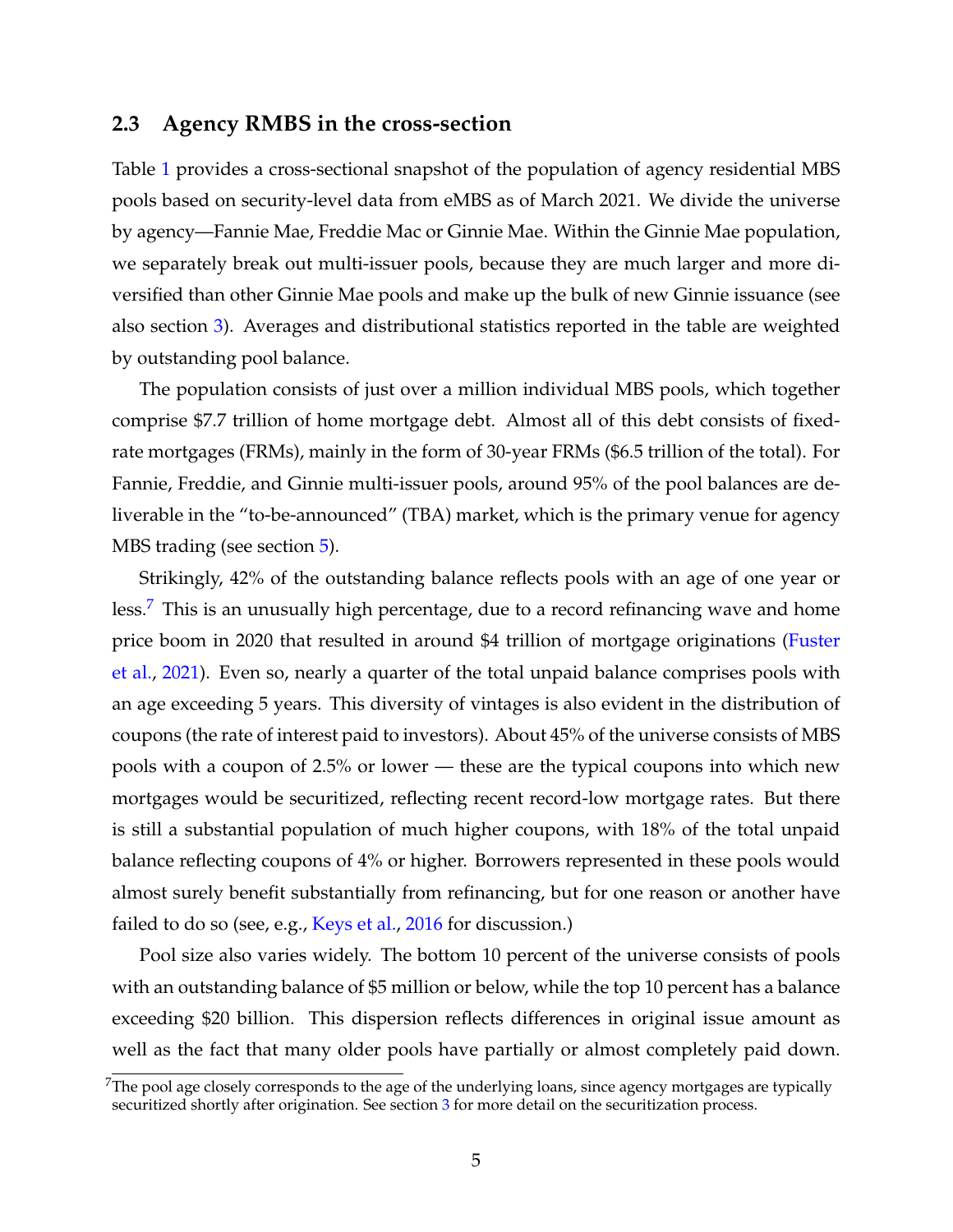Pool size is much larger for Ginnie Mae multi-issuer pools than for the other categories. Prepayment speed — a primary driver of security value — is also very heterogeneous across pools. The median three-month prepayment speed, measured by the conditional prepayment rate (CPR), is 27.8%, but the 5th and 95th percentiles are 2.6% and 52.6% respectively. Section [4.2](#page-13-0) discusses the drivers of prepayments.

To sum up, Table [1](#page-27-0) shows that there is substantial heterogeneity and fragmentation within the agency MBS universe, which consists of more than a million unique individual pools. Even so, trading arrangements have evolved to facilitate a liquid, well-functioning secondary market, with trading concentrated in a small number of forward contracts, as we discuss in section [5.](#page-18-0)

## **2.4 International MBS markets**

Outside the US, securitization is also used as a form of secondary market mortgage finance around the world, including China, continental Europe, Canada, the United Kingdom, and Australia.

Some countries share features of the US mortgage finance system. For example, the Danish model is similar in many respects to agency securitization, as discussed by [Berg](#page-29-4) [et al.](#page-29-4) [\(2018\)](#page-29-4). Mortgages in Denmark are originated by a small number of specialist mortgage banks, which then issue bonds with cash flows matching the borrowers' payments. The mortgage bank retains the loan on balance sheet, however, and bears the credit risk if the borrower defaults. In this sense, Danish mortgage banks play a role similar to Fannie Mae and Freddie Mac. Another example is the Canadian model, which features a significant role for government guarantees, with the public sector insuring all mortgages with a downpayment of less than 20%. There is an active market for securitizing these government-insured loans, with payments to investors guaranteed by the Canada Mortgage and Housing Corporation, a government agency also similar in some ways to Fannie Mae and Freddie Mac [\(Mordel and Stephens,](#page-35-2) [2015\)](#page-35-2).

In most other countries, however, securitizations more closely resemble nonagency MBS, with credit risk being borne by capital market investors.<sup>[8](#page--1-0)</sup> [Standard and Poor's](#page-36-2) [\(2021\)](#page-36-2) provides an overview of market conditions for credit-sensitive MBS around the

 ${}^{8}E.$ g., [Standard and Poor's](#page-36-3) [\(2020\)](#page-36-3) is a primer on the China RMBS market, which finances only a small share of Chinese mortgage debt but has grown rapidly in recent years.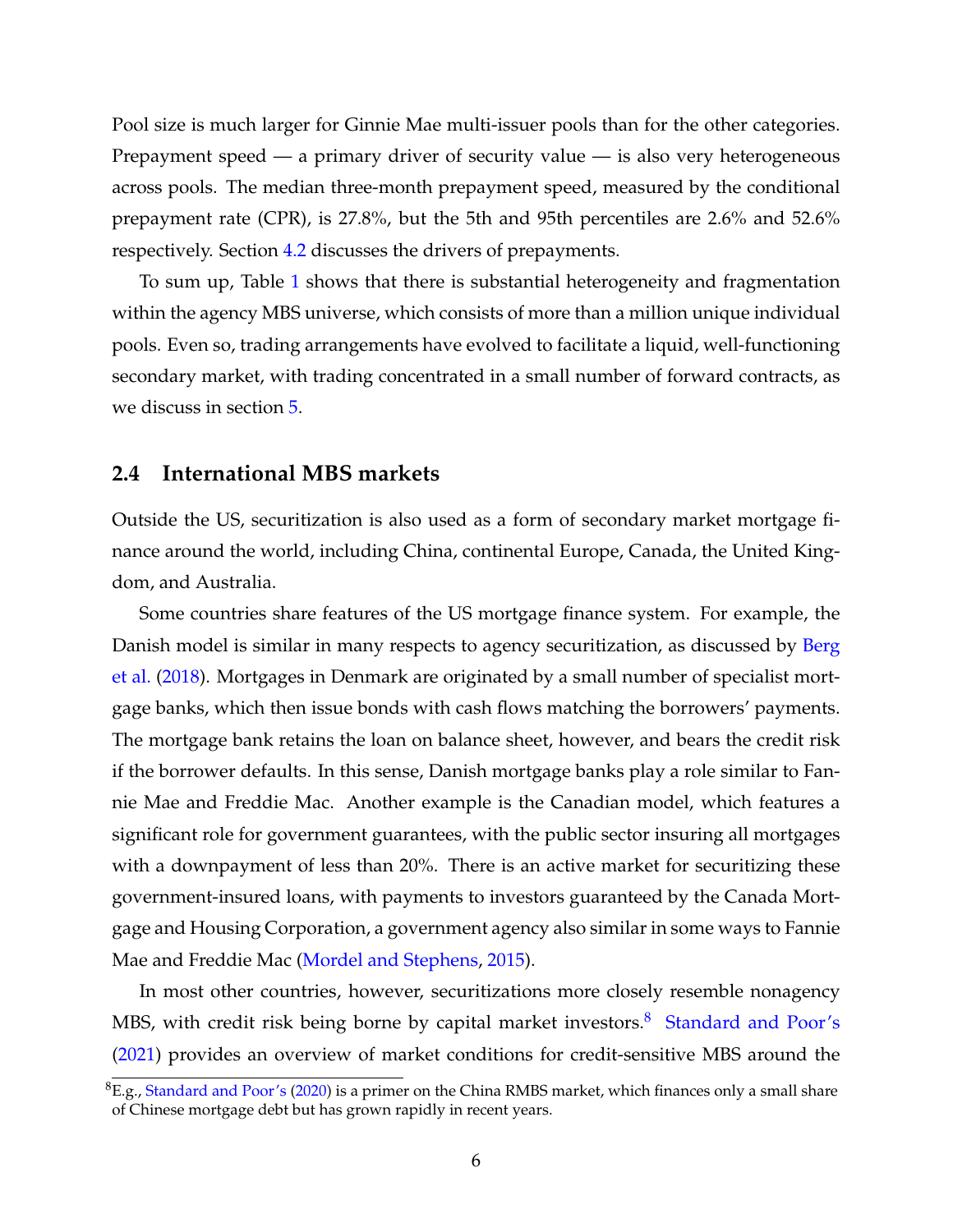globe.

Covered bonds are a distinct but related form of capital market mortgage financing, and are popular in many European countries. $9$  Covered bonds are debt instruments that finance a "cover pool" of ring-fenced assets. The bond investor has exclusive recourse to the asset pool in case of default, with further recourse to the issuer's other assets if needed (see [Berg et al.](#page-29-4) [2018\)](#page-29-4). Unlike securitization, the cover pool is pledged as *collateral* for the bonds but remains on the issuer's balance sheet, and mortgage prepayment and default therefore do not typically affect the payments to investors. The US does not have an active covered bond market, in part because banks have access to funding collateralized by mortgages through the Federal Home Loan Bank system [\(Bernanke,](#page-30-2) [2009\)](#page-30-2).

# <span id="page-8-0"></span>**3 Security design**

Aside from the underlying mortgage type (residential or commercial) and the presence or absence of a government-backed credit guarantee, MBS also differ in terms of how cash flows from the mortgages are allocated to investors.

The most straightforward MBS design is provided by so-called "pass-through" securities. All cash flows — including scheduled principal and interest, as well as prepayments — are paid to investors on a pro-rata basis, after first subtracting from the interest payments a fee to the loan servicer, and (in case of loans with a credit guarantee) the guarantee fee ("g-fee"). This is how residential agency MBS pools are structured.[10](#page--1-0)

However, there are economic reasons to depart from the simple pass-through structure to appeal to investors with different needs and risk appetites. In the agency MBS segment, pools are resecuritized into collateralized mortgage obligations (or CMOs) to create tranches with different prepayment risk and duration. In a "sequential pay" struc-

 ${}^{9}E$ .g., see [Prokopczuk et al.](#page-35-3) [\(2013\)](#page-35-3) for a discussion and analysis of the German "Pfandbrief" covered bond market and [Meuli et al.](#page-35-4) [\(2021\)](#page-35-4) for an analysis of the Swiss covered bond market, which shares features of the Federal Home Loan Bank system. [Berg et al.](#page-29-4) [\(2018\)](#page-29-4) reports that the five largest covered bond markets are Denmark, Germany, France, Spain and Sweden. As we have discussed above, however, Danish covered bonds have the distinctive feature that market risk and prepayment risk are passed through to investors, making these bonds more similar to agency MBS than to other covered bonds.

<sup>&</sup>lt;sup>10</sup>For GSE pools, the servicer fee is 25 basis points (bp), while the periodic g-fee is around 40-50bp. (Fannie Mae and Freddie Mac only disclose average effective g-fees, which include flow equivalents of required upfront payments, so-called loan-level price adjustments. These average effective g-fees have hovered between 50 and 60bp in recent years; see [Urban Institute,](#page-36-4) [2021,](#page-36-4) p. 26.) For Ginnie Mae-backed loans, the servicer fee is 44bp, while the guarantee fee is 6bp.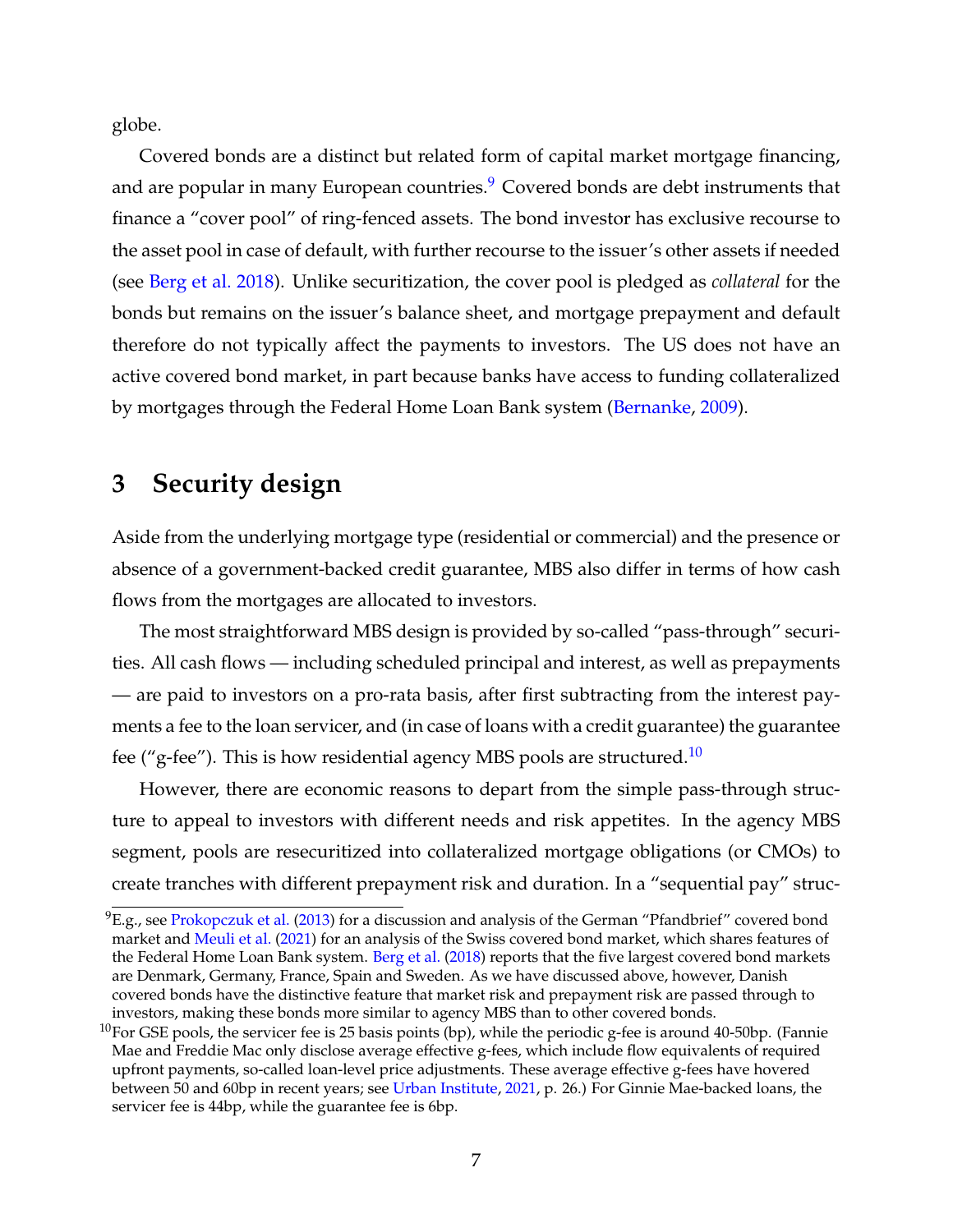ture, principal prepayments are first only disbursed to class A bondholders until these bonds are completely paid off; then to class B, and so on. This structure caters to investors with different maturity habitats — for example life insurers favor long-duration assets to match their policy liabilities. Also popular, "stripped" CMOs separate cash flows into interest-only (or IO) and principal-only (or PO) tranches. The universe also includes many other security types; see [Arcidiacono et al.](#page-29-5) [\(2013\)](#page-29-5) for an overview. As of 2021 there is \$1.3 trillion in agency CMOs outstanding (source: SIFMA).

In the nonagency market, structured securities are used to allocate credit risk across investors. Typically, nonagency CMOs follow a "senior-subordinated" structure, where principal payments are directed first to the senior tranches, at least during an initial "lockout" period, while lower-ranked "mezzanine" tranches initially receive only coupon pay-ments.<sup>[11](#page--1-0)</sup> The lowest-ranked "equity" tranche is the first to absorb credit losses and therefore has the highest risk.

In the CMBS market, the most junior tranches are typically retained by the "special servicer" (or "B-piece buyer") who is also responsible for negotiating work-outs for delinquent loans. B-piece buyers therefore have strong incentives to carefully assess the credit risk of the underlying loans before entering a deal, and are considered the gate-keepers in the CMBS market [\(Ashcraft et al.,](#page-29-6) [2019\)](#page-29-6). [Wong](#page-36-5) [\(2018\)](#page-36-5), however, finds evidence that the dual role of B-piece buyers as both investor and servicer leads to conflicts of interest with senior bondholders during workouts.

## **3.1 Process of securitization**

How are MBS actually produced? We here provide a brief overview for residential agency MBS pools, following [Fuster et al.](#page-32-4) [\(2013\)](#page-32-4). See [Bhattacharya et al.](#page-30-3) [\(2008\)](#page-30-3) for a broader discussion that also covers nonagency securities.

The building blocks for any MBS are individual loans. These are typically newlyoriginated mortgages, but not always. The origination process begins with the borrower and originator agreeing on the terms (interest rate, contract type, and upfront payments including "points"). The loan originator could be a bank or a nonbank mortgage com-

 $11\overline{\text{During}}$  the housing and nonagency MBS boom that ended in 2007, these mezzanine tranches were then pooled and re-securitized as collateralized debt obligations (CDOs). These CDOs suffered very high credit losses during the subsequent bust, including the AAA rated tranches [\(Cordell et al.,](#page-31-4) [2019\)](#page-31-4).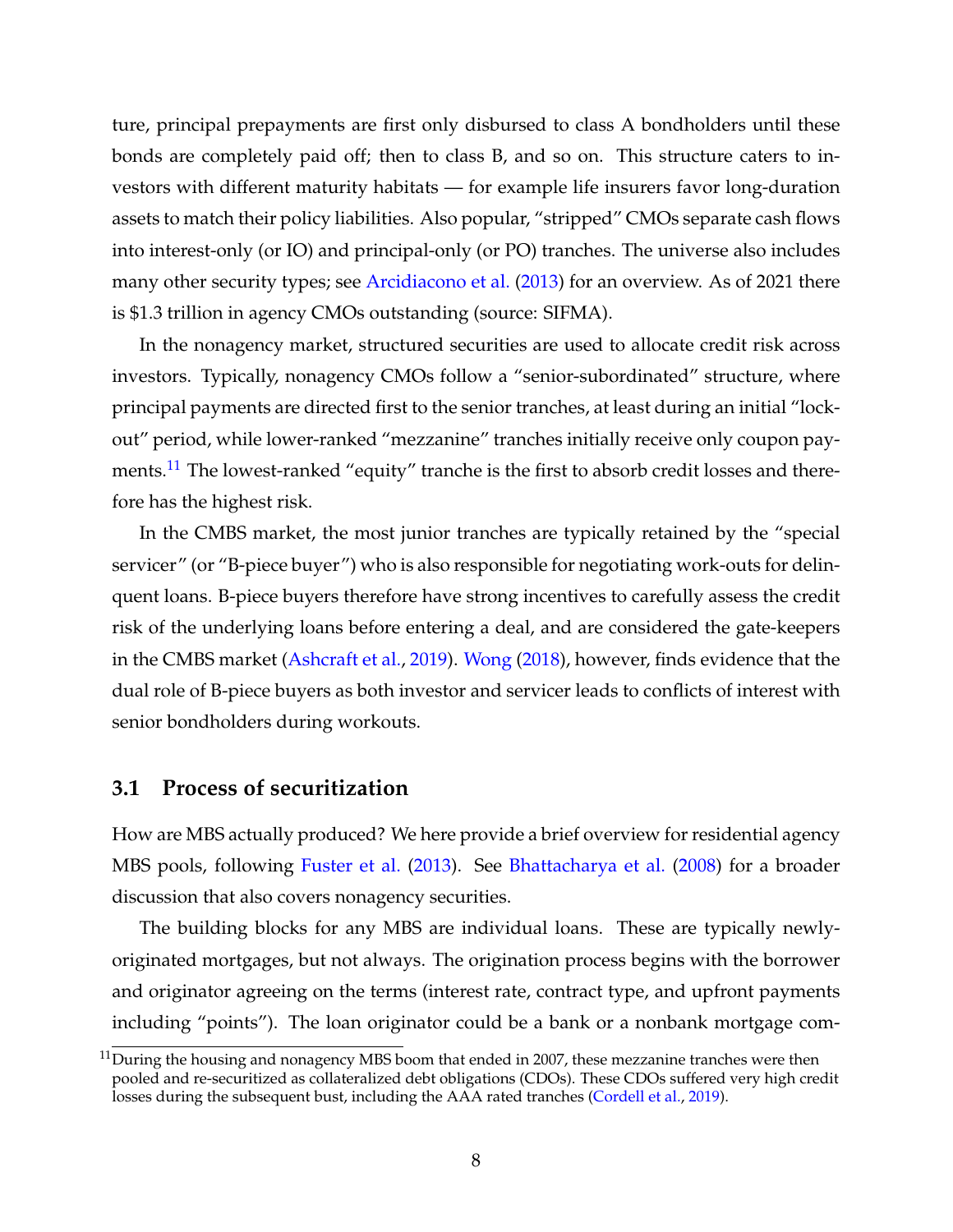pany, with nonbanks accounting for about two-thirds of originations in recent years (see [Buchak et al.,](#page-30-4) [2018,](#page-30-4) [Kim et al.,](#page-34-5) [2018](#page-34-5) and [Kim et al.,](#page-34-1) [2022](#page-34-1) for analysis of the growth of nonbank lending and its implications for systemic risk). The terms are guaranteed by the originator for a "lock period" of typically 30 to 90 days, during which time the borrower's application is evaluated and processed—in particular, to ensure that they fulfill agency guidelines. Assuming the originator decides to fund the loan through an agency securitization (rather than keeping the loan in portfolio), they may at this point already forward-sell the loan in the TBA market, effectively hedging against changes in the value of the loan during the lock period.

There are then two ways for the securitization to take place. In a "lender swap" transaction, the originator directly pools loans and delivers the pool to the securitizing agency (e.g. Fannie Mae) in exchange for an MBS certificate, which can be subsequently sold to investors in the secondary market (or delivered to them, if it had previously been forward-sold). There are also multi-lender swaps, where loans from different sellers are pooled into an MBS (e.g. Fannie Mae Majors) and sellers receive a proportional share of the resulting pool. This is particularly relevant in the Ginnie Mae segment of the agency market, where the Ginnie Mae II multi-issuer pool program accounts for 85-90 percent of new MBS issuance [\(Tozer,](#page-36-6) [2019\)](#page-36-6). The multi-issuer channel is particularly valuable for smaller lenders that would not otherwise have the economies of scale to originate and securitize government mortgages.

Fannie Mae and Freddie Mac also conduct "whole loan conduit" or "cash window" transactions in which they purchase loans directly from originators (typically smaller ones), pool these loans themselves, and sell the issued MBS in the secondary market. The trade-off for originators is that the pricing obtained at the cash window is typically worse, but the originator obtains liquidity immediately and does not face the risk of not being able to assembling enough loans for a pool.<sup>[12](#page--1-0)</sup> There is no cash window for Ginnie Mae MBS, because these pools are issued by private financial institutions rather than Ginnie Mae itself.

<sup>12</sup>According to <https://www.machinesp.com/post/a-close-look-at-the-gse-cash-window>, the share of cash window transactions for Freddie Mac-issued pools has been 50% or more in recent years.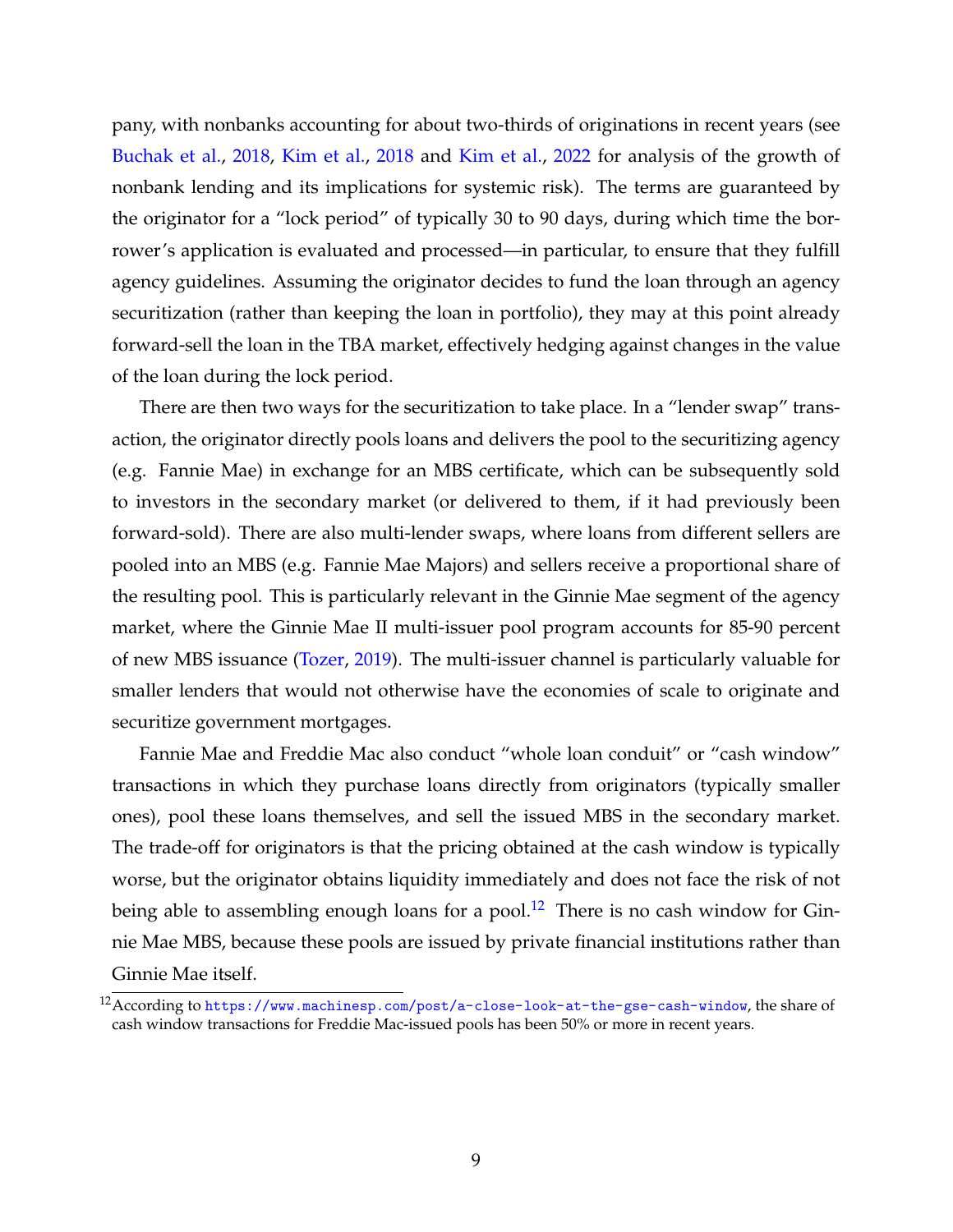# <span id="page-11-0"></span>**4 Risks to MBS investing, prepayment, and the OAS**

MBS yields significantly exceed yields on risk-free securities reflecting the risks associated with investing in MBS. We review these risks and then discuss prepayments, both their measurement and their modeling. Finally, we delve more deeply into the valuation of agency MBS through option-adjusted spreads (OAS).

## **4.1 Risks to MBS investing**

Risks to MBS investing can be grouped into four main categories: duration, prepayment, credit and liquidity.

**Duration risk:** MBS duration measures two closely related concepts. It is the weighted average time until cash flows, which include both principal and interest payments, are paid out to investors. But duration is also the sensitivity of the MBS price to a change in the general level of interest rates. Because MBS pay fixed coupons to investors and typically have 30-year maturities, duration is high and prices are very sensitive to interest rates. A key distinguishing feature of MBS is that the duration of the security is not fixed but rather uncertain because borrowers can prepay their loans at any time.

**Prepayment risk:** MBS prepayments are either voluntary or involuntary. Voluntary prepayments are largely determined by borrowers' refinancing and relocation decisions while involuntary prepayments reflect defaults (see credit risk discussion below). Refinancing is the most important source of prepayment, because for typical mortgages securitized into agency MBS, the borrower can pay off the remaining balance *at par* with no penalty. Since the mortgage rate is fixed, refinancing to a new loan is attractive when market interest rates are low; therefore prepayments rise and MBS duration falls when interest rates decline. In other words, MBS are callable securities, and price appreciation from lower interest rates is therefore capped—MBS exhibit "negative convexity."

**Credit risk:** At any point in time, borrowers can fail to make payments on the mortgages underlying an MBS. Default occurs when the loan no longer pays principal and interest until liquidation. Default is often caused by a "double trigger" of negative equity and a negative life event such as unemployment, illness or divorce (e.g., [Ganong and](#page-33-5) [Noel,](#page-33-5) [2020;](#page-33-5) [Low,](#page-35-5) [2021\)](#page-35-5).<sup>[13](#page--1-0)</sup> Without such negative events, borrowers are generally reluctant

<sup>&</sup>lt;sup>13</sup>This double trigger is not a necessary condition for default, however. While most defaulters during and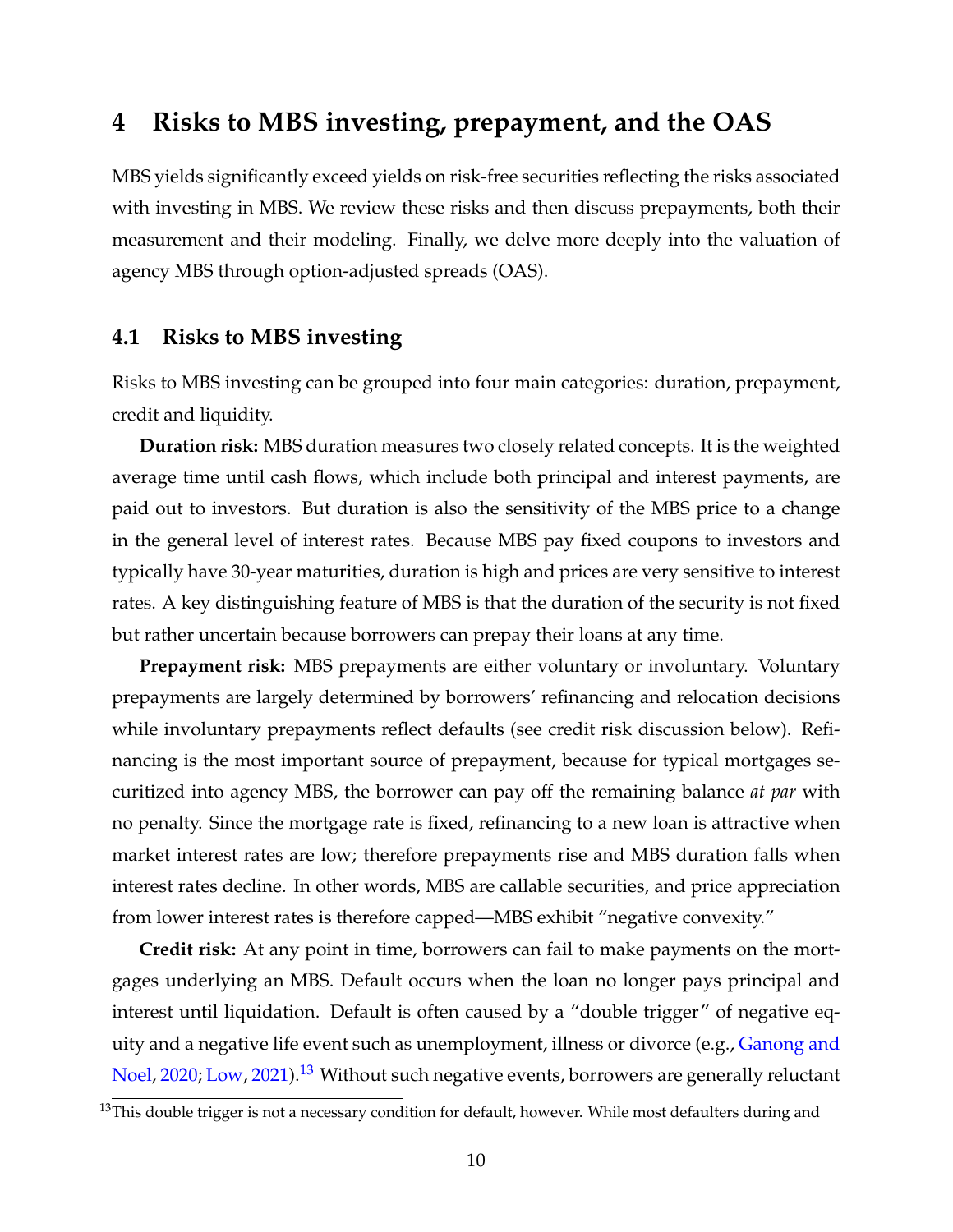to walk away from their mortgage and home even when equity is deeply negative (e.g., [Bhutta et al.,](#page-30-5) [2017\)](#page-30-5). More generally, not all delinquencies turn into defaults as loans can cure without "rolling" into more severe credit buckets.

The implications of default for investors depends on whether the MBS is an agency or nonagency security. For agency MBS, the GSEs and Ginnie Mae promise full and timely payment of principal and interest, a guarantee that is either explicitly or implicitly backed by the federal government. When a borrower defaults, the issuer repurchases the loan from the MBS pool at par, resulting in a *prepayment* event for MBS investors (an invol-untary prepayment).<sup>[14](#page--1-0)</sup> For nonagency MBS, however, borrower default is much more significant because investors bear any credit losses, starting with the most junior security, the equity tranche. Investors model probabilities of default and loss-given-default using reduced-form models that include loan characteristics (e.g., LTVs, credit scores) as well as macroeconomic variables.[15](#page--1-0)

Although agency MBS are essentially free of credit risk, in recent years the GSEs have issued a new instrument — credit risk transfer (CRT) bonds — with cash flows explicitly tied to credit losses on agency mortgages. CRTs are structured debt securities linked to a "reference pool" of securitized loans. These bonds experience principal write-downs if credit losses on the reference pool exceed particular thresholds. See [Finkelstein et al.](#page-32-5) [\(2018\)](#page-32-5) for more details. CRTs were introduced to reduce the GSEs' exposure to mortgage credit risk by shifting some of the risk to the private sector. CRT secondary market prices also provide a useful market signal about expected future mortgage credit losses; for example CRT prices fell sharply at the start of the COVID-19 pandemic before recovering.

**Trading and funding liquidity risk:** MBS trading liquidity—the ease with which securities can be traded—and funding liquidity—how easily MBS collateral is funded—are additional risks to investing in MBS and influence returns [\(Brunnermeier and Pedersen,](#page-30-6) [2009;](#page-30-6) [Song and Zhu,](#page-36-7) [2019\)](#page-36-7). Trading liquidity varies quite significantly by type of MBS

after the financial crisis were indeed underwater on their mortgages, [Low](#page-35-5) [\(2021\)](#page-35-5) presents evidence that the share of defaults with positive equity is quite high in "normal times."

 $^{14}$ For MBS guaranteed by the GSEs, it is the relevant agency, Fannie Mae or Freddie Mac, that repurchases the mortgage. For Ginnie Mae pools, it is the financial institution that issued the security rather than Ginnie Mae itself [\(Tozer,](#page-36-6) [2019\)](#page-36-6). This is an important distinction, because the financial characteristics of the issuer can affect their incentives to repurchase loans. For example bank issuers have been more likely to repurchase nonperforming mortgages from Ginnie Mae pools during the COVID-19 pandemic because of their stronger liquidity position.

<sup>&</sup>lt;sup>15</sup>See [Demyanyk and Van Hemert](#page-31-5) [\(2011\)](#page-31-5) for an example of this type of model.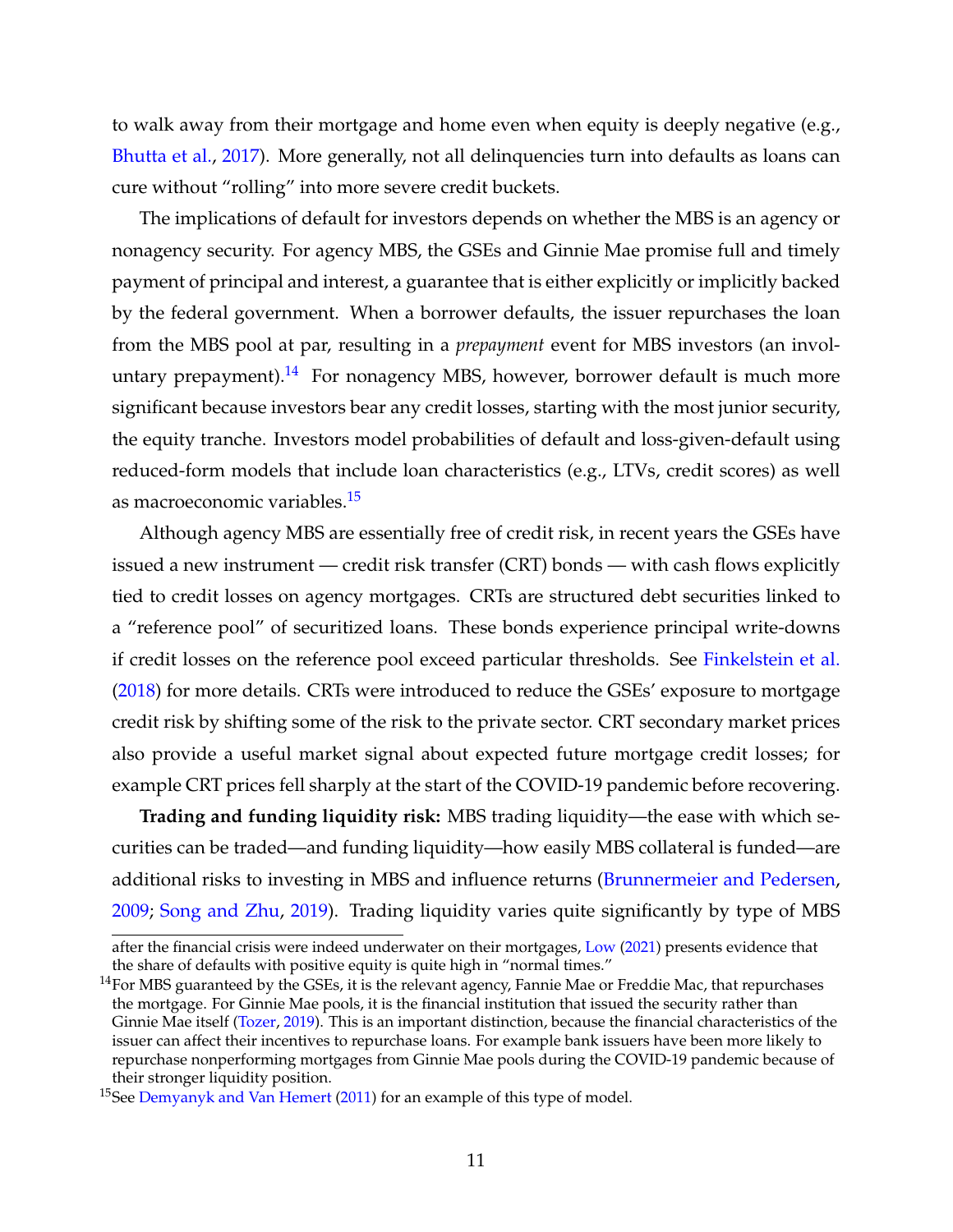— liquidity for private-label MBS is quite limited, but for agency MBS the TBA forward market provides a high level of trading liquidity as well as funding liquidity through the execution of dollar rolls (see section [5\)](#page-18-0).

## <span id="page-13-0"></span>**4.2 Measuring and modeling prepayments**

We now turn to a more detailed discussion of prepayment risk, the most salient of these four risks for agency MBS. For a given borrower, prepayment often involves paying down the entire loan balance. Such an event only marginally reduces the overall MBS pool balance though, because each pool is backed by many loans. Prepayment is measured by the single monthly mortality (SMM), which is the fraction of an MBS balance prepaid in a month relative to the remaining scheduled principal balance, and by the conditional prepayment rate (CPR) which is simply the SMM expressed at an annual rate.

The blue line in the top panel of Figure [2](#page-25-0) plots the time series of CPR for the aggregate universe of 30-year fixed-rate agency MBS. Aggregating balances hides pool-specific prepayment variation, which is significant as shown earlier in Table [1.](#page-27-0) But even the aggregate prepayment rate exhibits very wide variation, ranging from a CPR of about 55 percent during the 2003 refinancing wave to a low of about 10 percent in 2008. The dashed red line is the "moneyness" of the mortgage universe, which is the difference between the average interest rate on the universe of outstanding mortgages and the current market mortgage rate. When the moneyness of the universe increases, refinancing becomes more attractive and prepayments therefore rise. Even so, similar levels of moneyness in 2003 and 2008 led to very different prepayment outcomes. A much greater degree of heterogeneity also exists at the level of specific pools. Prepayment modeling attempts to explain this variation and to predict prepayments.

#### **4.2.1 Modelling prepayments**

The academic literature considers structural and rational models of mortgage prepayment (e.g., [Stanton,](#page-36-8) [1995\)](#page-36-8), but practitioners rely on reduced-form statistical prepayment models.<sup>[16](#page--1-0)</sup> These models do not assume rational borrower behavior but use information

 $16$ Popular statistical frameworks for modelling mortgage prepayment risk as well as credit risk include the Cox proportional hazard model and the logit. See [Deng et al.](#page-31-6) [\(2000\)](#page-31-6) for a well-known competing risk model of mortgage prepayment and default. Machine learning methods have also been applied to model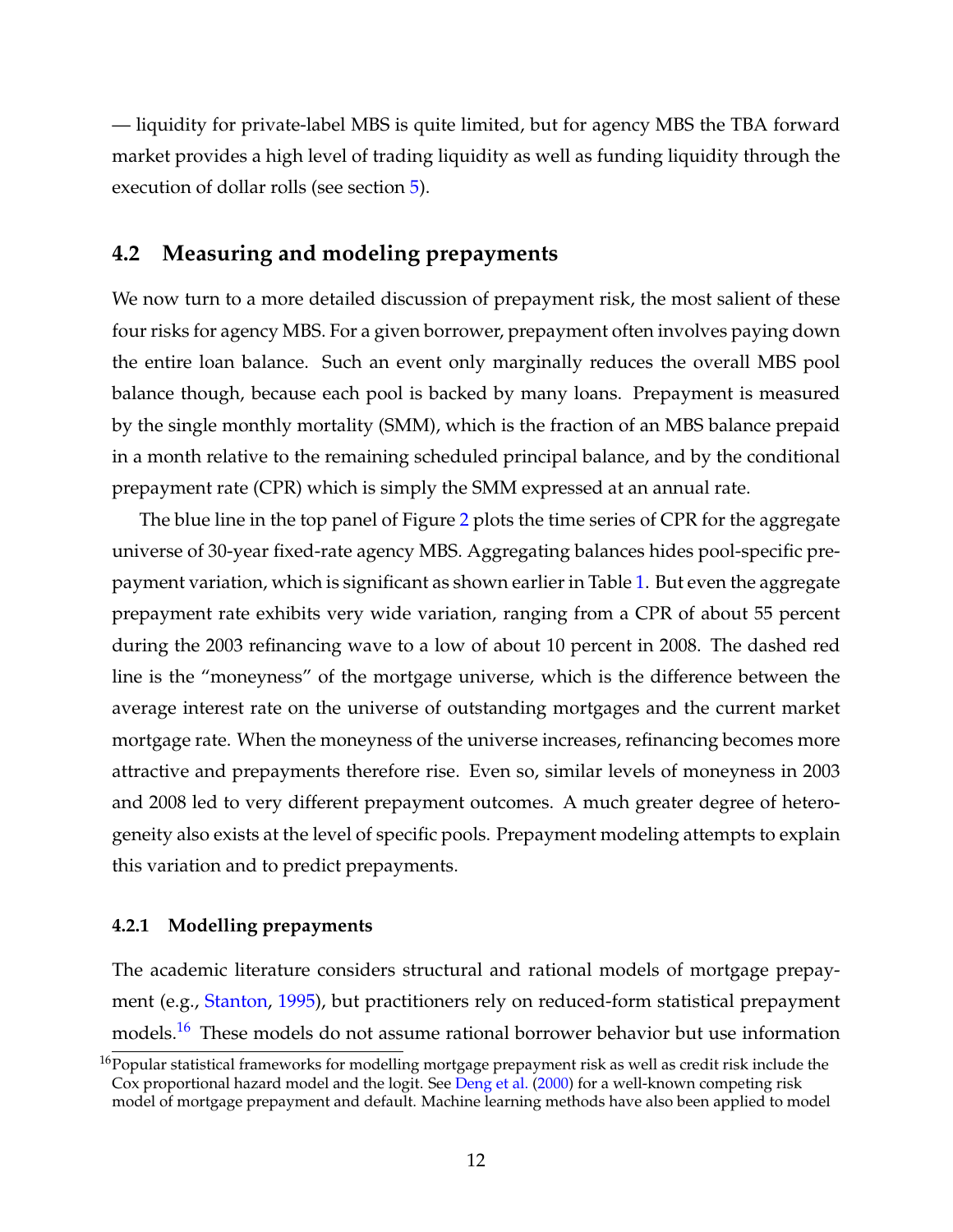on observable borrower characteristics and macroeconomic factors to explain variation in the SMM. Given the many variables and the complexity of the task, models from different investors often disagree significantly about predicted prepayments [\(Carlin et al.,](#page-31-7) [2014\)](#page-31-7).

Explanatory variables in prepayment models can be logically grouped into those related to turnover, refinancing, and defaults and curtailments. The first two channels are quantitatively the most important.<sup>[17](#page--1-0)</sup> The turnover channel is associated with property sales, which are affected by economic conditions and the strength of the housing market. Turnover is highly seasonal, peaking in the summer, and is also subject to a "seasoning" effect because sales are less likely during the first two to three years after a home purchase.

The refinancing channel exhibits the greatest variation over time and across pools. The key variable used in modeling it is a pool's moneyness: when moneyness is positive, a borrower can lower their rate and monthly payment by refinancing—in other words, the borrower's prepayment option is "in-the-money" (ITM). Negative moneyness, instead, means that refinancing (or selling the home and buying another) would increase the rate paid—the borrower's option is "out-of-the-money."

#### **4.2.2 Prepayment vs moneyness: the "S-curve"**

The bottom panel of Figure [2](#page-25-0) plots average prepayment rates as a function of moneyness in a monthly panel of MBS indexed by coupon rate and year of origination. Reflecting the shape of the relationship, this is known as an "S-curve." While prepayments rise with moneyness, on average, they never come close to reaching  $100$  percent.<sup>[18](#page--1-0)</sup> This reflects the fact that many borrowers fail to refinance when it is in their monetary interest to do so [\(Keys et al.,](#page-34-4) [2016\)](#page-34-4). In addition, the S-curve bends down as pools become deeply ITM, reflecting the so-called "burnout effect" — over time, an ITM mortgage pool becomes less responsive to interest rates because the borrowers most sensitive to the refinancing incentive have already exited.

The S-curve shifts over time due to changes in non-moneyness drivers of prepayment.

mortgage prepayment risk and credit risk in recent years (e.g., [Sadhwani et al.,](#page-36-9) [2021\)](#page-36-9).

 $17$ Curtailments are partial—rather than full—principal payments that often occur late in the life of a mortgage. Defaults represent a prepayment event for the investor because of the agency credit guarantee, as we have discussed. Default is however relatively unusual among pools issued by Fannie Mae and Freddie Mac, which typically consist of loans to prime borrowers.

<sup>&</sup>lt;sup>[1](#page-27-0)8</sup>Note that in constructing this curve, we bin together a large number of securities. At shown in 1 the underlying variation at the level of single pools is much larger than what the S-curve would imply.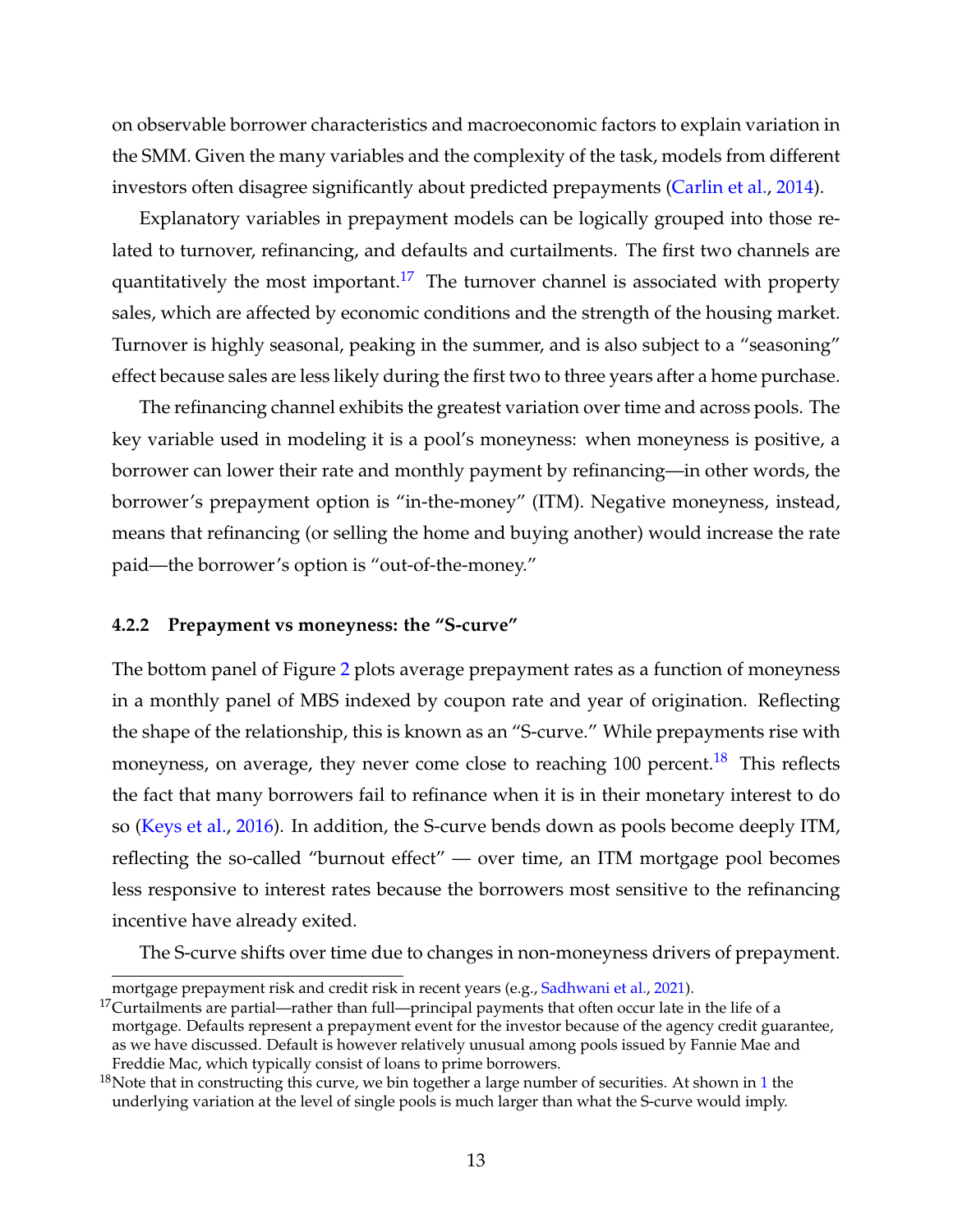For instance, when interest rates hit multi-year lows, refinancing for given levels of moneyness typically increases due to the "buzz" surrounding these low rates—this is known as the "media effect" in prepayment modeling. This effect was prominent during the record 2002-03 refinancing wave (Figure [2,](#page-25-0) top panel), and may also have contributed to high prepayments during the COVID-19 pandemic after mortgage rates reached all-time lows. Furthermore, an increase in "cash-out" refinancing to extract equity during a home price boom can shift the S-curve upwards, while conversely, falling home prices and/or a weak economy can make it difficult for borrowers to qualify for a refinancing, thereby reducing prepayment for a given moneyness. Changes in agency underwriting guidelines or government policies (such as the Home Affordable Refinance Program introduced in the wake of the Great Recession) can also substantially shift prepayments.

Heterogeneity in refinancing across pools also reflects differences in creditworthiness as measured by credit scores and LTVs, and loan size due to the fixed costs involved in refinancing. State-level policies also matter (e.g., New York's mortgage recording tax).

## **4.3 The OAS and risks to investing in agency MBS**

We use the option-adjusted spread (OAS) to delve further into the risks associated with agency MBS. The OAS is the most popular metric to assess agency MBS valuations and risk premia. As shown by [Boyarchenko et al.](#page-30-7) [\(2019\)](#page-30-7), the OAS is equal to the average ex-pected excess returns over the lifetime of the security.<sup>[19](#page--1-0)</sup> Formally, the OAS is the constant spread to baseline rates that sets the expected discounted value of cash flows equal to the security's market price after accounting for prepayments:

<span id="page-15-0"></span>
$$
P_M = \mathbb{E} \sum_{k=1}^{T} \frac{X_k(r_k)}{\prod_{j=1}^k (1 + \text{OAS} + r_j)},
$$
(1)

where *P<sup>M</sup>* is the market price of an MBS, *r<sup>j</sup>* is the riskless interest rate at time *j* and *X<sup>k</sup>* is the cash flow from the security. The OAS increases the larger the value of discounted cash flows relative to the market price, meaning that when spreads are positive, MBS

 $^{19}$ In addition, period-by-period excess returns on an MBS can be expressed as the sum of carry income and capital gains. In terms of the OAS, these are equal to the OAS itself plus the (negative) change in the OAS with a weight equal to the MBS duration. One limitation of the OAS is that it is a model-derived measure and thus subject to various assumptions.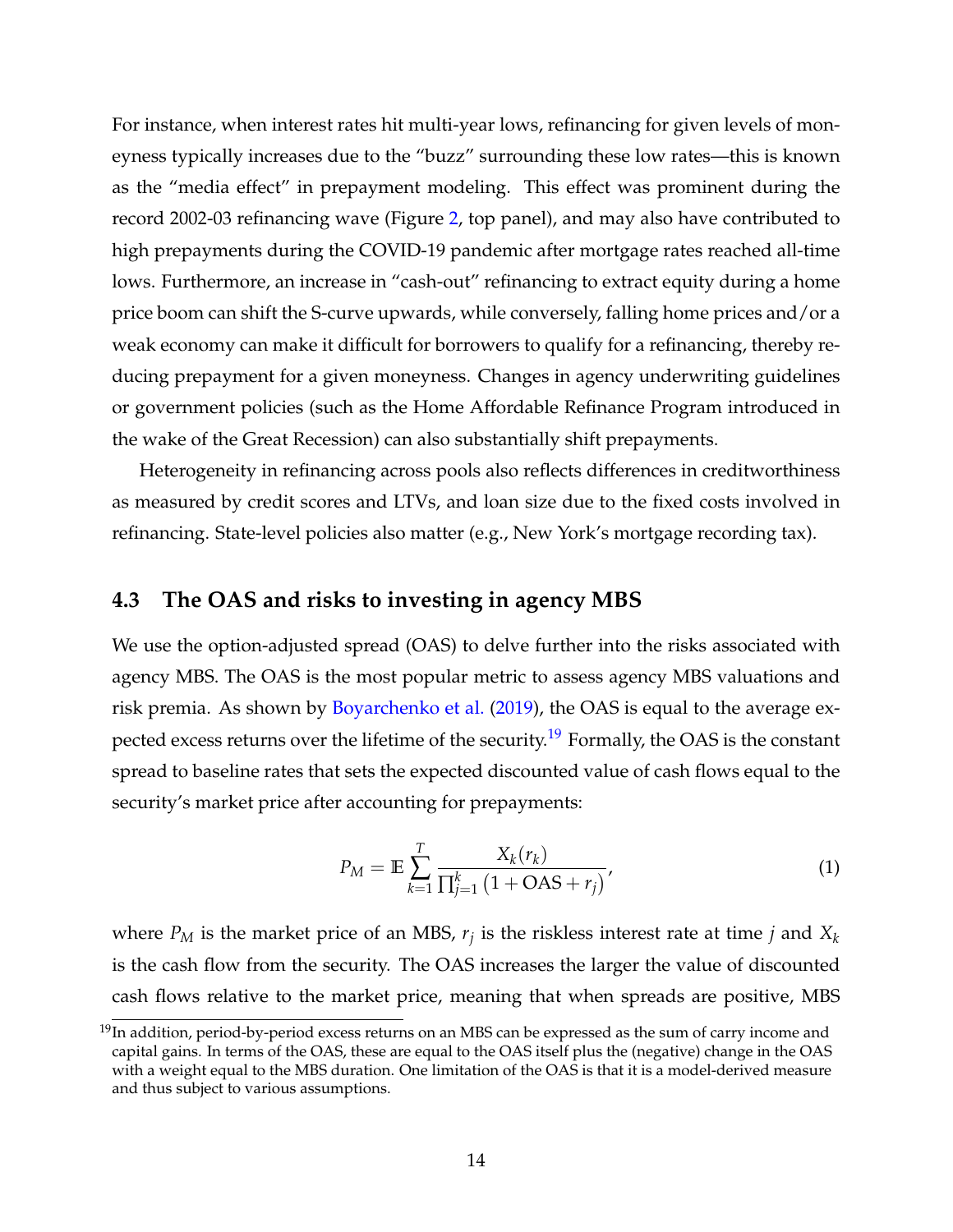trade below the discounted price net of the  $OAS<sup>20</sup>$  $OAS<sup>20</sup>$  $OAS<sup>20</sup>$  The calculation of the expectation term in the OAS uses Monte Carlo simulations and both a calibrated interest rate and an estimated prepayment model. The two are combined to simulate interest rate paths and corresponding prepayment flows to obtain model prices and spreads in  $(1).^{21}$  $(1).^{21}$  $(1).^{21}$  $(1).^{21}$ 

We turn to data on OAS from a major dealer (JP Morgan) to present stylized facts both in the time series and cross section of agency MBS. The top panel of Figure [3](#page-26-0) shows the evolution of Treasury OAS for the so-called current-coupon MBS, meaning the synthetic coupon trading at par, issued by Fannie Mae.

This OAS averaged about 50 basis points since 2000, but spiked to about 150 basis points in the fall of 2008, and turned negative at times during the periods of the QE3 and QE4 programs, when the Federal Reserve purchased large quantities of agency MBS.

A negative OAS indicates that, after accounting for embedded prepayment option, MBS are valued more highly than Treasuries. On face value this seems anomalous because Treasuries are more liquid than MBS, are explicitly issued by the federal government, and are generally treated more favorably for regulatory purposes (e.g., bank capital and liquidity requirements). However, a negative OAS could for example be driven by preferred-habitat effects or indicate that some investors reached for a higher yield because they cannot synthetically replicate the higher MBS zero-volatility yield by investing in Treasuries and interest rate options. Note that in this case the MBS *yield* will always exceed that on Treasuries, even when OAS are negative. A final explanation is simply that there may model error leading to mismeasurement of the OAS.

The bottom panel of Figure [3](#page-26-0) focuses on the cross section of OAS and reveals sub-stantial variation across MBS with different moneyness levels.<sup>[22](#page--1-0)</sup> In the cross section, a

$$
P_M = \sum_{k=1}^{T} \frac{X_k(Er_k)}{\prod_{j=1}^{k} (1 + ZVS + Er_j)}.
$$
 (2)

<sup>&</sup>lt;sup>20</sup> Another commonly used metric is known as the zero-volatility spread. The ZVS abstract from rate uncertainty and it is defined as:

The ZVS-OAS difference is known as the "option cost." In computing the ZVS both cash flows and discounts are evaluated along a single expected risk-neutral rate path, thus ignoring the effects of uncertainty about the timing of prepayments on the MBS valuation. This implies that the ZVS will be larger than the OAS.

 $21$ The interest rate model is calibrated to the term structure of interest rates and volatility surface implied by prices of interest rate derivatives. Once the paths for the interest rates are determined, the cash-flows are obtained from the prepayment model.

<sup>&</sup>lt;sup>22</sup>Here we define moneyness as the difference between the MBS coupon rate and the current level of the 30-year fixed mortgage rate after adding a constant adjustment of 50 basis points. We make this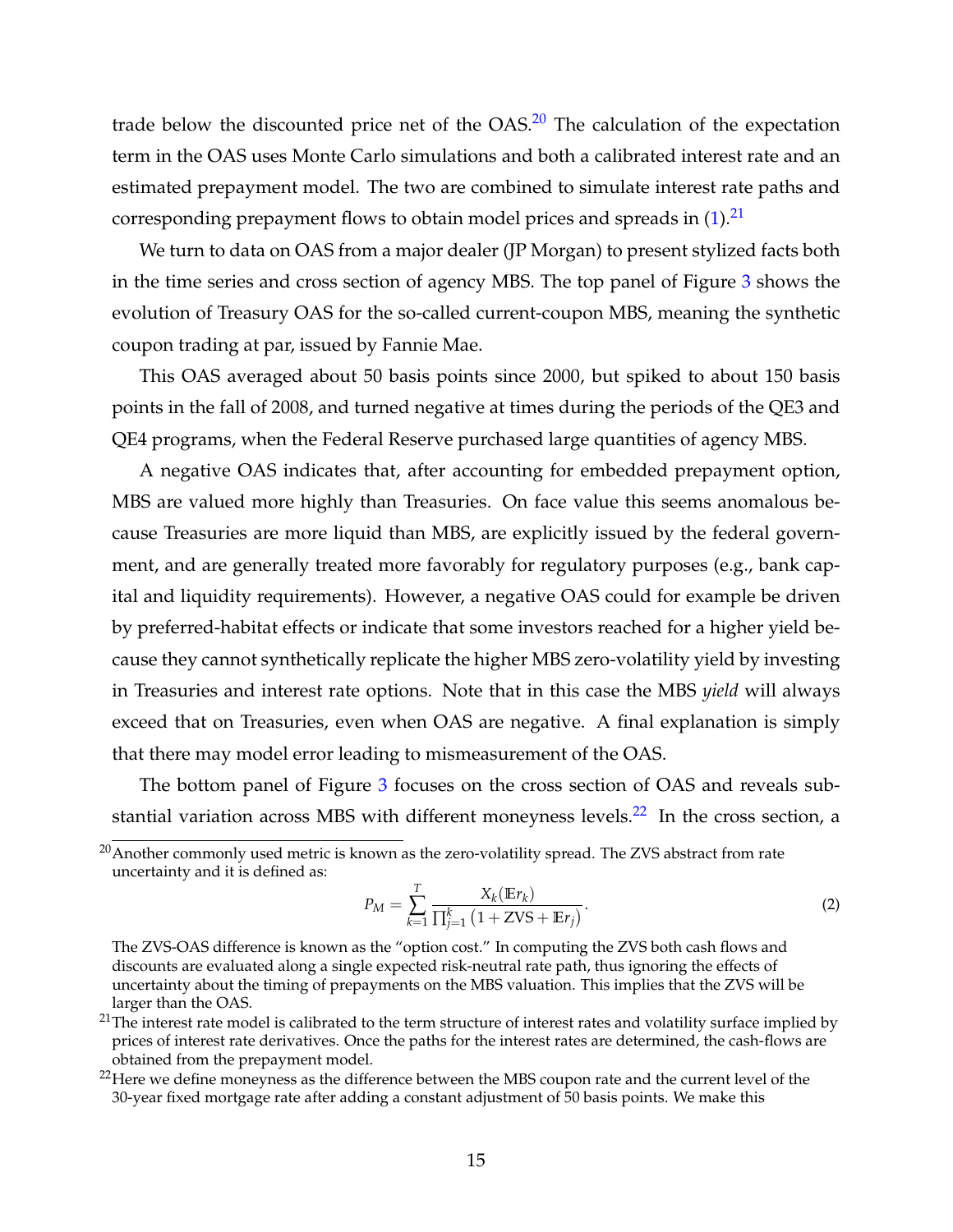smile-like pattern emerges: spreads are lowest for securities for which the prepayment option is at-the-money, and increase if the option moves out-of-the-money and especially when it is in-the-money. The OAS smile pattern was first shown by [Boyarchenko et al.](#page-30-7) [\(2019\)](#page-30-7), who also find that OAS predicts realized excess returns. A similar smile-shaped pattern in MBS excess returns is documented by [Diep et al.](#page-32-6) [\(2021\)](#page-32-6).

Large positive average OAS over time and across securities suggest that MBS investors require risk compensation to hold MBS over Treasuries. The embedded prepayment option means that even if payments are guaranteed, the timing of cash flows accruals is uncertain. Equation [\(1\)](#page-15-0) explicitly incorporates the feature that cash flows depend on interest rates through prepayments. However, OAS abstracts from uncertainty related to noninterest rate factors that affect prepayments, such as house prices and lending standards. [Boyarchenko et al.](#page-30-7) [\(2019\)](#page-30-7) show that MBS investors earn risk compensation for these noninterest-rate prepayment factors and that these factors underlie the cross-sectional smile pattern in the OAS.<sup>[23](#page--1-0)</sup>

In the time series, [Boyarchenko et al.](#page-30-7) [\(2019\)](#page-30-7) further show that risk factors unrelated to prepayment, such as liquidity or changes in the perceived strength of the implicit federal government guarantee on the agencies, are important drivers of the average OAS. For example, the non-prepayment component in the OAS co-moves with spreads on other agency debt and corporate securities, reflecting shared risk factors.

## **4.4 Supply Effects and Fed Quantitative Easing**

The *supply* of MBS — which is affected by the net volume of new issuance as well as Fed MBS purchases that reduce the net supply available to private investors — is also positively related to the non-prepayment component of OAS. As an indication of these effects, the OAS turned negative during QE3 and QE4 when the Fed purchased large quantities of agency MBS (see grey bars in Figure [3,](#page-26-0) left panel). Consistent with this fact, event studies using high-frequency data find that announcements of new Fed MBS purchases are

adjustment because the mortgage note rates are typically around 50 basis points higher than the MBS coupon due to the agency guarantee fee as well as servicing fees.

 $^{23}$ They arrive at this conclusion by using matched pairs of IO and PO strips that split a pool's cash flows into interest payments and principal payments. If a pair of strips is fairly valued relative to each other, risk-neutral (or market implied) prepayment rates can be estimated as multiples of physical (realized) ones. OAS computed under these alternative risk-neutral prepayments do not vary much in the cross section, meaning that it is the prepayment risk premium that leads to the smile-shaped pattern.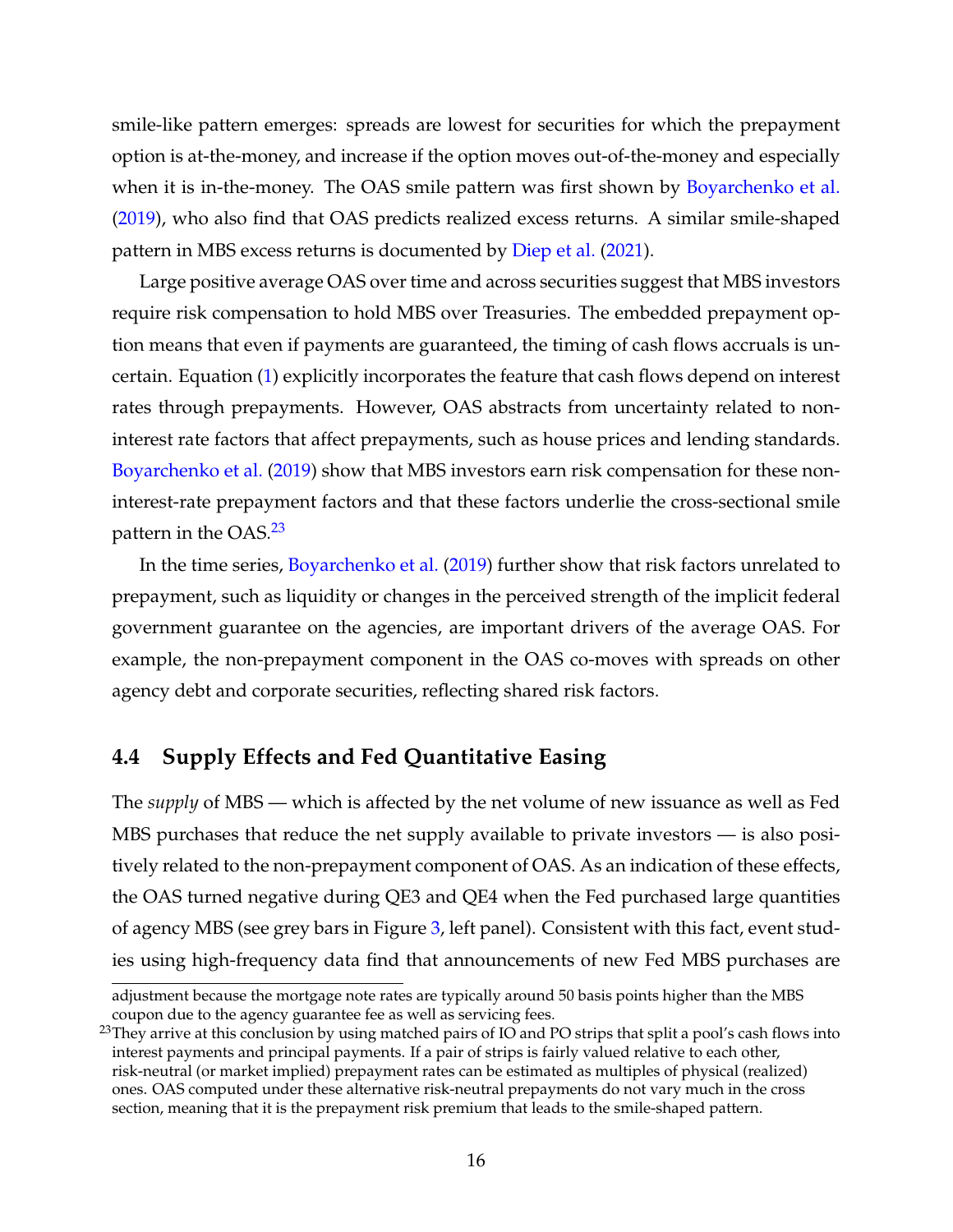associated with significant declines in MBS yields and OAS [\(Gagnon et al.,](#page-33-6) [2011;](#page-33-6) [Hancock](#page-33-7) [and Passmore,](#page-33-7) [2011;](#page-33-7) [Krishnamurthy and Vissing-Jorgensen,](#page-34-6) [2011\)](#page-34-6). [Chernov et al.](#page-31-8) [\(2016\)](#page-31-8) similarly find evidence that MBS risk premiums are affected by the Federal Reserve's quantitative easing programs using a more model-based approach. [Krishnamurthy and](#page-34-6) [Vissing-Jorgensen](#page-34-6) [\(2011\)](#page-34-6) and [Di Maggio et al.](#page-32-7) [\(2020\)](#page-32-7) furthermore show that MBS purchases have larger effects on MBS yields than a comparable volume of Treasury purchases, consistent with the presence of some degree of market segmentation. [Kandrac](#page-34-7) [\(2018\)](#page-34-7) studies effects of Fed MBS purchases on market functioning and liquidity, finding modest negative effects.

Other research investigates the broader financial and macroeconomic effects of the Federal Reserve's MBS purchases. For example, [Di Maggio et al.](#page-32-7) [\(2020\)](#page-32-7) find that Fed QE significantly boosted refinancing activity and as a result, led to higher aggregate con-sumption. [Beraja et al.](#page-29-7) [\(2019\)](#page-29-7) show that the effectiveness of QE and monetary policy more generally depends on the distribution of home equity, because insufficient equity reduces the ability of borrowers to refinance.

# <span id="page-18-0"></span>**5 Trading**

Most agency RMBS trading occurs through the to-be-announced or "TBA" forward market. The key feature of a TBA trade is that the seller does not specify exactly which pools will be delivered at settlement. Instead, the buyer and seller agree on six trade parameters: the agency, coupon, maturity, price, face value, and settlement month, and any combination of pools satisfying the parameters and SIFMA good delivery guidelines can be delivered at settlement.<sup>[24](#page--1-0)</sup>

The TBA market effectively concentrates the fragmented universe of around a million individual agency MBS pools into a small number of liquid contracts for trading purposes, thereby improving fungibility and liquidity.<sup>[25](#page--1-0)</sup> Investors trade TBAs to express

<sup>&</sup>lt;sup>24</sup>For details of the good delivery guidelines for TBA settlement, see Chapter 8 of [SIFMA](#page-36-10) [\(2021\)](#page-36-10). The exact CUSIPs to be delivered are specified two days prior to settlement. Settlement occurs once per month (e.g., for 30-year Uniform MBS, settlement day is typically between the 10th and 14th of the month). The TBA settlement schedule is available at

<https://www.sifma.org/resources/general/mbs-notification-and-settlement-dates/>.

 $^{25}E.g., Gao et al. (2017)$  $^{25}E.g., Gao et al. (2017)$  $^{25}E.g., Gao et al. (2017)$  $^{25}E.g., Gao et al. (2017)$  find that over a sample period of several years, 12 maturity-coupon combinations accounted for 96% of TBA trades.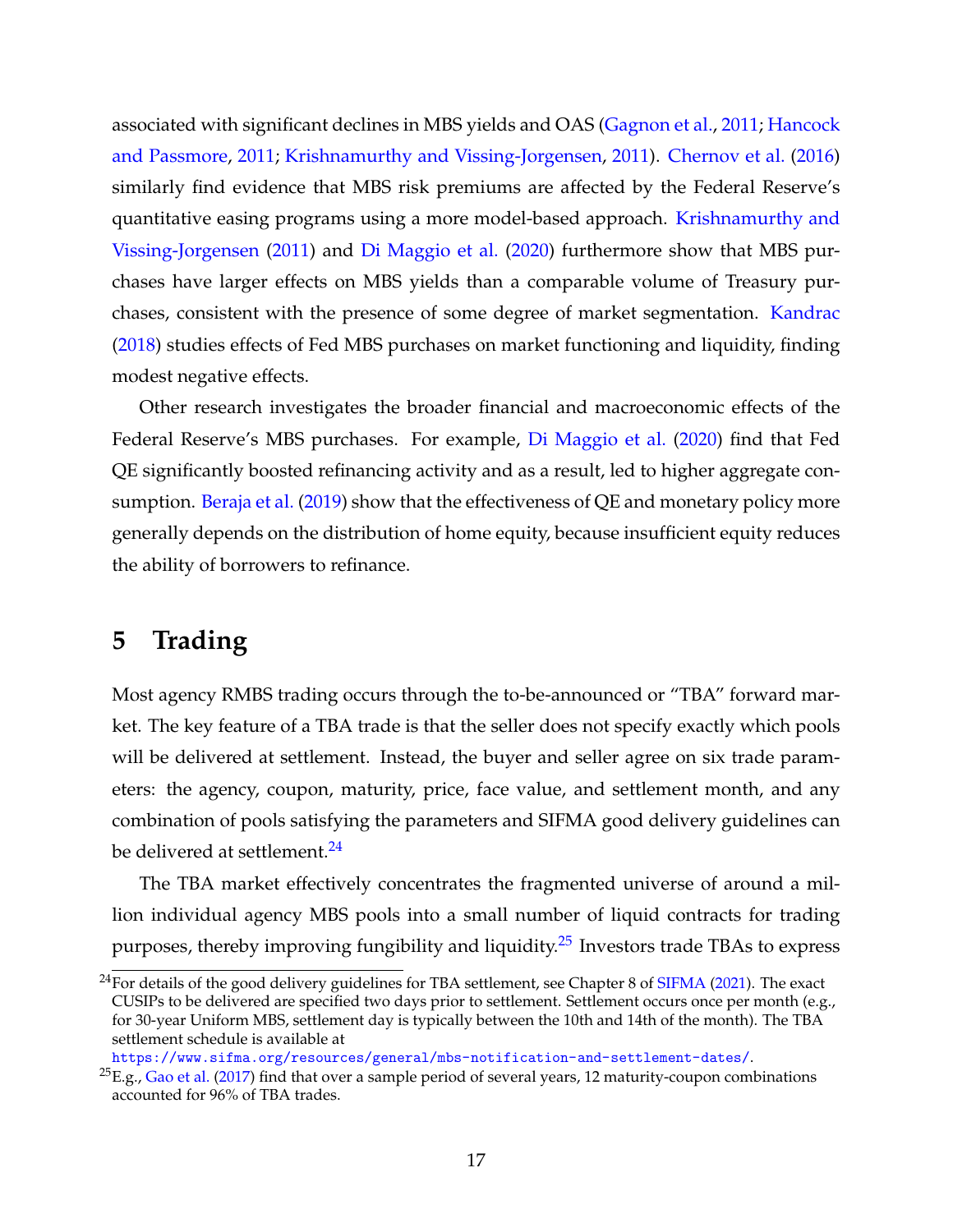price views or for hedging. TBAs are also used by lenders to hedge their origination pipeline, as discussed in section [3.](#page-8-0)

The TBA market can further be used as a funding vehicle, through the execution of "dollar roll" transactions. In a dollar roll, the roll seller sells TBAs for a coming delivery month (the "front" month) and simultaneously purchases TBAs for a later "back" month. This provides short-term funding to the roll seller by postponing the date when she is due to pay cash to settle her long TBA position. The substance of a dollar roll is similar to a repurchase agreement, but there are some important differences; see [Song and Zhu](#page-36-7) [\(2019\)](#page-36-7) for further discussion and empirical analysis of the dollar roll market. The Federal Reserve has also used dollar rolls to support market functioning, and actively employed this tool during the COVID-19 pandemic [\(Frame et al.,](#page-32-8) [2021\)](#page-32-8).

Since mid-2019, Fannie Mae and Freddie Mac pools have traded through a single set of "Uniform MBS" (UMBS) TBA contracts, in which pools issued by either agency can be delivered at settlement. Previously, the two GSEs traded separately in the TBA market. This change in market structure was implemented because TBA trading had historically been highly concentrated in Fannie Mae contracts, leading to an illiquidity discount for Freddie Mac pools which put them at a competitive disadvantage. [Liu et al.](#page-35-6) [\(2021\)](#page-35-6) find that UMBS implementation successfully improved Freddie Mac TBA liquidity without any obvious adverse effects on overall market functioning.

The agency market also features significant trading of individual pools (known as "spec pool" trading). One reason for spec pool trading is that the TBA market operates on a cheapest-to-deliver basis — sellers will deliver the least valuable eligible pools. This leads to a semi-separating equilibrium in which more valuable "pay-up" MBS pools trade individually while less valuable MBS trade on a pooled basis in the TBA market. See [Li](#page-34-8) [and Song](#page-34-8) [\(2020\)](#page-34-8) for a theoretical model of this structure. Specified pool trades are often arranged to settle on TBA settlement dates, but can settle at any time of the month. $^{26}$  $^{26}$  $^{26}$ 

Specified pool trading also includes agency MBS pools that for various reasons are not TBA-eligible.<sup>[27](#page--1-0)</sup> Other mortgage securities, such as CMBS, agency CMOs, and nonagency

 $26$ [Chen et al.](#page-31-9) [\(2020\)](#page-31-9) show that during the market turmoil of March 2020, stressed market participants scrambled to raise cash by selling MBS in the specified pool market, temporarily driving spec pool prices below TBA prices. To meet the demand for liquidity and stabilize the market, the Federal Reserve responded by executing unconventional MBS purchases on a T+3 settlement basis.

<sup>&</sup>lt;sup>27</sup>TBA-ineligible pools include MBS with more than 10 percent of superconforming loans exceeding the national conforming limit, and pools with LTVs exceeding 105 percent [\(Vickery and Wright,](#page-36-0) [2013;](#page-36-0) [Huh](#page-34-9)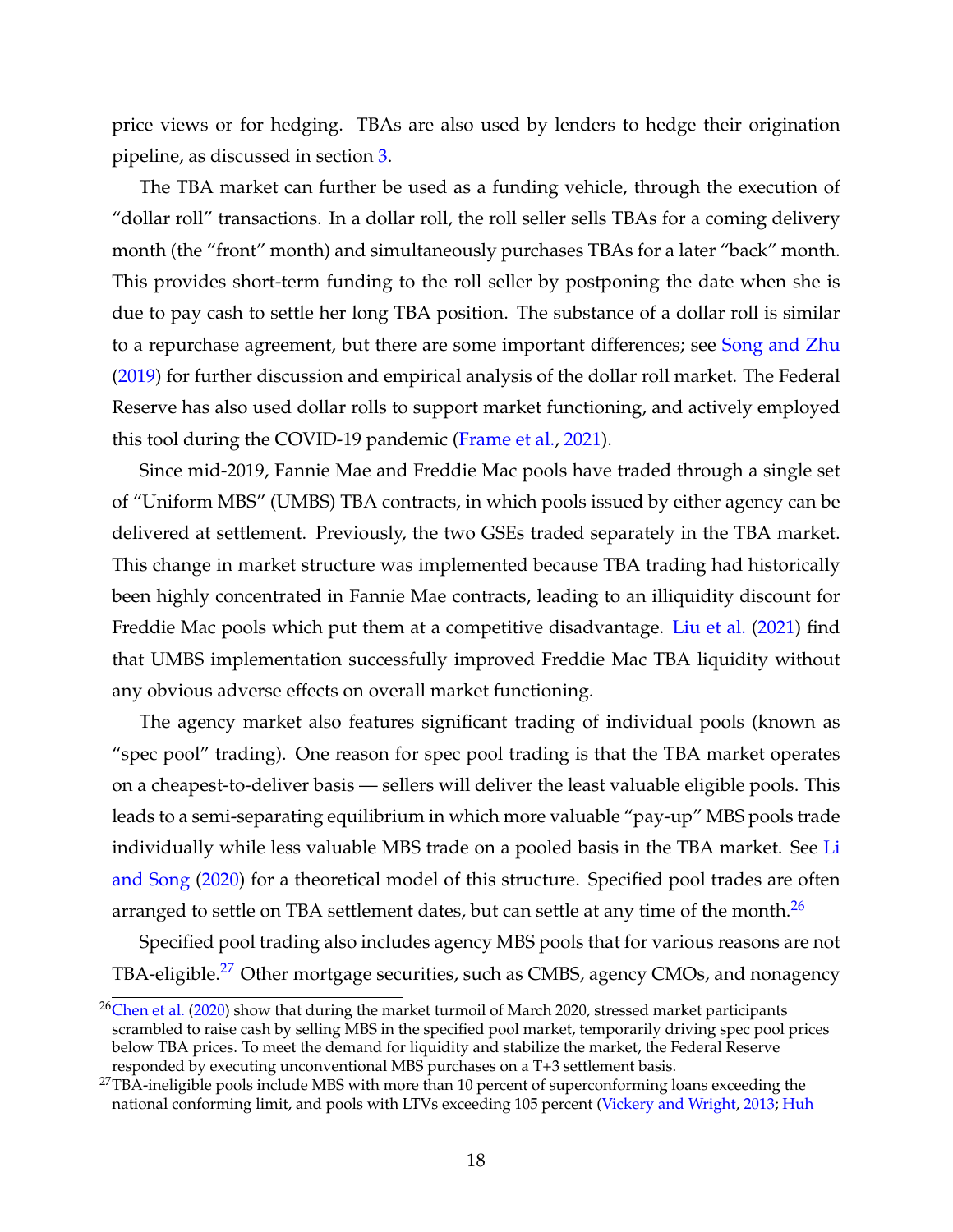[RMBS, also trade on an individual basis.](#page-34-9)

# **[5.1 Evidence on trading activity and liquidity](#page-34-9)**

Table [2](#page-28-0) [presents trading volume statistics based on TRACE data aggregated by SIFMA.](#page-34-9) [Agency residential MBS trading activity dwarfs the other segments of the market, with](#page-34-9) [\\$288bn of daily trading volume, compared to \\$2.7bn for CMBS and only \\$0.5bn for nona](#page-34-9)[gency RMBS. This reflects \\$261bn of TBA trading \(about 90% of the agency RMBS total\),](#page-34-9) [followed by a smaller but still very significant \\$25.4bn of specified pool trades and \\$1.4bn](#page-34-9) [of agency CMOs.](#page-34-9)

[Estimated trading costs are also significantly lower in the TBA market.](#page-34-9) [Bessembinder](#page-30-8) [et al.](#page-30-8) [\(2013\) estimate one-way trading costs of only 1 basis point \(bp\) for TBAs, compared](#page-34-9) [to 40bp for specified pools, and 39bp for nonagency MBS.](#page-34-9) [Gao et al.](#page-33-8) [\(2017\)](#page-33-8) find that TBA [liquidity has positive spillover effects on the specified pool market — trading costs are](#page-34-9) [lower for specified pools that are TBA eligible and for spec pool trades close to TBA](#page-34-9) settlement dates. [Huh and Kim](#page-34-9) [\(2020\) trace out the broader effects of TBA liquidity using](#page-34-9) [a TBA-eligibility cutoff at the national conforming loan limit. TBA eligibility is estimated](#page-34-9) [to reduce mortgage rates by 7-28bp, and to spur refinancing activity.](#page-34-9)

Table [2](#page-28-0) [also compares MBS trading volume to activity in other US fixed income mar](#page-34-9)[kets. TBA activity is lower than in the Treasury market, but trading volume is more than](#page-34-9) [six times higher than in the corporate bond market, despite the larger stock of corporate](#page-34-9) [bonds outstanding. Trading activity is even lower for municipal bonds, agency debt and](#page-34-9) asset backed securities, and [Bessembinder et al.](#page-30-9) [\(2020\) further show that TBA trading](#page-34-9) [costs are much lower than for these other markets.](#page-34-9) $28$ 

# **[6 Economic effects of MBS and mortgage securitization](#page-34-9)**

[What are the broader economic effects of MBS markets and mortgage securitization? A](#page-34-9) [sizeable academic literature has studied different aspects of this question and also high-](#page-34-9)

[and Kim,](#page-34-9) [2020\)](#page-34-9). TBA eligibility rules are designed to limit heterogeneity within each cohort.

<sup>&</sup>lt;sup>28</sup>[Bessembinder et al.](#page-30-9) [\(2020\)](#page-30-9) and [Gao et al.](#page-33-8) [\(2017\)](#page-33-8) speculate that introducing a TBA-like forward market for corporate bonds could improve liquidity in that market. Corporate bonds are more heterogeneous than agency MBS, however, and the number of issuers is much higher, factors which would likely be hurdles to implementing such an idea.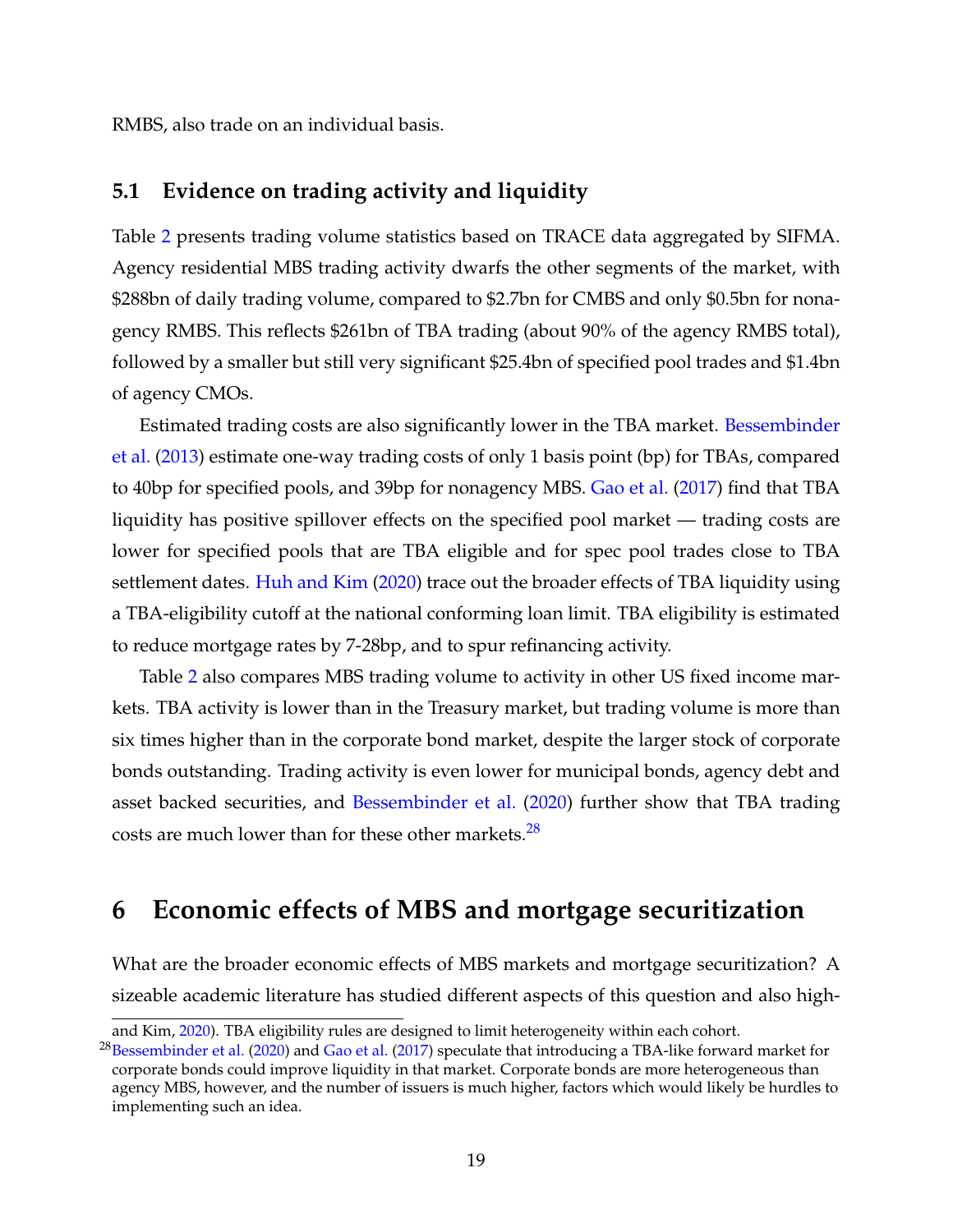lighted potential downsides of securitization, especially in the wake of the Great Recession. In this section, we provide a brief overview of some of the main themes.

A key benefit of securitization is that it makes mortgages more liquid, thereby significantly de-coupling loan originators' ability to produce loans from their own financial condition (e.g. funding, risk exposure). As evidence on this point, [Loutskina and Stra](#page-35-7)[han](#page-35-7) [\(2009\)](#page-35-7) show that bank liquid assets and deposit costs play much less of a role in the origination of conforming mortgages, which can easily be securitized, compared to less-liquid jumbo mortgages. Securitization is also fundamental to the rise of nonbank lenders (financed through wholesale funding) as the dominant origination channel in the US [\(Buchak et al.,](#page-30-10) [2020;](#page-30-10) [Gete and Reher,](#page-33-9) [2020;](#page-33-9) [Kim et al.,](#page-34-1) [2022\)](#page-34-1).[29](#page--1-0)

Since securitization increases liquidity and broadens the set of lenders able to originate mortgages, one would naturally expect that it also leads to an outward shift in credit supply, plausibly increasing credit access for otherwise "marginal" borrowers. However, a sizeable literature has argued that securitization also reduces credit quality through an additional "moral hazard" channel: as originators offload the credit risk, they may have weaker incentives to screen borrowers, leading to lower acquisition of soft information and worse ex-post outcomes (e.g., [Keys et al.,](#page-34-10) [2010;](#page-34-10) [Nadauld and Sherlund,](#page-35-8) [2013;](#page-35-8) [Rajan](#page-35-9) [et al.,](#page-35-9) [2015;](#page-35-9) [Choi and Kim,](#page-31-10) [2020\)](#page-31-10). But the strength of the evidence, and the question of whether securitization is an important cause of the US mortgage boom and bust of the 2000s, remains debated in the literature (e.g., [Bubb and Kaufman,](#page-30-11) [2014;](#page-30-11) [Foote et al.,](#page-32-9) [2012,](#page-32-9) [2020;](#page-32-2) [Mian and Sufi,](#page-35-10) [2021\)](#page-35-10).

A related literature has focused on the effects of securitization on loan monitoring after origination—in particular, whether the mortgage servicer has insufficient or misaligned incentives to work out appropriate solutions (such as modifications) for delinquent loans. Again, there is a debate in the literature about how important these incentive effects were in explaining (non-)modifications of securitized mortgages during the Great Recession (e.g., [Piskorski et al.,](#page-35-11) [2010;](#page-35-11) [Agarwal et al.,](#page-29-8) [2011;](#page-29-8) [Adelino et al.,](#page-29-9) [2013;](#page-29-9) [Aiello,](#page-29-10) [2021\)](#page-29-10). More recently, [Kim et al.](#page-34-11) [\(2021\)](#page-34-11) find that mortgage servicers' financial condition affects forbearance outcomes for securitized mortgages during the COVID-19 crisis. Related, [Wong](#page-36-5) [\(2018\)](#page-36-5) finds evidence of misaligned servicer incentives in the CMBS market.

 $29$ Without securitization, nonbank lenders could potentially sell whole loans to banks or other financial institutions, but such a market would be far less liquid. Indeed, in the jumbo market, where securitization is dormant since the Great Recession, nonbanks play a much smaller role than in the agency market.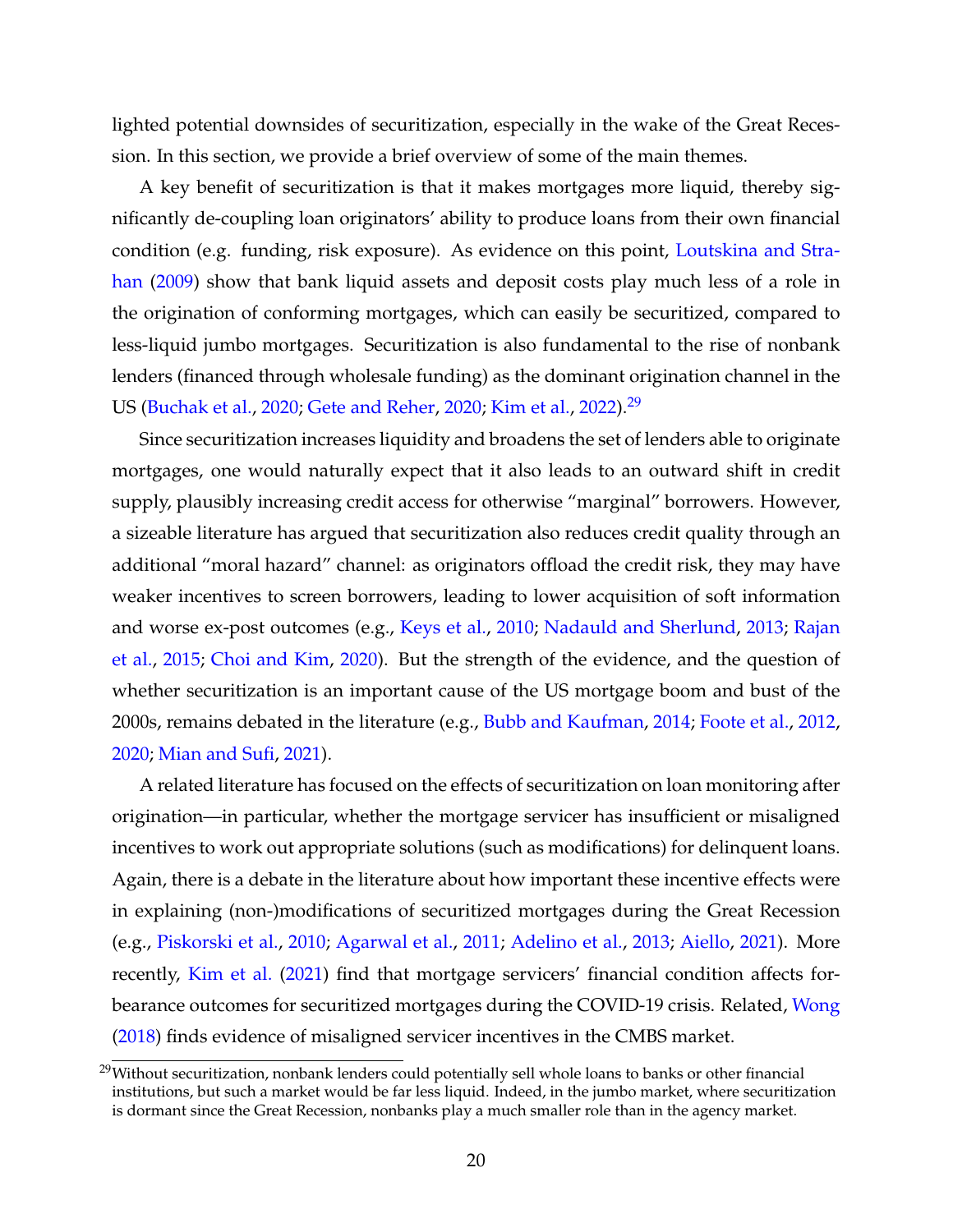Securitization may also affect mortgage contract design. [Fuster and Vickery](#page-33-3) [\(2015\)](#page-33-3) show that lenders reduce the supply of long-term prepayable fixed-rate mortgages (relative to adjustable-rate mortgages) when securitization markets become illiquid. They argue that this is due to lenders' limited ability to absorb the interest rate and prepayment risk embedded in  $FRMs<sup>30</sup>$  $FRMs<sup>30</sup>$  $FRMs<sup>30</sup>$ . Thus, it appears unlikely that the 30-year prepayable FRM, which is by far the dominant mortgage type in the US, could be offered at similarly competitive rates without liquid securitization markets.

In turn, the popularity of prepayable FRMs has broader consequences for financial markets and the transmission of monetary policy. In particular, several studies argue that "convexity hedging" flows lead to important interactions between the MBS market and the Treasury yield curve [\(Hanson,](#page-34-12) [2014;](#page-34-12) [Malkhozov et al.,](#page-35-12) [2016;](#page-35-12) [Hanson et al.,](#page-34-13) [2021\)](#page-34-13). Furthermore, the fact that US borrowers need to refinance to benefit from a drop in market interest rates means there is much less direct transmission of monetary policy to house-hold balance sheets than in a system with adjustable-rate mortgages (e.g. [Campbell,](#page-30-12) [2013;](#page-30-12) [Di Maggio et al.,](#page-31-11) [2017\)](#page-31-11). Transmission is further blunted by the limited ability of mortgage originators to increase origination capacity during periods of peak demand; instead, originators tend to earn high markups during such periods [\(Fuster et al.,](#page-32-4) [2013,](#page-32-4) [2017,](#page-33-10) [2021\)](#page-33-4).

# **7 Directions for future research**

The MBS market was a relatively neglected research topic prior to the 2008 financial crisis, but the literature has grown rapidly in the years since. Rich loan- and security-level datasets are now available to researchers, and the introduction of TRACE data for structured products in 2011 provides new opportunities to study MBS microstructure and liquidity. We end this paper by highlighting some topics that we believe present opportunities for future research.

1. **Securitization and alternative mortgage designs.** Various alternative mortgage designs have been proposed to improve macroeconomic stability, reduce transaction costs, or produce other benefits. For instance, [Eberly and Krishnamurthy](#page-32-10) [\(2014\)](#page-32-10), [Guren et al.](#page-33-11) [\(2021\)](#page-33-11), and [Campbell et al.](#page-30-13) [\(2021\)](#page-30-13) study mortgages that can switch

 $30$ Recent work by [Xiao](#page-36-11) [\(2021\)](#page-36-11) shows that this ability varies in the cross section of banks depending on their funding structure, which in turn affects their propensity to securitize mortgages.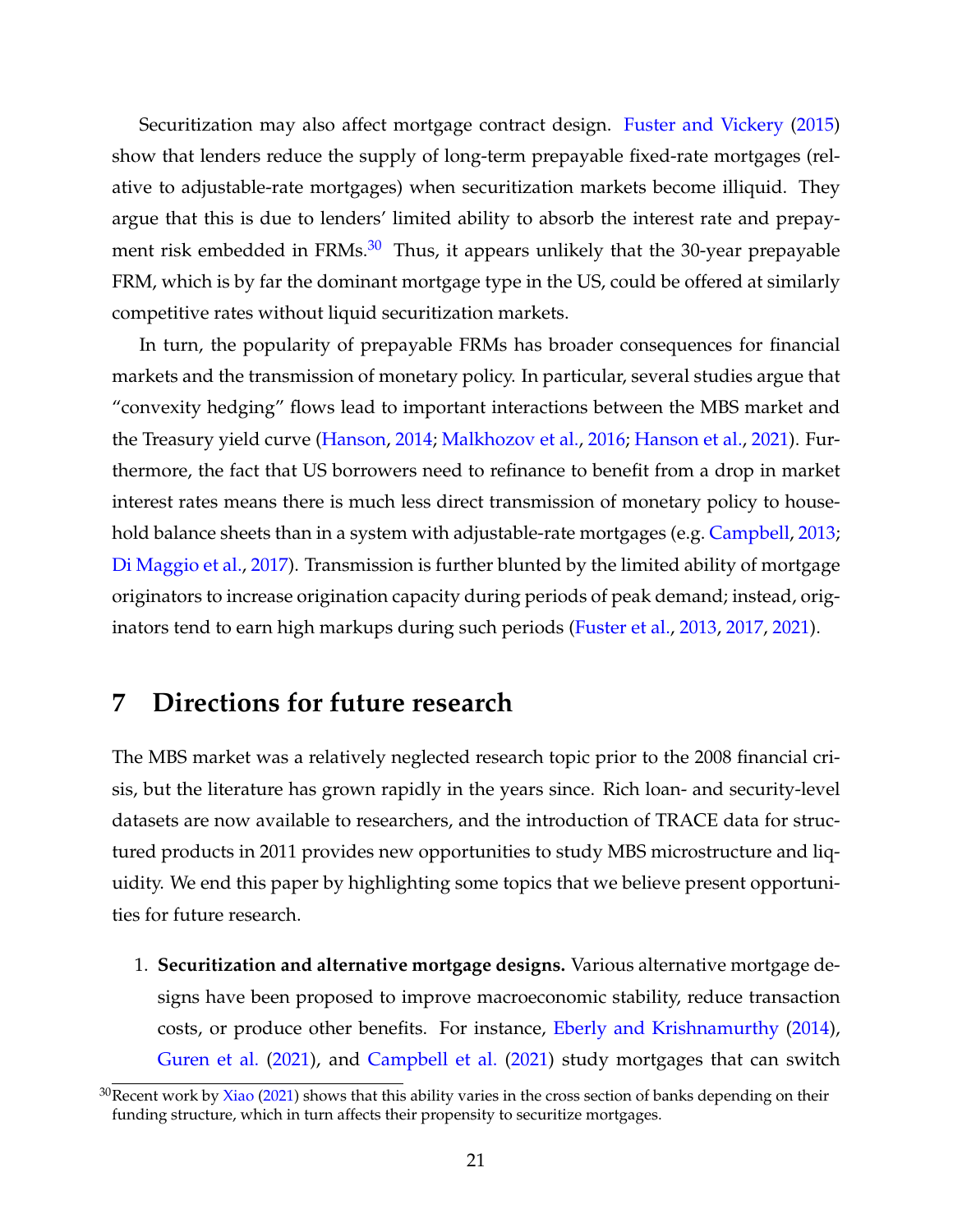from FRMs to ARMs or interest-only loans during recessions, while [Greenwald et al.](#page-33-12) [\(2021\)](#page-33-12) study shared appreciation mortgages with payments that adjust with home prices. An open question is how such alternative products would be funded and what role securitization markets would play. Securitization may in fact hinder innovation, in the sense that the existence of a thick, liquid secondary market for a particular contract —30-year FRMs—may present a barrier for alternative designs.

- 2. **What's holding back nonagency securitization?** Nonagency securitization remains far lower than prior to the financial crisis, despite the much higher credit guarantee fees now charged by the GSEs. Stricter post-crisis regulation is a natural reason why, as discussed in section [2.1.](#page-2-0) But research has not clearly disentangled the role of regulation from other factors such as changes in expectations.
- 3. **Investor behavior.** There is limited research on the determinants of investor behavior in the MBS market (e.g., the striking fact that MBS now make up *half* of bank security portfolios) and how investors affect pricing and liquidity.<sup>[31](#page--1-0)</sup>
- 4. **Securitization and climate change.** An emerging literature studies the interaction between climate change and mortgage and MBS markets (e.g., [Ouazad and Kahn,](#page-35-13) [2019\)](#page-35-13). This is likely to be a fruitful topic for future work. For instance, securitization prices can provide useful high-frequency information about the market's assessment of climate and natural disaster risk. Another application: Fannie Mae has developed a "green MBS" program for loans backed by buildings with green building certifications — to our knowledge, its effects have not been rigorously studied.

To sum up, mortgage-backed securities are at the very heart of housing finance and the US financial system, and also play a significant role in monetary policy and monetary transmission. The MBS market also presents many opportunities for academics, and this important market is likely to remain a vibrant topic for research in the years to come.

 $31$ One contribution along those lines is by [Erel et al.](#page-32-11) [\(2013\)](#page-32-11), who study the drivers of bank investments in nonagency MBS tranches.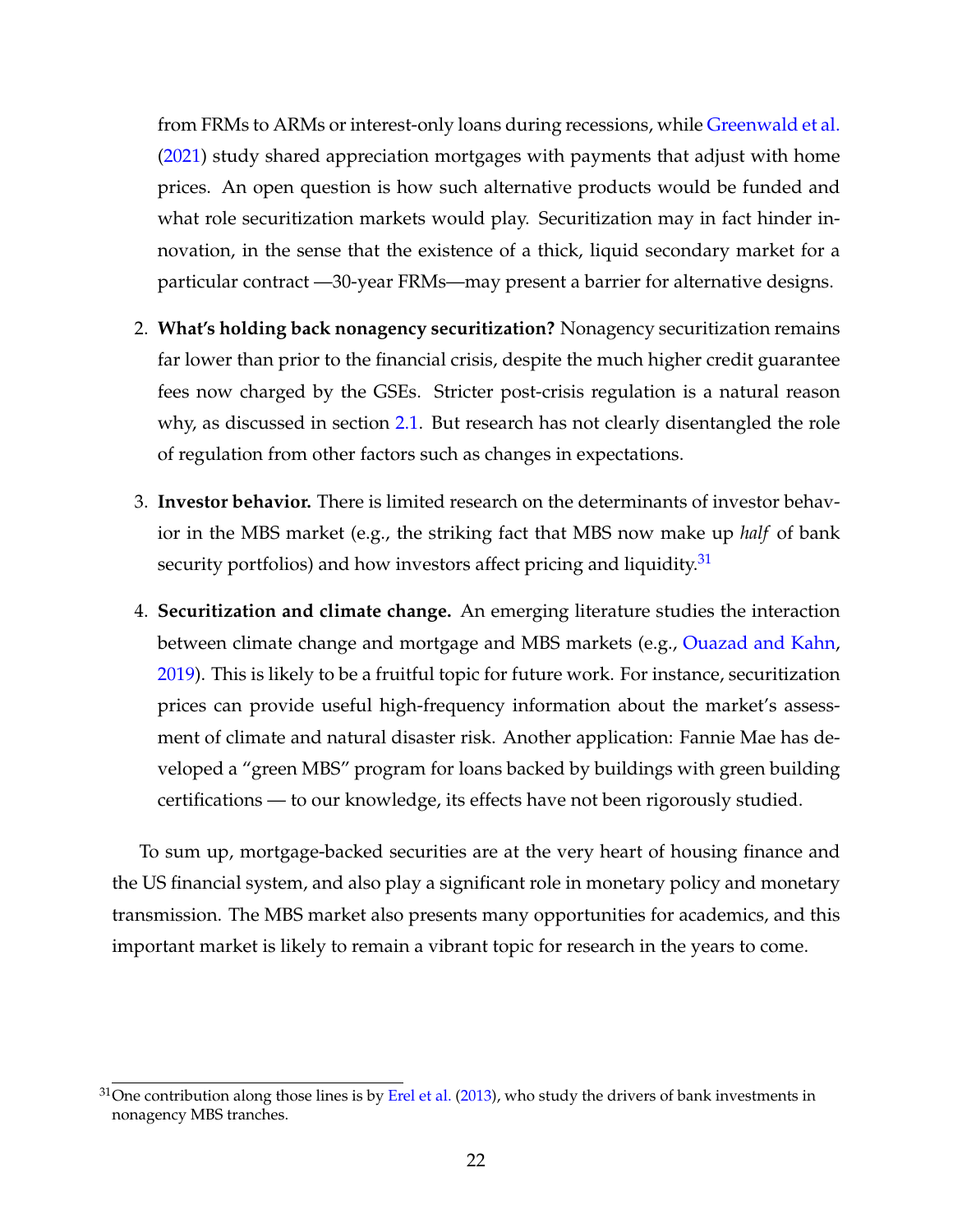<span id="page-24-0"></span>

Figure 1: **Mortgage-backed securities outstanding**

Shaded areas represent stock of agency and nonagency MBS as a percent of nominal GDP. Dashed line plots total MBS scaled by the relevant stock of mortgage debt. See Appendix (section [A\)](#page-37-0) for details of figure construction. Data sources: FAUS, BEA.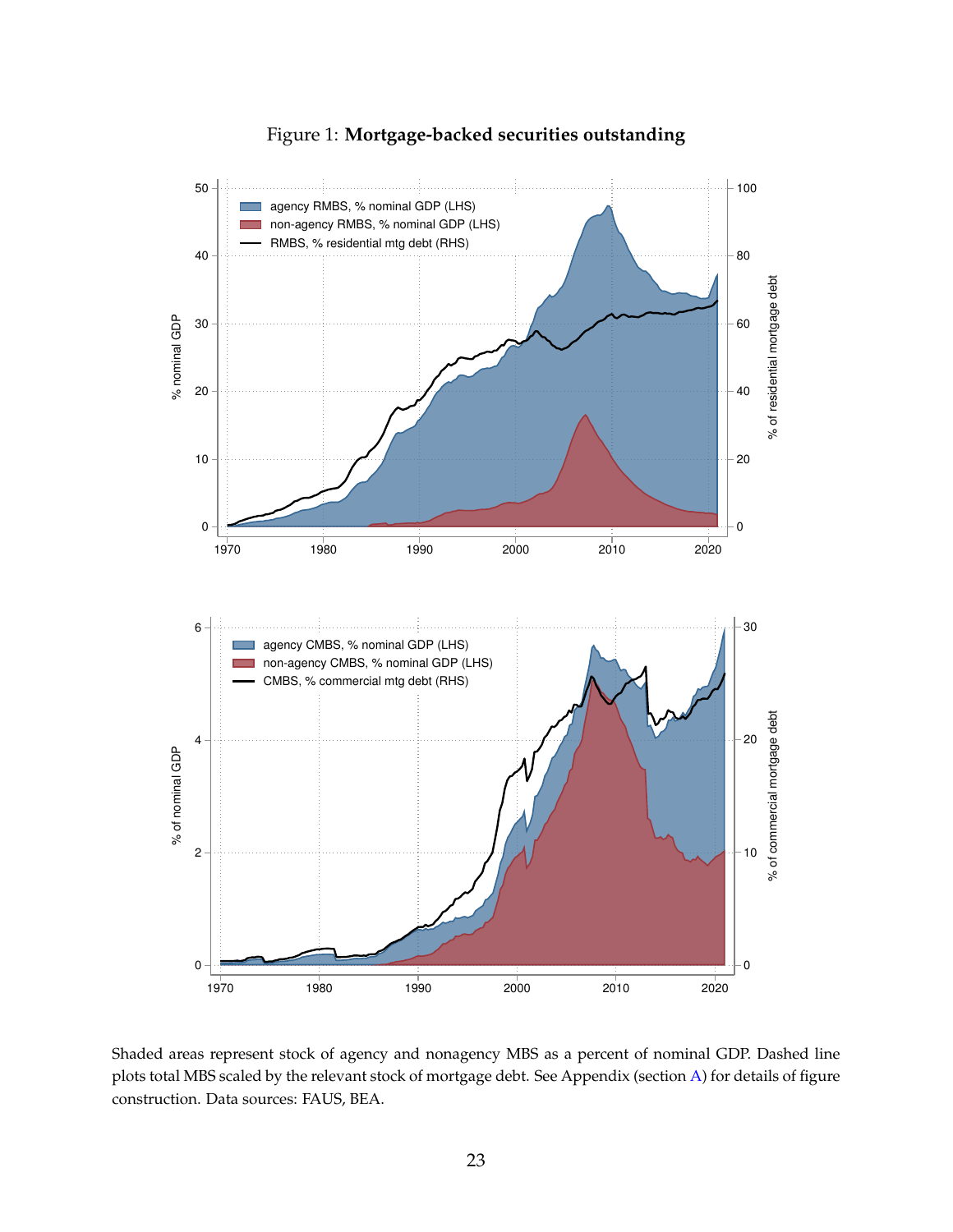<span id="page-25-0"></span>

Figure 2: **CPR for agency MBS**

The top panel shows the time series of the monthly conditional prepayment rate (CPR) on the universe of 30-year fixed-rate agency MBS weighted by their remaining principal balance, against the moneyness of the mortgage universe. Moneyness is calculated as the weighted average coupon rate (WAC) minus the monthly average 30-year fixed-rate mortgage rate. The bottom panel shows a binned scatter plot [\(Cattaneo](#page-31-12) [et al.,](#page-31-12) [2019\)](#page-31-12) of the cross-sectional variation in CPR as a function of their moneyness. All data is monthly and covers the period 2000-2021. Source: eMBS; Freddie Mac.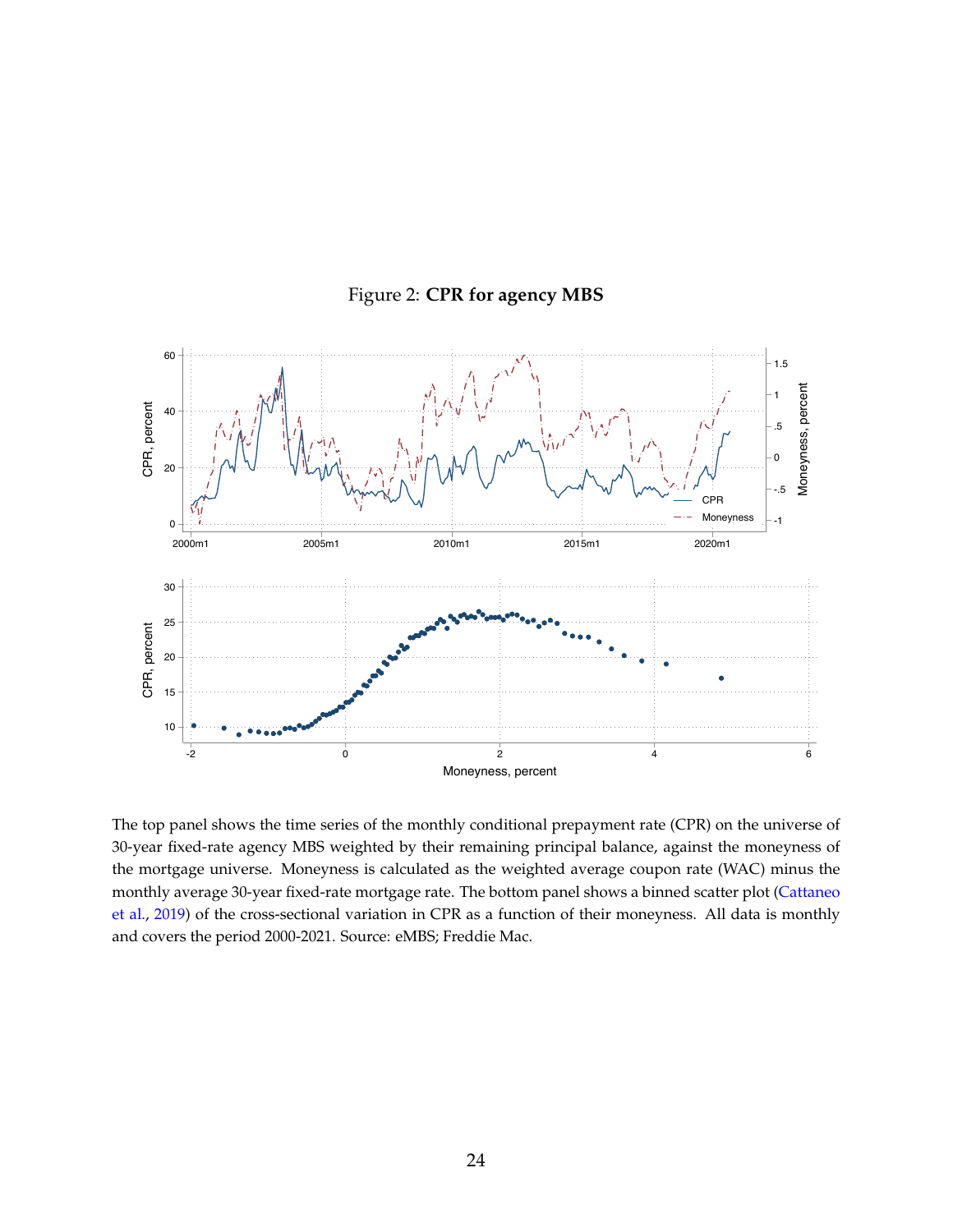<span id="page-26-0"></span>

Figure 3: **Time-series and cross-sectional variation of the agency OAS.**

The top panel shorts the time series of the option-adjusted spread (to Treasuries and averaged each month) on the current-coupon agency MBS. The red line is the sample average and shaded areas represent periods in which the Federal Reserve purchased agency MBS in QE programs. The bottom panel shows a binned scatter plot [\(Cattaneo et al.,](#page-31-12) [2019\)](#page-31-12) of the cross-sectional variation in the OAS across MBS coupons as a function of their moneyness. Moneyness is calculated as the coupon rate plus 50 basis points (to account for servicing and the guarantee fee) minus the monthly average 30-year fixed-rate mortgage rate. The bottom panel only includes coupons with remaining principal balance of at least 100 million. All data is monthly average and covers the period 2000-2021. Source: JP Morgan; Freddie Mac.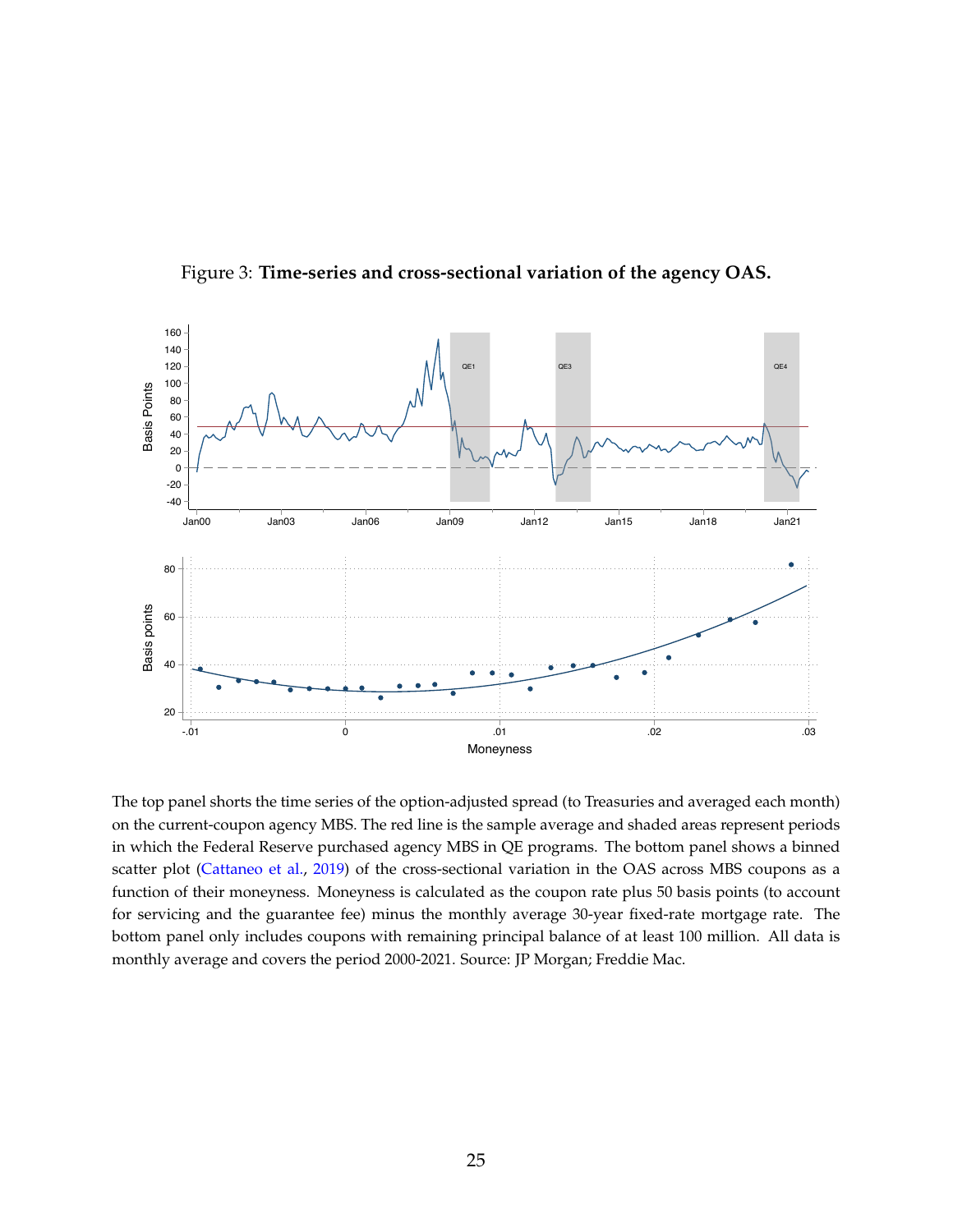<span id="page-27-0"></span>

|                                                     | <b>Fannie Mae</b> | <b>Freddie Mac</b> | <b>Ginnie Mae</b><br>Multi | <b>Other</b> | <b>Total</b> |
|-----------------------------------------------------|-------------------|--------------------|----------------------------|--------------|--------------|
| <b>Number of Active Pools</b>                       | 474,062           | 274,588            | 8,547                      | 246,025      | 1,003,222    |
| Aggregate Outstanding Face Value (UPB, in billions) |                   |                    |                            |              |              |
| 30yr FRM                                            | 2,590.1           | 1,902.8            | 1,575.8                    | 386.3        | 6,455.1      |
| 15yr FRM                                            | 450.8             | 339.8              | 24.5                       | 3.6          | 818.7        |
| Other FRM                                           | 204.2             | 127.9              | 0.0                        | 0.3          | 332.4        |
| <b>Other Mortgage Types</b>                         | 34.4              | 26.7               | 10.6                       | 46.6         | 118.3        |
| <b>Total</b>                                        | 3,279.5           | 2,397.2            | 1,610.9                    | 436.9        | 7,724.5      |
| TBA eligible (%, weighted by UPB)                   | 94.1              | 94.1               | 96.2                       | 21.3         | 90.5         |
| <b>Distribution of Pool UPB</b>                     |                   |                    |                            |              |              |
| 10th pctile                                         | 4.3               | 6.2                | 754.2                      | 1.0          | 5.0          |
| 50th pctile                                         | 165.0             | 287.8              | 6,226.6                    | 6.2          | 353.3        |
| 90th pctile                                         | 26,654.0          | 6,956.9            | 34,823.1                   | 36.8         | 19,598.8     |
| 95th pctile                                         | 35,199.7          | 8,932.9            | 40,937.4                   | 58.6         | 34,823.1     |
| 99th pctile                                         | 41,203.9          | 12,348.9           | 43,895.2                   | 144.2        | 41,203.9     |
| Distribution by Coupon (weighted by UPB)            |                   |                    |                            |              |              |
| less than 2                                         | 0.05              | 0.09               | 0.01                       | 0.03         | 0.05         |
| $2 - 2.5$                                           | 0.24              | 0.27               | 0.16                       | 0.07         | 0.22         |
| $2.5 - 3$                                           | 0.18              | 0.17               | 0.20                       | 0.18         | 0.18         |
| $3 - 3.5$                                           | 0.20              | 0.18               | 0.25                       | 0.14         | 0.20         |
| $3.5 - 4$                                           | 0.15              | 0.13               | 0.22                       | 0.19         | 0.16         |
| $4 - 4.5$                                           | 0.11              | 0.09               | 0.10                       | 0.17         | 0.10         |
| greater than 4.5                                    | 0.07              | 0.07               | 0.06                       | 0.22         | 0.08         |
| Distribution of Pool Age (%, weighted by UPB)       |                   |                    |                            |              |              |
| less than 1yr                                       | 41.92             | 47.44              | 38.52                      | 27.44        | 42.11        |
| $1-5yr$                                             | 32.69             | 30.81              | 40.84                      | 41.71        | 34.32        |
| $5-10yr$                                            | 20.38             | 17.43              | 17.87                      | 18.52        | 18.84        |
| greater than 10yr                                   | 5.01              | 4.32               | 2.77                       | 12.32        | 4.74         |
| Distribution of Prepayment Speed (weighted by UPB)  |                   |                    |                            |              |              |
| 1st pctile                                          | 0.05              | 0.10               | 7.52                       | 0.00         | 0.04         |
| 5th pctile                                          | 1.87              | 3.60               | 9.83                       | 0.01         | 2.64         |
| 25th pctile                                         | 13.90             | 13.24              | 27.86                      | 3.84         | 14.82        |
| 50th pctile                                         | 24.88             | 23.91              | 40.34                      | 23.22        | 27.80        |
| 75th pctile                                         | 36.26             | 35.63              | 47.23                      | 38.81        | 40.03        |
| 95th pctile                                         | 50.88             | 48.93              | 55.88                      | 66.92        | 52.57        |
| 99th pctile                                         | 66.09             | 61.90              | 59.98                      | 87.32        | 66.10        |

## Table 1: **The cross-section of agency MBS pools**

Reflects the population of agency residential MBS pools measured as of March 2021. All averages and distributional statistics are weighted by outstanding pool unpaid balance. Source: Author calculations based on eMBS security-level data.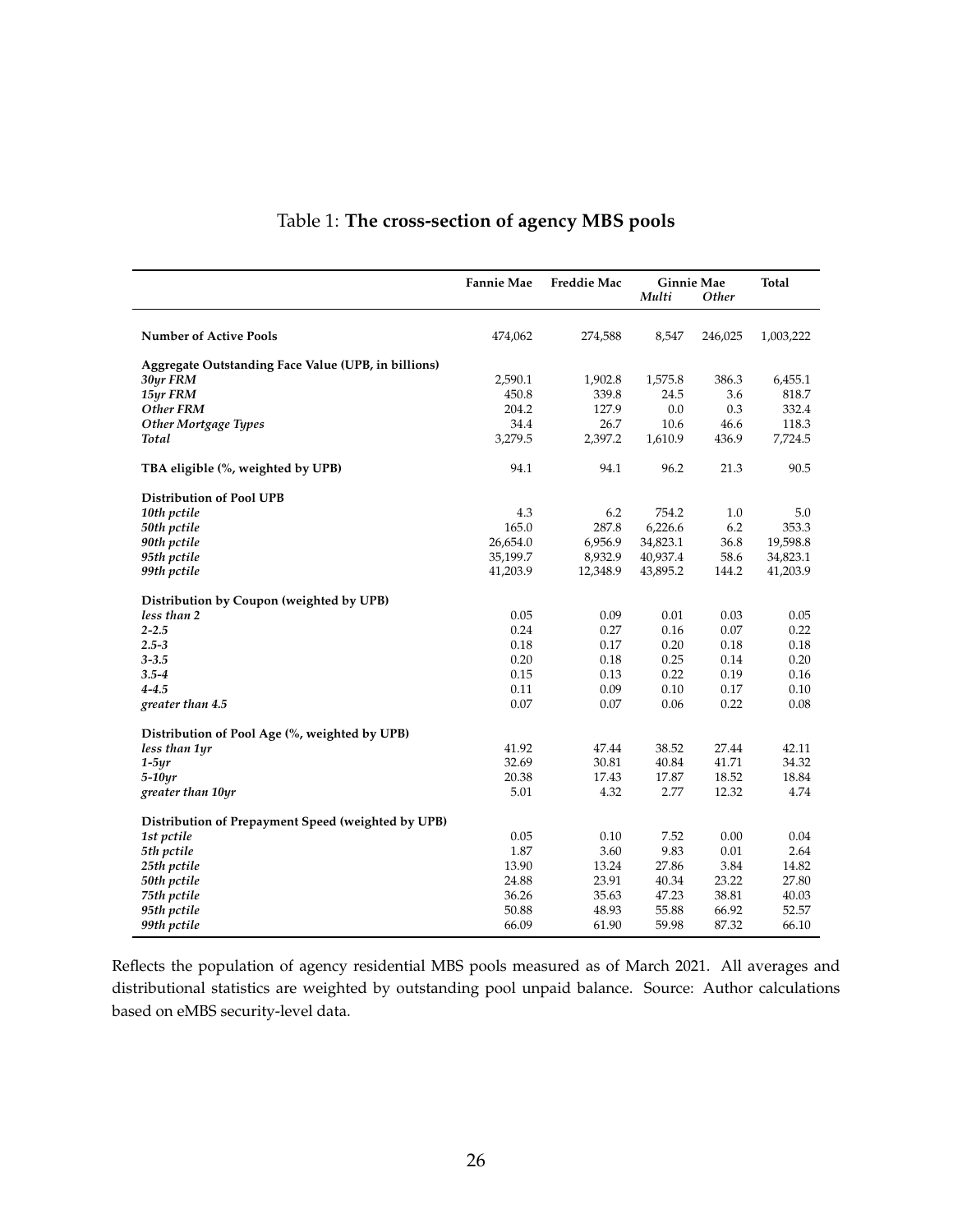# Table 2: **MBS trading volume**

<span id="page-28-0"></span>

|                                         | Avg. daily         |
|-----------------------------------------|--------------------|
|                                         | trading volume     |
|                                         | $$\mathsf{(5bn})$$ |
|                                         |                    |
| A. Residential: Agency MBS              |                    |
| <b>TBA</b>                              | 260.95             |
| Specified Pool                          | 25.34              |
| <b>CMO</b>                              | 1.37               |
| Total                                   | 287.67             |
|                                         |                    |
| <b>B. Residential: Non-agency MBS</b>   |                    |
| CMO (IO/PO)                             | 0.05               |
| CMO(P&I)                                | 0.43               |
| Total                                   | 0.48               |
| <b>C. Commercial MBS</b>                |                    |
|                                         | 1.22               |
| <b>Agency CMBS</b>                      | 0.28               |
| Non-Agency CMBS (IO/PO)                 |                    |
| Non-Agency CMBS (P&I)                   | 0.74               |
| Total                                   | 2.71               |
| Memo: other USD fixed income securities |                    |
| US Treasury                             | 603.2              |
| Corporate debt                          | 38.9               |
| Municipal bonds                         | 12.0               |
| Federal agency securities               | 5.3                |
| Asset backed securities                 | 1.9                |

Average daily trading volume is calculated over the period from January to September 2021. IO/POs are stripped passthrough pools that pay either interest only or principal only, whereas P&I CMOs are typically sequential pay bonds with cashflows derived from both principal and interest payments on the underlying mortgages. Source: SIFMA, aggregated from FINRA TRACE data.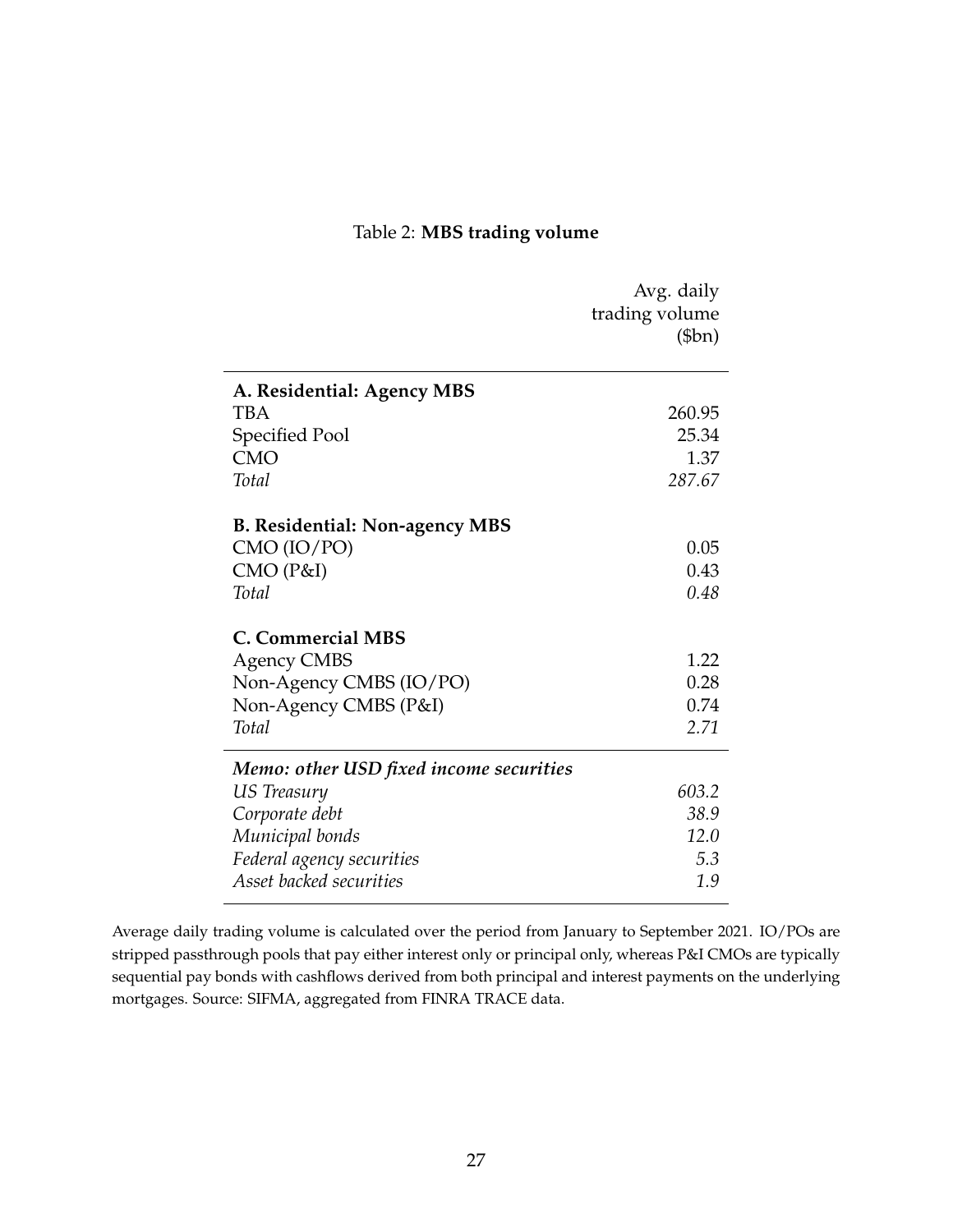# **References**

- <span id="page-29-9"></span>ADELINO, M., K. GERARDI, AND P. S. WILLEN (2013): "Why Don't Lenders Renegotiate More Home Mortgages? Redefaults, Self-Cures and Securitization," *Journal of Monetary Economics*, 60, 835–853.
- <span id="page-29-2"></span>ADELINO, M., W. B. MCCARTNEY, AND A. SCHOAR (2020): "The Role of Government and Private Institutions in Credit Cycles in the U.S. Mortgage Market," Working Papers 20-40, Federal Reserve Bank of Philadelphia.
- <span id="page-29-1"></span>ADELINO, M., A. SCHOAR, AND F. SEVERINO (2016): "Loan Originations and Defaults in the Mortgage Crisis: The Role of the Middle Class," *Review of Financial Studies*, 29, 1635–1670.
- <span id="page-29-8"></span>AGARWAL, S., G. AMROMIN, I. BEN-DAVID, S. CHOMSISENGPHET, AND D. D. EVANOFF (2011): "The role of securitization in mortgage renegotiation," *Journal of Financial Economics*, 102, 559– 578.
- <span id="page-29-10"></span>AIELLO, D. J. (2021): "Financially constrained mortgage servicers," *Journal of Financial Economics*, forthcoming.
- <span id="page-29-3"></span>AN, X., Y. DENG, AND S. GABRIEL (2009): "Value Creation through Securitization: Evidence from the CMBS Market," *Journal of Real Estate Finance and Economics*, 38, 302–326.
- <span id="page-29-5"></span>ARCIDIACONO, N., L. CORDELL, A. DAVIDSON, AND A. LEVIN (2013): "Understanding and Measuring Risks in Agency CMOs," Working paper no. 13-8, Federal Reserve Bank of Philadelphia.
- <span id="page-29-0"></span>ASHCRAFT, A. AND T. SCHUERMANN (2008): "Understanding the Securitization of Subprime Mortgage Credit," *Foundations and Trends in Finance*, 2, 191–309.
- <span id="page-29-6"></span>ASHCRAFT, A. B., K. GOORIAH, AND A. KERMANI (2019): "Does skin-in-the-game affect security performance?" *Journal of Financial Economics*, 134, 333–354.
- <span id="page-29-7"></span>BERAJA, M., A. FUSTER, E. HURST, AND J. VAVRA (2019): "Regional Heterogeneity and the Refinancing Channel of Monetary Policy," *Quarterly Journal of Economics*, 134, 109–183.
- <span id="page-29-4"></span>BERG, J., M. B. NIELSEN, AND J. VICKERY (2018): "Peas in a pod? Comparing the U.S. and Danish mortgage finance systems," Staff Reports 848, Federal Reserve Bank of New York.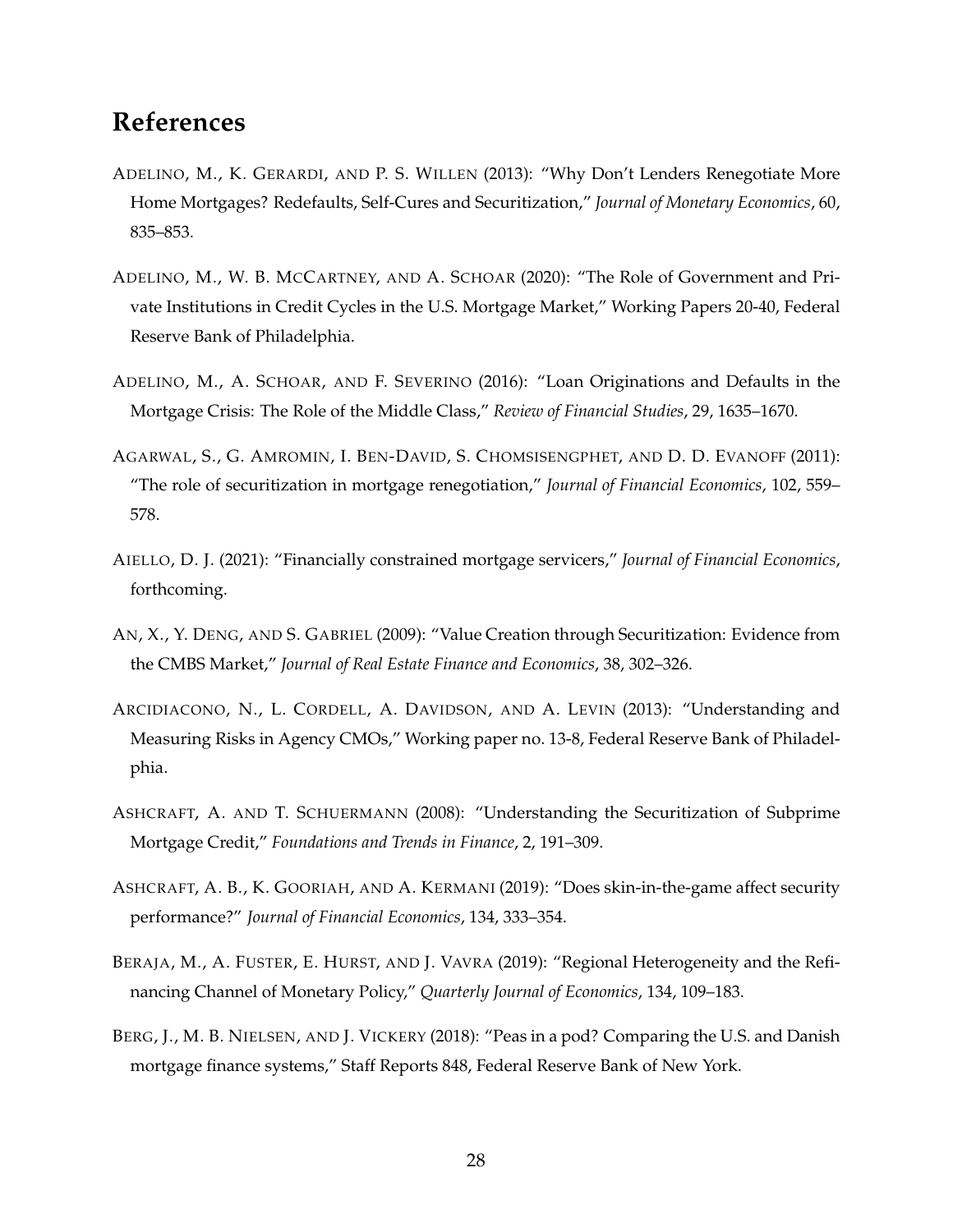- <span id="page-30-2"></span>BERNANKE, B. (2009): "The Future of Mortgage Finance in the United States," *B.E. Journal of Economic Analysis & Policy*, 9, 1–10.
- <span id="page-30-8"></span>BESSEMBINDER, H., W. F. MAXWELL, AND K. VENKATARAMAN (2013): "Trading Activity and Transaction Costs in Structured Credit Products," *Financial Analysts Journal*, 69, 55–67.
- <span id="page-30-9"></span>BESSEMBINDER, H., C. SPATT, AND K. VENKATARAMAN (2020): "A Survey of the Microstructure of Fixed-Income Markets," *Journal of Financial and Quantitative Analysis*, 55, 1–45.
- <span id="page-30-3"></span>BHATTACHARYA, A. K., W. S. BERLINER, AND F. J. FABOZZI (2008): "The Interaction of MBS Markets and Primary Mortgage Rates," *Journal of Structured Finance*, 14, 16–36.
- <span id="page-30-5"></span>BHUTTA, N., H. SHAN, AND J. DOKKO (2017): "Consumer Ruthlessness and Mortgage Default during the 2007 to 2009 Housing Bust," *Journal of Finance*, 72, 2433–2466.
- <span id="page-30-7"></span>BOYARCHENKO, N., A. FUSTER, AND D. O. LUCCA (2019): "Understanding mortgage spreads," *Review of Financial Studies*, 32, 3799–3850.
- <span id="page-30-6"></span>BRUNNERMEIER, M. K. AND L. H. PEDERSEN (2009): "Market Liquidity and Funding Liquidity," *Review of Financial Studies*, 22, 2201–2238.
- <span id="page-30-11"></span>BUBB, R. AND A. KAUFMAN (2014): "Securitization and moral hazard: Evidence from credit score cutoff rules," *Journal of Monetary Economics*, 63, 1 – 18.
- <span id="page-30-4"></span>BUCHAK, G., G. MATVOS, T. PISKORSKI, AND A. SERU (2018): "Fintech, Regulatory Arbitrage, and the Rise of Shadow Banks," *Journal of Financial Economics*, 130, 453–483.
- <span id="page-30-10"></span>- (2020): "Beyond the Balance Sheet Model of Banking: Implications for Bank Regulation and Monetary Policy," Working Paper 25149, National Bureau of Economic Research.
- <span id="page-30-0"></span>BURGESS, G., W. PASSMORE, AND S. SHERLUND (2022): "The Government Agencies," This Volume.
- <span id="page-30-1"></span>CALEM, P., F. COVAS, AND J. WU (2013): "The Impact of the 2007 Liquidity Shock on Bank Jumbo Mortgage Lending," *Journal of Money, Credit and Banking*, 45, 59–91.
- <span id="page-30-12"></span>CAMPBELL, J. Y. (2013): "Mortgage Market Design," *Review of Finance*, 17, 1–33.
- <span id="page-30-13"></span>CAMPBELL, J. Y., N. CLARA, AND J. F. COCCO (2021): "Structuring Mortgages for Macroeconomic Stability," *Journal of Finance*, 76, 2525–2576.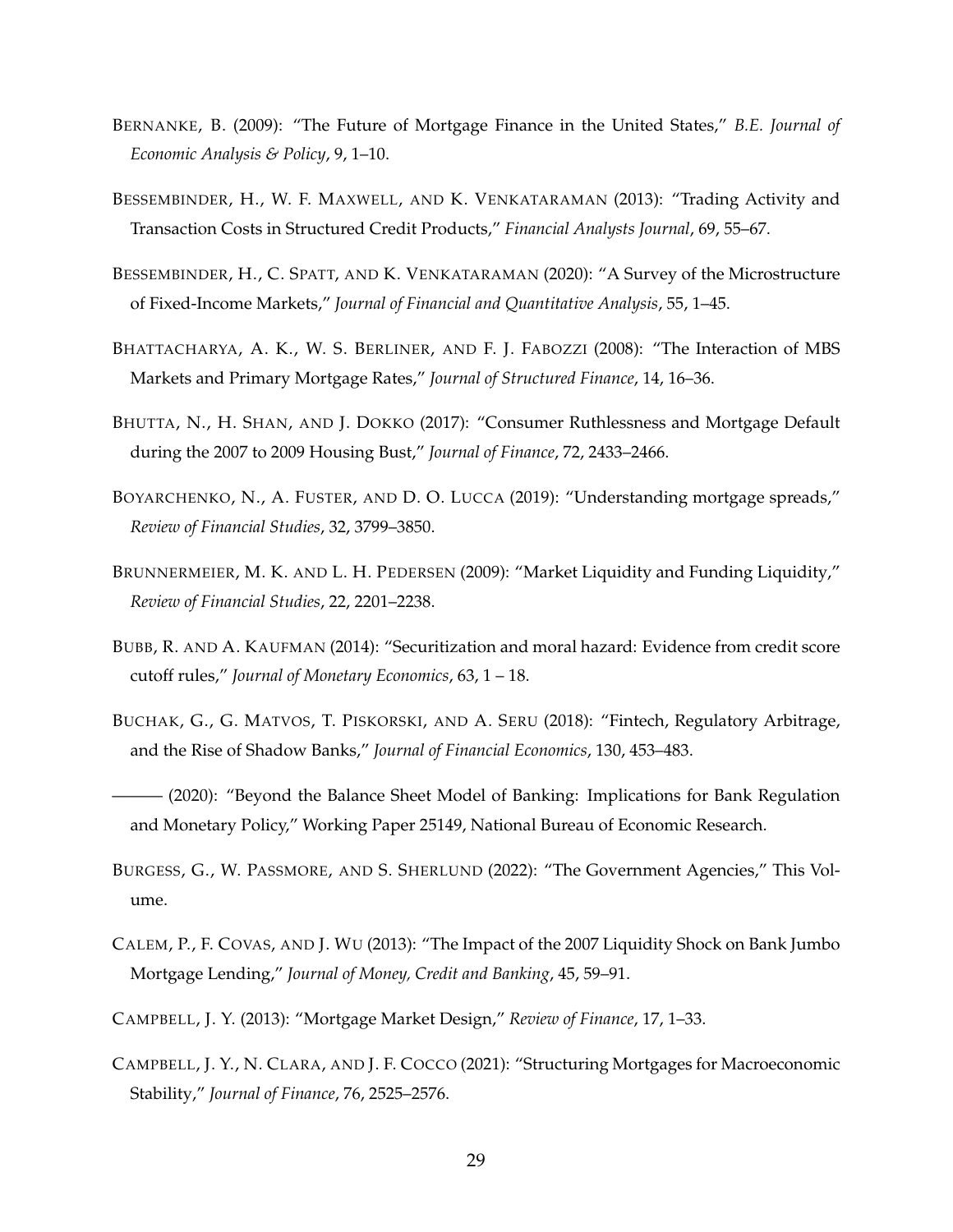- <span id="page-31-7"></span>CARLIN, B. I., F. A. LONGSTAFF, AND K. MATOBA (2014): "Disagreement and Asset Prices," *Journal of Financial Economics*, 114, 226–238.
- <span id="page-31-12"></span>CATTANEO, M. D., R. K. CRUMP, M. H. FARRELL, AND Y. FENG (2019): "On binscatter," *arXiv preprint arXiv:1902.09608*.
- <span id="page-31-1"></span>CHANDAN, S. (2012): "The Past, Present, and Future of CMBS," Tech. rep.
- <span id="page-31-9"></span>CHEN, J., H. LIU, A. SARKAR, AND Z. SONG (2020): "Dealers and the Dealer of Last Resort: Evidence from MBS Markets in the COVID-19 Crisis," Staff Reports 933, Federal Reserve Bank of New York.
- <span id="page-31-8"></span>CHERNOV, M., B. R. DUNN, AND F. A. LONGSTAFF (2016): "Macroeconomic-Driven Prepayment Risk and the Valuation of Mortgage-Backed Securities," Working Paper 22096, National Bureau of Economic Research.
- <span id="page-31-10"></span>CHOI, D. B. AND J.-E. KIM (2020): "Does Securitization Weaken Screening Incentives?" *Journal of Financial and Quantitative Analysis*, 1–43.
- <span id="page-31-4"></span>CORDELL, L., G. FELDBERG, AND D. SASS (2019): "The Role of ABS CDOs in the Financial Crisis," *Journal of Structured Finance*, 25, 10–27.
- <span id="page-31-2"></span>CREDIT SUISSE (2011): "Agency CMBS Market Primer," Tech. rep.
- <span id="page-31-0"></span>DAVIDSON, A. AND A. LEVIN (2014): *Mortgage Valuation Models: Embedded Options, Risk, and Uncertainty*, Oxford University Press.
- <span id="page-31-3"></span>DEFUSCO, A. A., S. JOHNSON, AND J. MONDRAGON (2019): "Regulating Household Leverage," *Review of Economic Studies*, 87, 914–958.
- <span id="page-31-5"></span>DEMYANYK, Y. AND O. VAN HEMERT (2011): "Understanding the subprime mortgage crisis," *Review of Financial Studies*, 24, 1848–1880.
- <span id="page-31-6"></span>DENG, Y., J. M. QUIGLEY, AND R. VAN ORDER (2000): "Mortgage Terminations, Heterogeneity and the Exercise of Mortgage Options," *Econometrica*, 68, 275–307.
- <span id="page-31-11"></span>DI MAGGIO, M., A. KERMANI, B. J. KEYS, T. PISKORSKI, R. RAMCHARAN, A. SERU, AND V. YAO (2017): "Interest Rate Pass-Through: Mortgage Rates, Household Consumption, and Voluntary Deleveraging," *American Economic Review*, 107, 3550–88.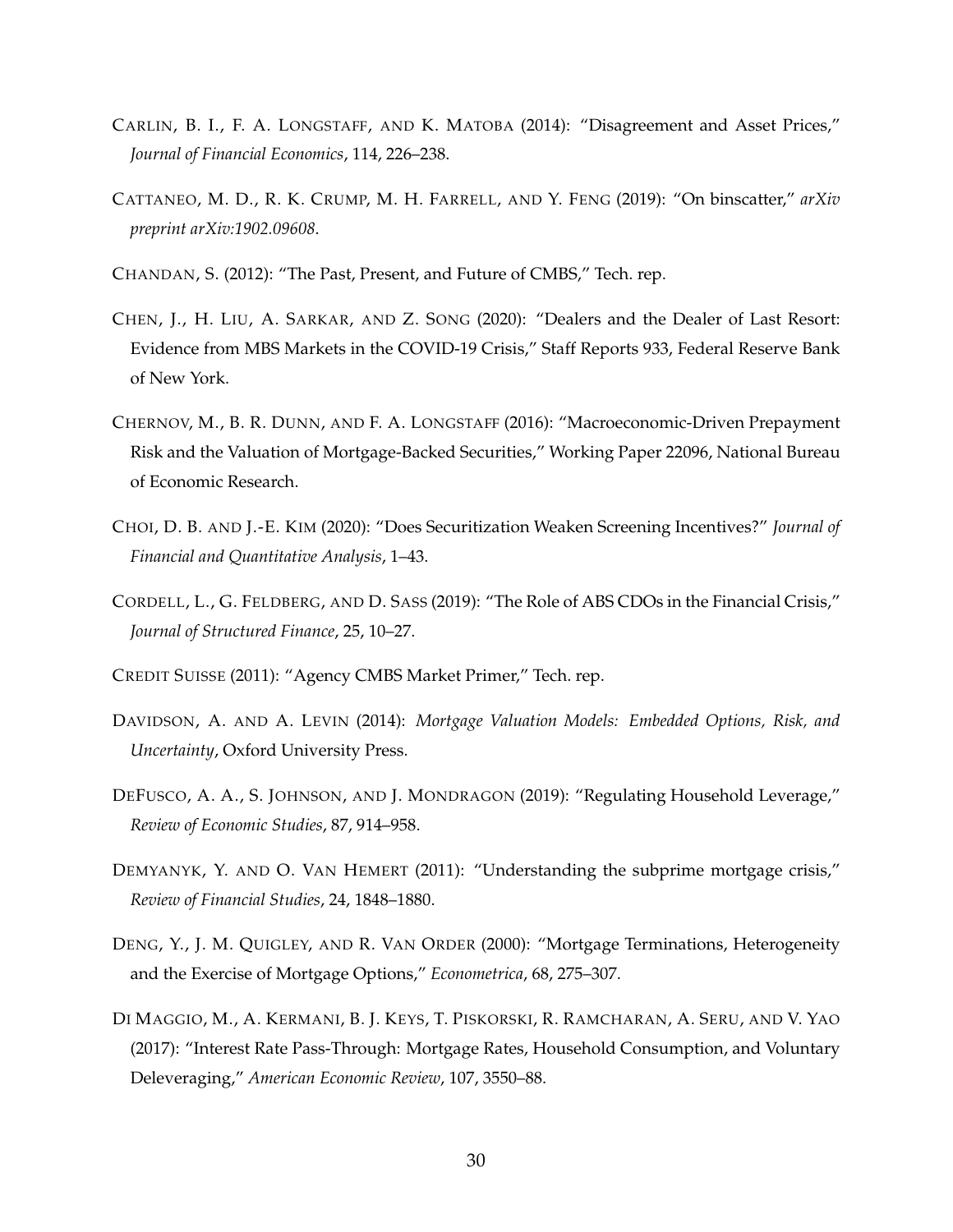- <span id="page-32-7"></span>DI MAGGIO, M., A. KERMANI, AND C. J. PALMER (2020): "How Quantitative Easing Works: Evidence on the Refinancing Channel," *Review of Economic Studies*, 87, 1498–1528.
- <span id="page-32-6"></span>DIEP, P., A. L. EISFELDT, AND S. RICHARDSON (2021): "The Cross Section of MBS Returns," *Journal of Finance*, 76, 2093–2151.
- <span id="page-32-10"></span>EBERLY, J. AND A. KRISHNAMURTHY (2014): "Efficient Credit Policies in a Housing Debt Crisis," *Brookings Papers on Economic Activity*, 45, 73–136.
- <span id="page-32-11"></span>EREL, I., T. NADAULD, AND R. M. STULZ (2013): "Why Did Holdings of Highly Rated Securitization Tranches Differ So Much across Banks?" *Review of Financial Studies*, 27, 404–453.
- <span id="page-32-0"></span>FABOZZI, F. J., ed. (2016): *The Handbook of Mortgage-Backed Securities*, Oxford University Press, 7th ed.
- <span id="page-32-3"></span>FEDERAL RESERVE BANK OF NEW YORK (2021): "Quarterly Trends for Consolidated U.S. Banking Organizations," Second Quarter.
- <span id="page-32-5"></span>FINKELSTEIN, D., A. STRZODKA, AND J. VICKERY (2018): "Credit risk transfer and de facto GSE reform," *Economic Policy Review*, 88–116.
- <span id="page-32-9"></span>FOOTE, C. L., K. S. GERARDI, AND P. S. WILLEN (2012): "Why Did So Many People Make So Many Ex Post Bad Decisions? The Causes of the Foreclosure Crisis," Working Paper 18082, National Bureau of Economic Research.
- <span id="page-32-2"></span>FOOTE, C. L., L. LOEWENSTEIN, AND P. S. WILLEN (2020): "Cross-Sectional Patterns of Mortgage Debt during the Housing Boom: Evidence and Implications," *Review of Economic Studies*, 88, 229–259.
- <span id="page-32-1"></span>FRAME, W. S., A. FUSTER, J. TRACY, AND J. VICKERY (2015): "The Rescue of Fannie Mae and Freddie Mac," *Journal of Economic Perspectives*, 29, 25–52.
- <span id="page-32-8"></span>FRAME, W. S., B. GREENE, C. HULL, AND J. ZORSKY (2021): "Fed's Mortgage-Backed Securities Purchases Sought Calm, Accommodation During Pandemic," Tech. rep., Dallas Fed Economics.
- <span id="page-32-4"></span>FUSTER, A., L. GOODMAN, D. LUCCA, L. MADAR, L. MOLLOY, AND P. WILLEN (2013): "The Rising Gap between Primary and Secondary Mortgage Rates," *Federal Reserve Bank of New York Economic Policy Review*, 19, 17–39.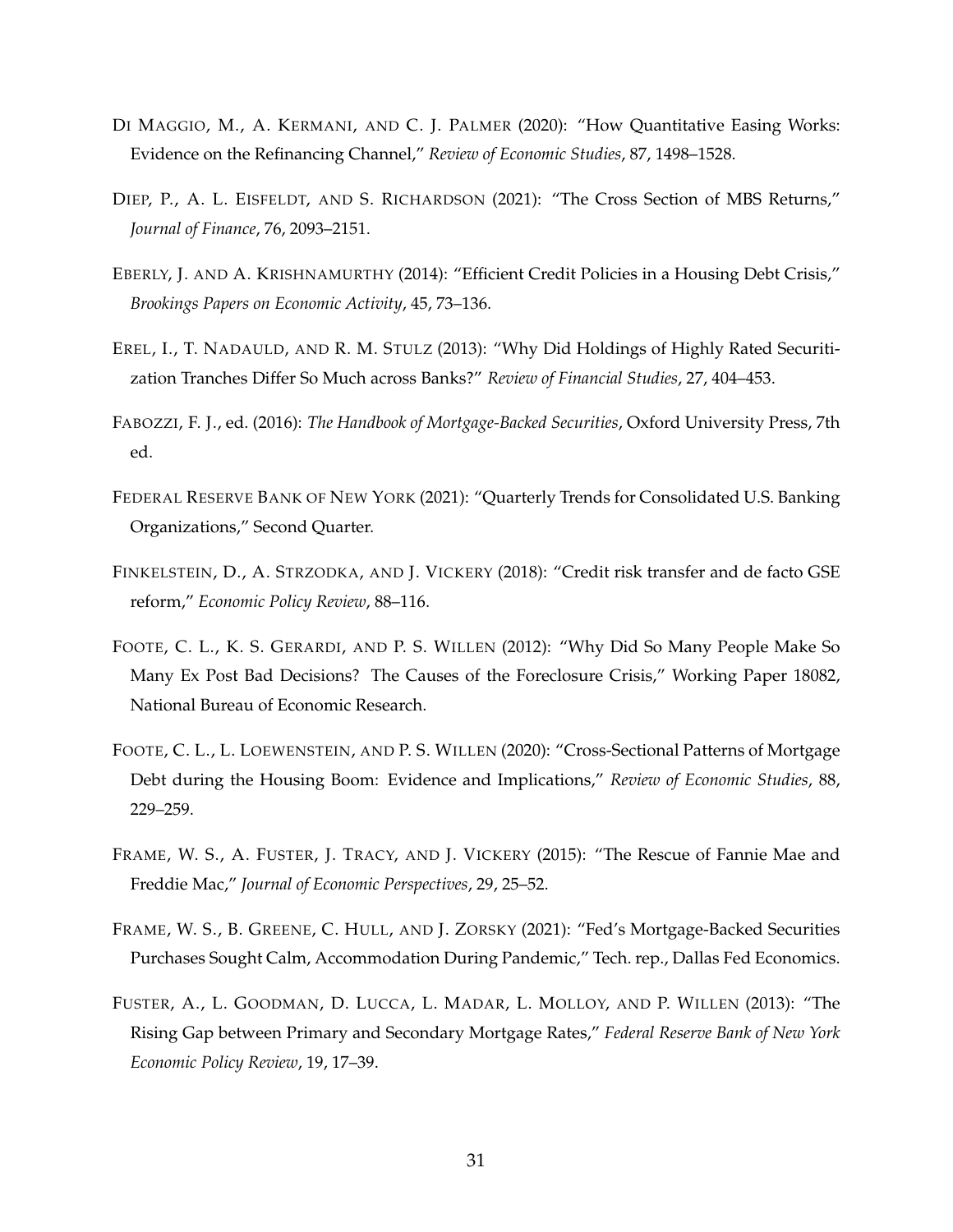- <span id="page-33-4"></span>FUSTER, A., A. HIZMO, L. LAMBIE-HANSON, J. VICKERY, AND P. S. WILLEN (2021): "How Resilient Is Mortgage Credit Supply? Evidence from the COVID-19 Pandemic," Working Paper 28843, National Bureau of Economic Research.
- <span id="page-33-10"></span>FUSTER, A., S. H. LO, AND P. S. WILLEN (2017): "The Time-Varying Price of Financial Intermediation in the Mortgage Market," Staff report no. 805, Federal Reserve Bank of New York.
- <span id="page-33-3"></span>FUSTER, A. AND J. VICKERY (2015): "Securitization and the Fixed-Rate Mortgage," *Review of Financial Studies*, 28, 176–211.
- <span id="page-33-6"></span>GAGNON, J., M. RASKIN, J. REMACHE, AND B. SACK (2011): "The Financial Market Effects of the Federal Reserve's Large-Scale Asset Purchases," *International Journal of Central Banking*, 7, 3–43.
- <span id="page-33-5"></span>GANONG, P. AND P. J. NOEL (2020): "Why Do Borrowers Default on Mortgages? A New Method For Causal Attribution," Working Paper 27585, National Bureau of Economic Research.
- <span id="page-33-8"></span>GAO, P., P. SCHULTZ, AND Z. SONG (2017): "Liquidity in a Market for Unique Assets: Specified Pool and To-Be-Announced Trading in the Mortgage-Backed Securities Market," *Journal of Finance*, 72, 1119–1170.
- <span id="page-33-2"></span>GERARDI, K., A. LEHNERT, S. M. SHERLUND, AND P. WILLEN (2008): "Making Sense of the Subprime Crisis," *Brookings Papers on Economic Activity*, 69–145.
- <span id="page-33-9"></span>GETE, P. AND M. REHER (2020): "Mortgage Securitization and Shadow Bank Lending," *Review of Financial Studies*, 34, 2236–2274.
- <span id="page-33-1"></span>GOETZMANN, W. N. AND F. NEWMAN (2010): "Securitization in the 1920's," Working Paper 15650, National Bureau of Economic Research.
- <span id="page-33-0"></span>GREEN, R. K. (2013): *Introduction to Mortgages and Mortgage Backed Securities*, no. 9780124017436 in Elsevier Monographs, Elsevier.
- <span id="page-33-12"></span>GREENWALD, D. L., T. LANDVOIGT, AND S. V. NIEUWERBURGH (2021): "Financial Fragility with SAM?" *Journal of Finance*, 76, 651–706.
- <span id="page-33-11"></span>GUREN, A. M., A. KRISHNAMURTHY, AND T. J. MCQUADE (2021): "Mortgage Design in an Equilibrium Model of the Housing Market," *Journal of Finance*, 76, 113–168.
- <span id="page-33-7"></span>HANCOCK, D. AND W. PASSMORE (2011): "Did the Federal Reserve's MBS purchase program lower mortgage rates?" *Journal of Monetary Economics*, 58, 498–514.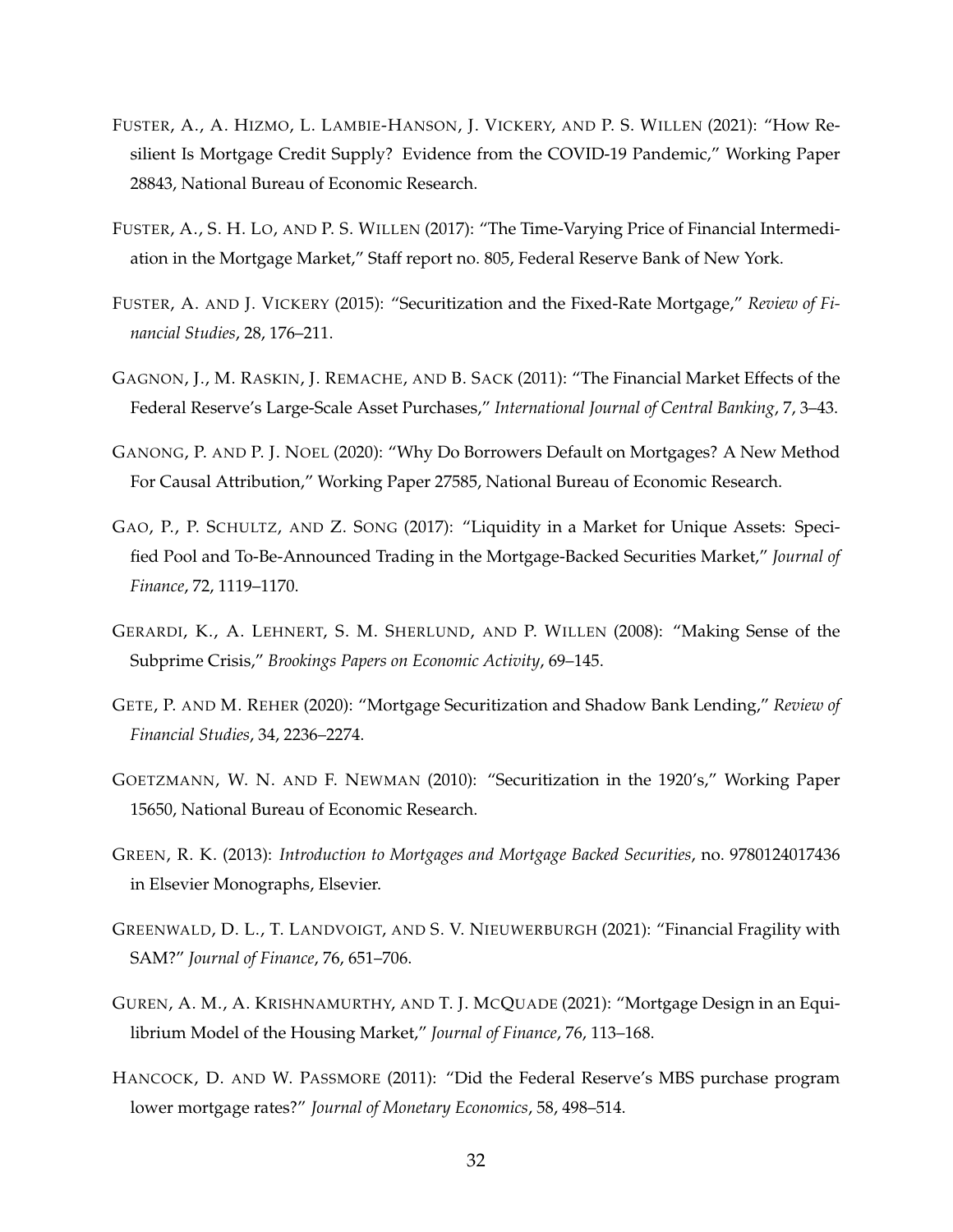<span id="page-34-12"></span>HANSON, S. G. (2014): "Mortgage Convexity," *Journal of Financial Economics*, 113, 270–299.

- <span id="page-34-13"></span>HANSON, S. G., D. O. LUCCA, AND J. H. WRIGHT (2021): "Rate-Amplifying Demand and the Excess Sensitivity of Long-Term Rates," *Quarterly Journal of Economics*, 136, 1719–1781.
- <span id="page-34-0"></span>HAYRE, L. (2001): "A Concise Guide to Mortgage-Backed Securities (MBSs)," in *Salomon Smith Barney Guide to Mortgage-Backed and Asset-Backed Securities*, ed. by L. Hayre, New York, NY: Wiley and Sons, chap. 1, 9–68.
- <span id="page-34-9"></span>HUH, Y. AND Y. S. KIM (2020): "The Real Effects of Secondary Market Trading Structure: Evidence from the Mortgage Market," Working Paper, Federal Reserve Board.
- <span id="page-34-7"></span>KANDRAC, J. (2018): "The Costs of Quantitative Easing: Liquidity and Market Functioning Effects of Federal Reserve MBS Purchases," *International Journal of Central Banking*, 14, 259–304.
- <span id="page-34-10"></span>KEYS, B. J., T. MUKHERJEE, A. SERU, AND V. VIG (2010): "Did Securitization Lead to Lax Screening? Evidence from Subprime Loans," *Quarterly Journal of Economics*, 125, 307–362.
- <span id="page-34-4"></span>KEYS, B. J., D. G. POPE, AND J. C. POPE (2016): "Failure to Refinance," *Journal of Financial Economics*, 122, 482–499.
- <span id="page-34-1"></span>KIM, Y., K. PENCE, R. STANTON, J. WALDEN, AND N. WALLACE (2022): "Non-Banks and Mortgage Securitization," *Annual Review of Financial Economics*, forthcoming.
- <span id="page-34-5"></span>KIM, Y. S., S. M. LAUFER, K. PENCE, R. STANTON, AND N. WALLACE (2018): "Liquidity Crises in the Mortgage Market," *Brookings Papers on Economic Activity*, 49, 347–428.
- <span id="page-34-11"></span>KIM, Y. S., D. LEE, T. SCHARLEMANN, AND J. VICKERY (2021): "Intermediation Frictions in Debt Relief: Evidence from CARES Act Forbearance," Working Paper.
- <span id="page-34-6"></span>KRISHNAMURTHY, A. AND A. VISSING-JORGENSEN (2011): "The Effects of Quantitative Easing on Interest Rates: Channels and Implications for Policy," *Brookings Papers on Economic Activity*, pp. 215–287.
- <span id="page-34-3"></span>KRUGER, S. (2018): "The effect of mortgage securitization on foreclosure and modification," *Journal of Financial Economics*, 129, 586–607.
- <span id="page-34-2"></span>LEWIS, M. (2010): *Liar's Poker*, W. W. Norton.
- <span id="page-34-8"></span>LI, W. AND Z. SONG (2020): "Asset Heterogeneity, Market Fragmentation, and Quasi-Consolidated Trading," Working paper.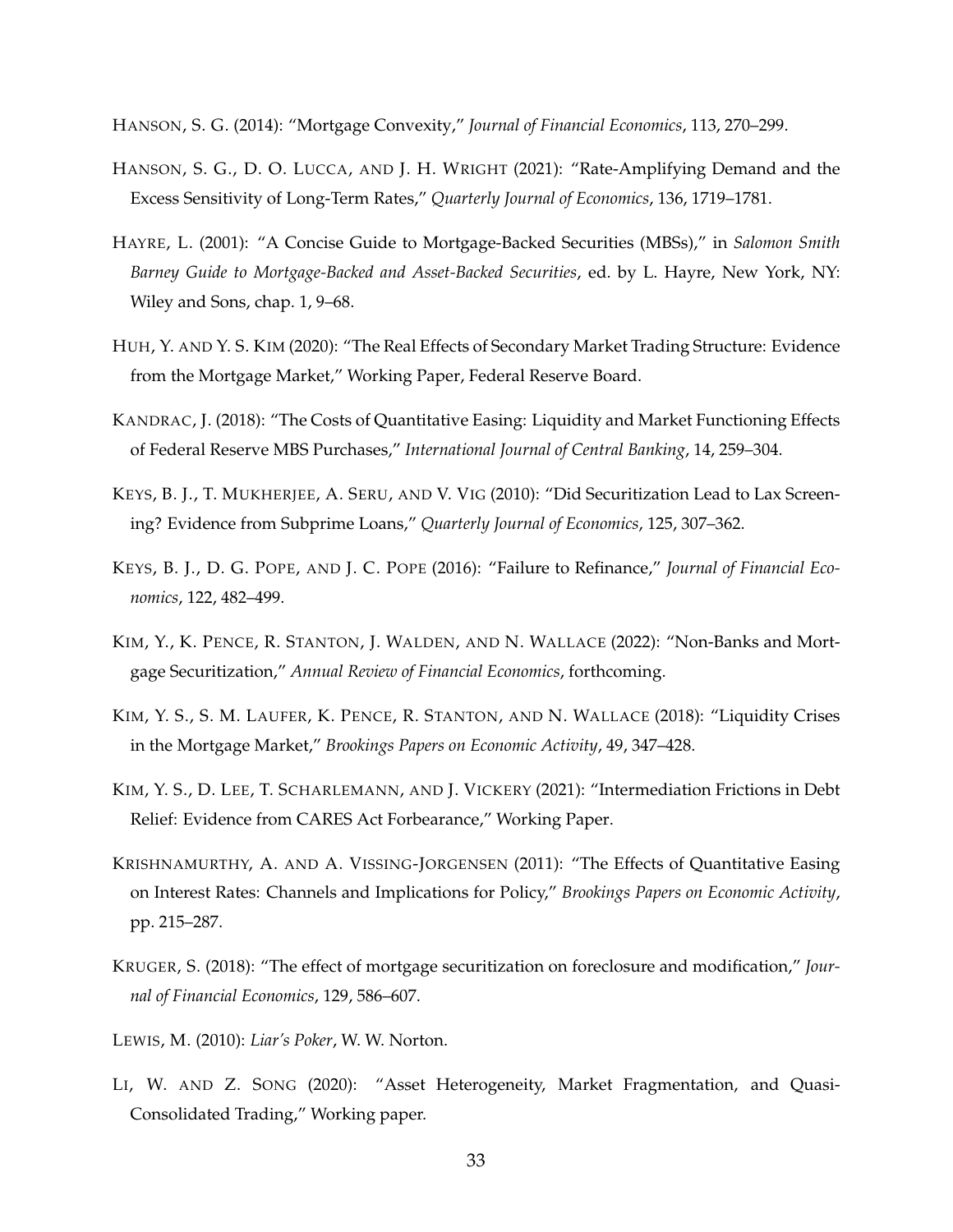- <span id="page-35-6"></span>LIU, H., Z. SONG, AND J. VICKERY (2021): "Defragmenting Markets: Evidence from Agency MBS," Staff Reports 965, Federal Reserve Bank of New York.
- <span id="page-35-7"></span>LOUTSKINA, E. AND P. E. STRAHAN (2009): "Securitization and the Declining Impact of Bank Finance on Loan Supply: Evidence from Mortgage Originations," *Journal of Finance*, 64, 861– 889.
- <span id="page-35-5"></span>LOW, D. (2021): "What Triggers Mortgage Default? New Evidence from Linked Administrative and Survey Data," Working Paper, CFPB.
- <span id="page-35-12"></span>MALKHOZOV, A., P. MUELLER, A. VEDOLIN, AND G. VENTER (2016): "Mortgage Risk and the Yield Curve," *Review of Financial Studies*, 29, 1220–1253.
- <span id="page-35-0"></span>MCCONNELL, J. J. AND S. A. BUSER (2011): "The Origins and Evolution of the Market for Mortgage-Backed Securities," *Annual Review of Financial Economics*, 3, 173–192.
- <span id="page-35-4"></span>MEULI, J., T. NELLEN, AND T. NITSCHKA (2021): "Covered bonds, loan growth and bank funding: The Swiss experience since 1932," *International Finance*, 24, 77–94.
- <span id="page-35-1"></span>MIAN, A. AND A. SUFI (2015): *House of Debt*, University of Chicago Press.
- <span id="page-35-10"></span>——— (2021): "Credit Supply and Housing Speculation," *Review of Financial Studies*, 35, 680–719.
- <span id="page-35-2"></span>MORDEL, A. AND N. STEPHENS (2015): "Residential Mortgage Securitization in Canada: A Review," *Bank of Canada Financial System Review*.
- <span id="page-35-8"></span>NADAULD, T. D. AND S. M. SHERLUND (2013): "The impact of securitization on the expansion of subprime credit," *Journal of Financial Economics*, 107, 454–476.
- <span id="page-35-13"></span>OUAZAD, A. AND M. E. KAHN (2019): "Mortgage Finance and Climate Change: Securitization Dynamics in the Aftermath of Natural Disasters," Working Paper 26322, National Bureau of Economic Research.
- <span id="page-35-11"></span>PISKORSKI, T., A. SERU, AND V. VIG (2010): "Securitization and distressed loan renegotiation: Evidence from the subprime mortgage crisis," *Journal of Financial Economics*, 97, 369–397.
- <span id="page-35-3"></span>PROKOPCZUK, M., J. B. SIEWERT, AND V. VONHOFF (2013): "Credit risk in covered bonds," *Journal of Empirical Finance*, 21, 102–120.
- <span id="page-35-9"></span>RAJAN, U., A. SERU, AND V. VIG (2015): "The failure of models that predict failure: Distance, incentives, and defaults," *Journal of Financial Economics*, 115, 237–260.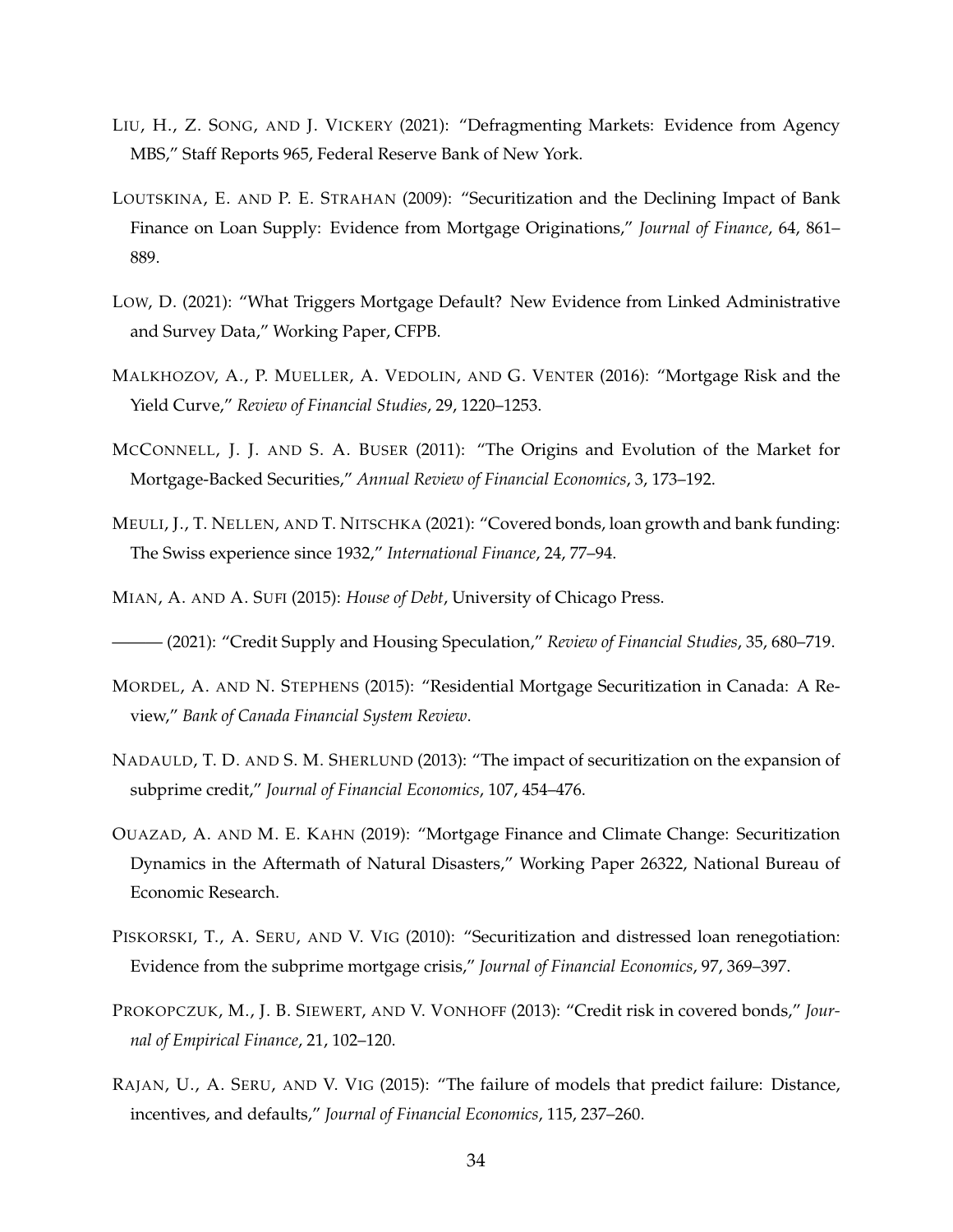- <span id="page-36-1"></span>ROBERTS, D., A. SARKAR, AND O. SHACHAR (2018): "The Costs and Benefits of Liquidity Regulations," Staff Reports 852, Federal Reserve Bank of New York.
- <span id="page-36-9"></span>SADHWANI, A., K. GIESECKE, AND J. SIRIGNANO (2021): "Deep Learning for Mortgage Risk," *Journal of Financial Econometrics*, 19, 313–368.
- <span id="page-36-10"></span>SIFMA (2021): "Uniform Practices for the Clearance and Settlement of Mortgage-Backed Securities and Other Related Securities," Securities Industry and Financial Markets Association.

<span id="page-36-7"></span>SONG, Z. AND H. ZHU (2019): "Mortgage Dollar Roll," *Review of Financial Studies*, 32, 2955–2996.

- <span id="page-36-3"></span>STANDARD AND POOR'S (2020): "A Primer On China's Residential Mortgage Backed Securities Market,".
- <span id="page-36-2"></span>(2021): "Global Structured Finance 2021 Outlook,".
- <span id="page-36-8"></span>STANTON, R. (1995): "Rational Prepayment and the Valuation of Mortgage-Backed Securities," *Review of Financial Studies*, 8, 677–708.
- <span id="page-36-6"></span>TOZER, T. (2019): "A Primer and Perspective on Ginnie Mae," *Milken Institute Discussion Paper*.
- <span id="page-36-4"></span>URBAN INSTITUTE (2021): "Housing Finance At A Glance," Tech. rep., Housing Finance Policy Center.
- <span id="page-36-0"></span>VICKERY, J. AND J. WRIGHT (2013): "TBA Trading and Liquidity in the Agency MBS Market," *Federal Reserve Bank of New York Economic Policy Review*, 19, 1–18.
- <span id="page-36-5"></span>WONG, M. (2018): "CMBS and Conflicts of Interest: Evidence from Ownership Changes for Servicers," *Journal of Finance*, 73, 2425–2458.
- <span id="page-36-11"></span>XIAO, Z. (2021): "Interest Rate Risk, Prepayment Risk and Banks' Securitization of Mortgages," Working Paper, University of British Columbia.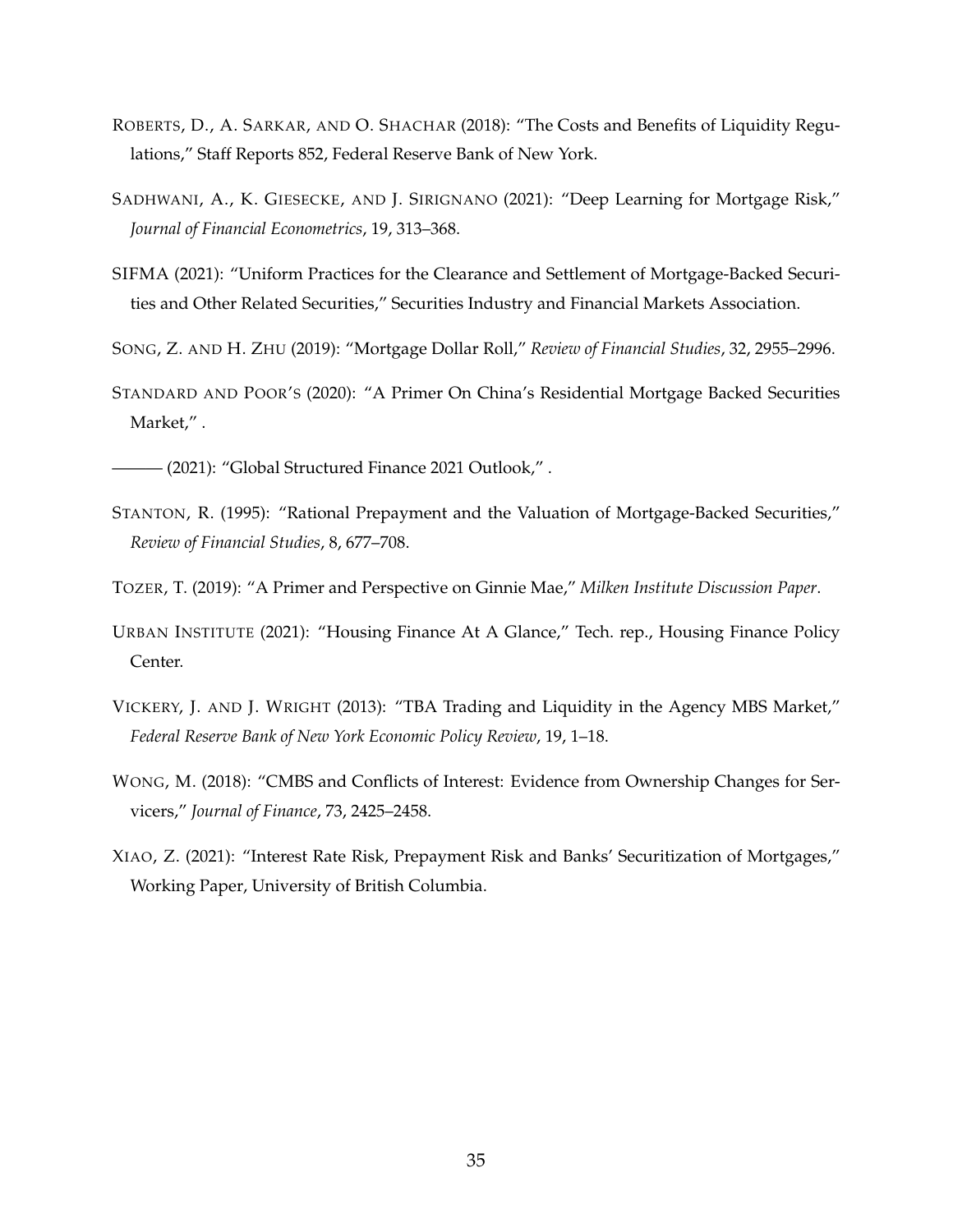# Appendix for "Mortgage-Backed Securities"

Andreas Fuster, David Lucca and James Vickery

# <span id="page-37-0"></span>**A Variable definitions for construction of Figure 1**

All statistics are derived from the Financial Accounts of the United States, except for nominal GDP (source: BEA, via FRED). Commercial mortgages and MBS are inclusive of multifamily loans but exclude farm loans.

## **Total mortgage debt: residential**:

• L. 217, FL893065105: One-to-four family residential mortgages

#### **Total mortgage debt: commercial**:

• L. 217, FL893065405: Multifamily residential + L. 217, FL893065505: Commercial

#### **Total MBS: residential**:

• L. 126, FL413065105: One-to-four-family residential mortgages (GNM) + L. 125, FL403065195: Mortgages, One-to-four-family residential, consolidated trusts (GSEs)+ L. 127, FL673065105: One-to-four family residential (ABS)

#### **Total MBS: commercial**:

- L. 126, FL413065505: Commercial mortgages (GNM) +
	- L. 126, FL413065405: Multifamily residential mortgages (GNM) +
	- L. 125, FL403065495: Multifamily residential Consolidated trusts (GSEs) +
	- L. 127, FL673065405: Multifamily residential (ABS) +
	- L. 127, FL673065505: Commercial (ABS)

## **Total agency MBS: residential**:

• L. 126, FL413065105: One-to-four-family residential mortgages (GNM) + L. 125, FL403065195: Mortgages, one-to-four-family residential, consolidated trusts (GSEs)

## **Total agency MBS: commercial**:

• L. 126, FL413065505: Commercial mortgages (GNM) + L. 126, FL413065405: Multifamily residential mortgages (GNM) + L. 125, FL403065495: Multifamily residential, Consolidated trusts (GSEs)

## **Nominal GDP:**

• Nominal GDP, Seasonally Adjusted Annual Rate [https://fred.stlouisfed.org/series/](https://fred.stlouisfed.org/series/GDP) [GDP](https://fred.stlouisfed.org/series/GDP). Note: Statistics in figure normalized by four-quarter-ended GDP